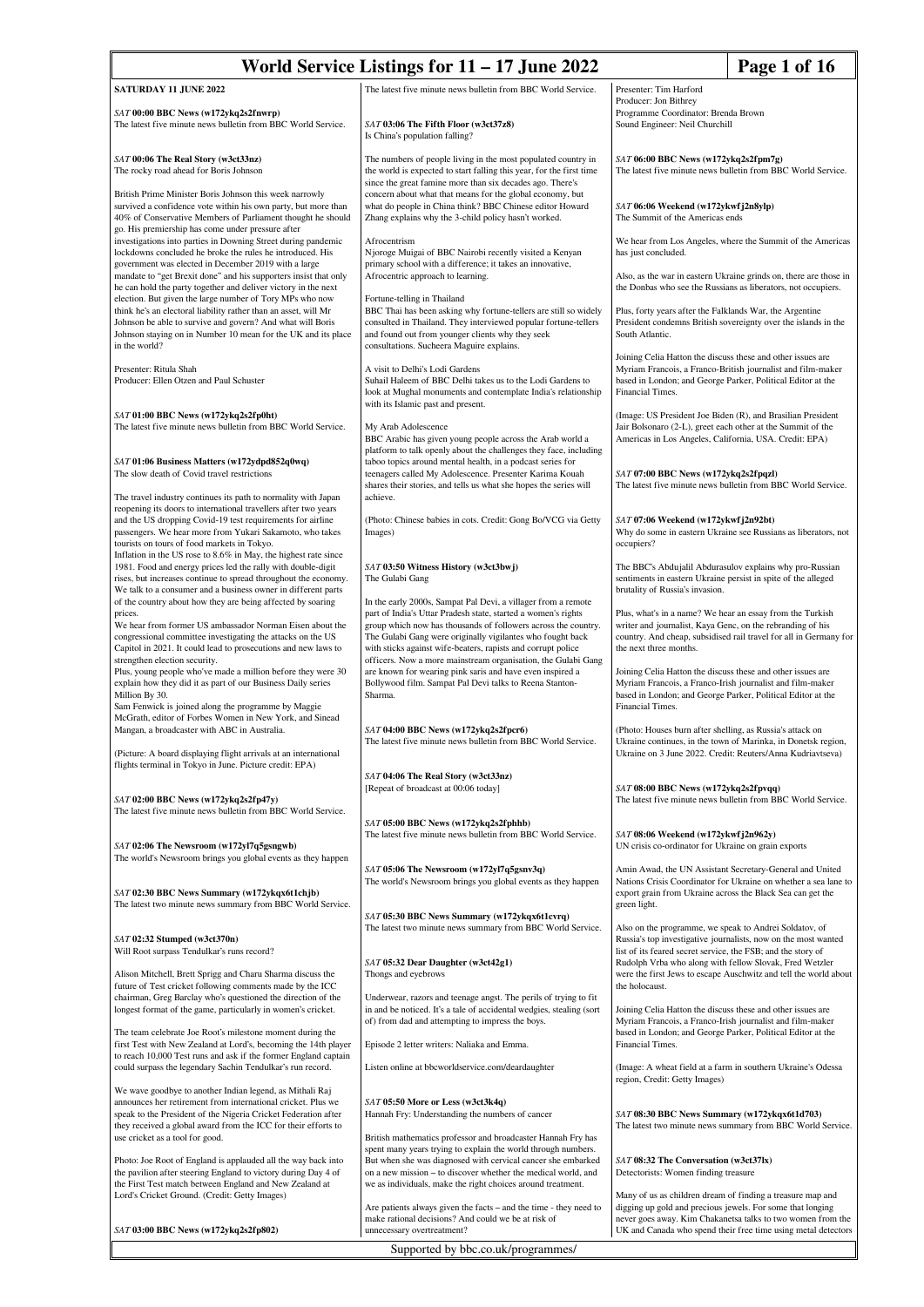|                                                                                                                                                                                                                                                                                                                                                                                                                                           | World Service Listings for 11 - 17 June 2022                                                                                                                                                                                                                                                                                                                                                                                    | Page 2 of 16                                                                                                                                                                                                                                                                                                                                                                                   |  |
|-------------------------------------------------------------------------------------------------------------------------------------------------------------------------------------------------------------------------------------------------------------------------------------------------------------------------------------------------------------------------------------------------------------------------------------------|---------------------------------------------------------------------------------------------------------------------------------------------------------------------------------------------------------------------------------------------------------------------------------------------------------------------------------------------------------------------------------------------------------------------------------|------------------------------------------------------------------------------------------------------------------------------------------------------------------------------------------------------------------------------------------------------------------------------------------------------------------------------------------------------------------------------------------------|--|
| to search for treasure.                                                                                                                                                                                                                                                                                                                                                                                                                   | Ending a professional sporting career is one of the hardest                                                                                                                                                                                                                                                                                                                                                                     | SAT 14:06 Sportsworld (w172ygjqzsmr878)<br>Live Sporting Action                                                                                                                                                                                                                                                                                                                                |  |
| In November 2021, a British nurse called Elizabeth Bailey<br>discovered a tiny gold book while out with her metal detector.<br>She first thought it was from a charm bracelet but, engraved<br>with two figures thought to be the patron saints of childbirth,<br>it's believed the charm could have been given to a wealthy<br>pregnant woman between 1280 and 1410, when it was illegal<br>for anyone besides the nobility to own gold. | things an athlete will ever have to do. Paul Felder had a long<br>and successful career as an MMA fighter. So how did he come<br>to terms with putting an end to what he loved? He decided to<br>dedicate himself to a new sport, one with less kicking and<br>punching! Paul has entered a new Pro Am Triathlon<br>competition the PTO and a documentary is chronicling his<br>attempt to swim, cycle and run back to the top. | The first tournament of the Saudi Arabia backed golf tour, LIV<br>golf will be coming to an end on Saturday and Delyth will be<br>joined by the BBC's Iain Carter, reporter Alex Miceli and<br>former tour pro Sophie Walker to discuss the impact of the new<br>tour on golf. We'll be live at Trent Bridge for the latest in<br>second test between world test cricket champions New Zealand |  |
| Alison Walker uses her hobby of metal detecting to recover lost<br>jewellery and keys for people around Ontario in Canada where<br>she lives. Instead of taking a reward for finding precious<br>belongings she asks that people 'pay-it-forward' to a breast<br>cancer charity. She belongs to an international organisation                                                                                                             | Photo: Dan Grunfeld and his grandmother Anyu who escaped<br>Nazi Europe and found a home for Dan's father Ernie in<br>America, and specifically the NBA Credit: Dan Grunfeld)<br>SAT 11:00 BBC News (w172ykq2s2fq6z3)                                                                                                                                                                                                           | and England. As we'll be in Nottingham for the cricket,<br>Sportsworld will be investigating the cities sporting pedigree,<br>from Nottingham Forests return to the top flight of English<br>football to the WTA Nottingham Tennis tournament. We'll chat<br>to the Southern Vipers Tara Norris ahead of the Charlotte<br>Edwards Cup final, we'll get the latest from the Azerbaijan          |  |
| called The Ring Finders and took up the pass-time 11 years ago<br>after bidding for a metal detector in a charity auction.                                                                                                                                                                                                                                                                                                                | The latest five minute news bulletin from BBC World Service.                                                                                                                                                                                                                                                                                                                                                                    | Grand Prix and the NBA playoff finals.<br>(Photo by John Phillips/LIV Golf/Getty Images)                                                                                                                                                                                                                                                                                                       |  |
| SAT 09:00 BBC News (w172ykq2s2fpzgv)<br>The latest five minute news bulletin from BBC World Service.                                                                                                                                                                                                                                                                                                                                      | SAT 11:06 The Newsroom (w172yl7q5gspklh)<br>The world's Newsroom brings you global events as they happen                                                                                                                                                                                                                                                                                                                        | SAT 18:00 BBC News (w172ykq2s2fr260)<br>The latest five minute news bulletin from BBC World Service.                                                                                                                                                                                                                                                                                           |  |
| SAT 09:06 BBC OS Conversations (w3ct417j)<br>Messages for those lost in Ukraine                                                                                                                                                                                                                                                                                                                                                           | SAT 11:30 BBC News Summary (w172ykqx6t1dl7h)<br>The latest two minute news summary from BBC World Service.                                                                                                                                                                                                                                                                                                                      | SAT 18:06 The Newsroom (w172yl7q5gsqdtd)                                                                                                                                                                                                                                                                                                                                                       |  |
| As the battles continue, following the Russian forces' attack on<br>Ukraine, we share memories from a few of the thousands of<br>people who have lost friends, family, and colleagues during the                                                                                                                                                                                                                                          | SAT 11:32 Unspun World with John Simpson (w3ct42lr)<br>Will weapons from the West help Ukraine win the war?                                                                                                                                                                                                                                                                                                                     | The world's Newsroom brings you global events as they happen<br>SAT 18:30 BBC News Summary (w172ykqx6t1ffgd)                                                                                                                                                                                                                                                                                   |  |
| war. We have been receiving audio messages for people from<br>all walks of life: a toymaker, a photographer, a city mayor, an<br>engineer, soldiers and journalists.                                                                                                                                                                                                                                                                      | This week John explores why Russia has such as large arsenal<br>and if weapons from the West might help Ukraine win the war<br>with Jonny Beale, the BBC's defence correspondent; the future                                                                                                                                                                                                                                    | The latest two minute news summary from BBC World Service.                                                                                                                                                                                                                                                                                                                                     |  |
| They include one from Tatyana, whose younger brother joined<br>the army to defend his country eight years ago. He died in<br>Mariupol at the age of 34.                                                                                                                                                                                                                                                                                   | of South Africa as allegations of government corruption persist<br>with Nomsa Maseko, South Africa correspondent; Hungary's<br>challenge to Europe over Russian oil with Nick Thorpe, Central<br>Europe correspondent; why Saudi Arabia might now be                                                                                                                                                                            | SAT 18:32 Dear Daughter (w3ct42g1)<br>[Repeat of broadcast at 05:32 today]                                                                                                                                                                                                                                                                                                                     |  |
| Gregory, a journalist, pays tribute to a much-loved colleague,<br>Vera, who died in a missile attack on her apartment. He<br>describes how he heard a report on the evening news of an                                                                                                                                                                                                                                                    | welcome on the international stage despite human rights<br>concerns with Hanan Razek, from BBC Arabic, and the lure of<br>stolen antiquities from Egypt with Sally Nabil, BBC Arabic                                                                                                                                                                                                                                            | SAT 18:50 Sporting Witness (w3ct36fl)<br>Diving into the world's largest iceberg                                                                                                                                                                                                                                                                                                               |  |
| explosion in which one person had been killed and the shock of<br>discovering the following morning that his friend was the<br>person who had died.                                                                                                                                                                                                                                                                                       | correspondent in the Middle East.<br>Unspun World provides an unvarnished version of the week's<br>major global news stories with the BBC's world affairs editor                                                                                                                                                                                                                                                                | In 2000, Jill Heinerth was already a renowned diver, known for<br>her exploits mapping vast underground cave networks in<br>Florida. Filming for a National Geographic documentary<br>brought a new and unprecedented challenge; a vast iceberg                                                                                                                                                |  |
| Some deaths have no direct connection to the fighting, but the<br>war has affected people in other ways. Katya remembers her<br>mother Zenaida, a coal mining engineer, who died through<br>illness. She describes the emotional impact of not being able to<br>attend her funeral.                                                                                                                                                       | John Simpson and the BBC's unparalleled range of experts.<br>Photo: A convoy of Russian military vehicles heading towards<br>the Donbas region in February 2022<br>Credit: Getty Images                                                                                                                                                                                                                                         | known as B-15 had broken away from an ice shelf in<br>Antarctica, providing a unique chance to explore its networks of<br>underground caves. Braving sub zero temperatures and the<br>treachery of constantly shifting ice, Jill became the first person<br>to ever enter one of these caves - a historic milestone in diving.                                                                 |  |
| (Photo: People stand amid newly-made graves at a cemetery in<br>the settlement of Staryi Krym outside Mariupol, Ukraine, May<br>2022. Credit: Alexander Ermochenko/Reuters)                                                                                                                                                                                                                                                               | SAT 12:00 BBC News (w172ykq2s2fqbq7)<br>The latest five minute news bulletin from BBC World Service.                                                                                                                                                                                                                                                                                                                            | She tells her story to Emily Finch.<br>PHOTO: The B-15 iceberg (Wolfgang Kaehler/LightRocket via<br>Getty Images)                                                                                                                                                                                                                                                                              |  |
| SAT 09:30 BBC News Summary (w172ykqx6t1dbr7)<br>The latest two minute news summary from BBC World Service.                                                                                                                                                                                                                                                                                                                                | SAT 12:06 The Documentary (w3ct42kt)<br>Ziggy Stardust: Hang on to yourself                                                                                                                                                                                                                                                                                                                                                     | SAT 19:00 BBC News (w172ykq2s2fr5y4)<br>The latest five minute news bulletin from BBC World Service.                                                                                                                                                                                                                                                                                           |  |
| SAT 09:32 Pick of the World (w3ct41wt)<br>'We bought a military drone for Ukraine'                                                                                                                                                                                                                                                                                                                                                        | When David Bowie stepped onto the stage as Ziggy Stardust in<br>1972, one of the world's greatest gay icons was born and the<br>rulebooks were forever rewritten. Ziggy liberated the gay, the<br>bisexual and the androgyne. Bowie was not an activist in the                                                                                                                                                                  | SAT 19:06 World Questions (w3ct3hnq)<br>Taiwan                                                                                                                                                                                                                                                                                                                                                 |  |
| The pick of the BBC World Service chosen by digital<br>audiences.                                                                                                                                                                                                                                                                                                                                                                         | traditional sense but he helped give voice to disenfranchised<br>subcultures in society. To mark the 50th anniversary of Bowie's<br>iconic creation, a host of LGBTQ+ voices and campaigners<br>explain how Ziggy Stardust, inspired a generation of people to                                                                                                                                                                  | Jonny Dymond debates the future of Taiwan with a panel of<br>leading politicians and questioners from across the region<br>discussing relations with China, migrant workers, the<br>legalisation of cannabis and the low birth rate. He us joined by                                                                                                                                           |  |
| $SAT$ 09:50 Over to You (w3ct35s8)<br>Behind the scenes of the Platinum Jubilee                                                                                                                                                                                                                                                                                                                                                           | celebrate their own self-actualisation, redefining sexuality and<br>setting the groundwork for activism that continues today.                                                                                                                                                                                                                                                                                                   | Jason Hsu, senior fellow at Harvard Kennedy School and<br>former Kuomintang Party (KMT) legislator; Wen Lii,<br>Democratic Progressive Party (DPP) County Director, Matsu                                                                                                                                                                                                                      |  |
| It involved four days of celebrations for Queen Elizabeth II's<br>Platinum Jubilee - with a series of outside broadcasts, special<br>documentaries and themed shows.<br>But did you have to be a royalist to enjoy the special                                                                                                                                                                                                            | (Photo: David Bowie, 1973 final show of Ziggy Stardust and the<br>Spiders from Mars, Hammersmith Odeon, London. Credit:<br>Chris Walter/WireImage)                                                                                                                                                                                                                                                                              | Islands; Emily Wu, podcaster and journalist; professor Kerry<br>Brown, director, Lau China Institute at King's College London.<br>Producer: Helen Towner                                                                                                                                                                                                                                       |  |
| programming? And was the reporting sufficiently impartial?<br>We are joined by the controller of BBC World Service English,<br>Jon Zilkha, to answer those questions and more.                                                                                                                                                                                                                                                            | SAT 13:00 BBC News (w172ykq2s2fqggc)<br>The latest five minute news bulletin from BBC World Service.                                                                                                                                                                                                                                                                                                                            | Sound Engineers: Tim Heffer, Henry Dutton and Ian Mitchell<br>(Photo: Taipei skyline featuring the 101 Building, Credit:                                                                                                                                                                                                                                                                       |  |
| Presenter: Rajan Datar.<br>Producer: Howard Shannon                                                                                                                                                                                                                                                                                                                                                                                       | SAT 13:06 Newshour (w172yfbzw86t0dn)<br>Ukraine says it needs more ammunition                                                                                                                                                                                                                                                                                                                                                   | Prisma by Dukas/Universal Images Group/Getty Images)<br>SAT 20:00 BBC News (w172ykq2s2fr9p8)                                                                                                                                                                                                                                                                                                   |  |
| SAT 10:00 BBC News (w172ykq2s2fq36z)<br>The latest five minute news bulletin from BBC World Service.                                                                                                                                                                                                                                                                                                                                      | Ukrainian troops are under relentless bombardment as Russian<br>forces attempt to take control of the whole of the Donbas. We<br>hear from the head of Severodonetsk's Civil Military                                                                                                                                                                                                                                           | The latest five minute news bulletin from BBC World Service.<br>SAT 20:06 The Arts Hour (w3ct3906)                                                                                                                                                                                                                                                                                             |  |
| SAT 10:06 Sportshour (w172yg8jkhlvqyv)<br>Escaping persecution and finding the NBA                                                                                                                                                                                                                                                                                                                                                        | Administration who says intense street-to-street fighting is<br>ongoing and water supply problems are making life very<br>difficult for the remaining civilians.                                                                                                                                                                                                                                                                | <b>Actor Tom Cruise</b><br>Nikki Bedi hears from Hollywood star Tom Cruise about Top                                                                                                                                                                                                                                                                                                           |  |
| As the NBA finals continue we hear the remarkable story of<br>three generations of the Grunfeld family, from their escape<br>journey from Nazi persecution to Olympic glory and beyond. A<br>former pro baller himself Dan Grunfeld has written "By The                                                                                                                                                                                   | Also on the programme: the economic crisis in Sri Lanka<br>deepens hitting homes, hospitals, and schools; and can<br>Germany's recent surge in rail travel be sustained?                                                                                                                                                                                                                                                        | Gun: Maverick - the movie that fans have been waiting for - for<br>decades.<br>Irish Oscar-winning movie director and author Neil Jordan<br>chats to Nikki about his book, The Ballad of Lord Edward and                                                                                                                                                                                       |  |
| Grace of the Game: The Holocaust, A Basketball Legacy, and<br>an Unprecedented American Dream".                                                                                                                                                                                                                                                                                                                                           | (Photo: A Ukrainian service member shoots from a machine<br>gun at a position on the front line, in the Donetsk region.<br>Credit: REUTERS/Gleb Garanich)                                                                                                                                                                                                                                                                       | Citizen Small, and about his new movie, Marlowe.<br>We hear from the first Pakistani to win a Grammy, vocalist and                                                                                                                                                                                                                                                                             |  |
| Ahead of the 50th anniversary of Title IX with the help of Dr<br>Bonnie J Morris we look at the impact the legislation has had in<br>levelling the playing field in women's sports, and how its<br>influence spread far beyond the USA and into global<br>professional sport.                                                                                                                                                             | SAT 14:00 BBC News (w172ykq2s2fql6h)<br>The latest five minute news bulletin from BBC World Service.                                                                                                                                                                                                                                                                                                                            | composer Arooj Aftab.<br>Trinidadian writer Lisa Allen Dagostini talks about mixing<br>humour and cruelty in her book, The Bread the Devil Knead.                                                                                                                                                                                                                                              |  |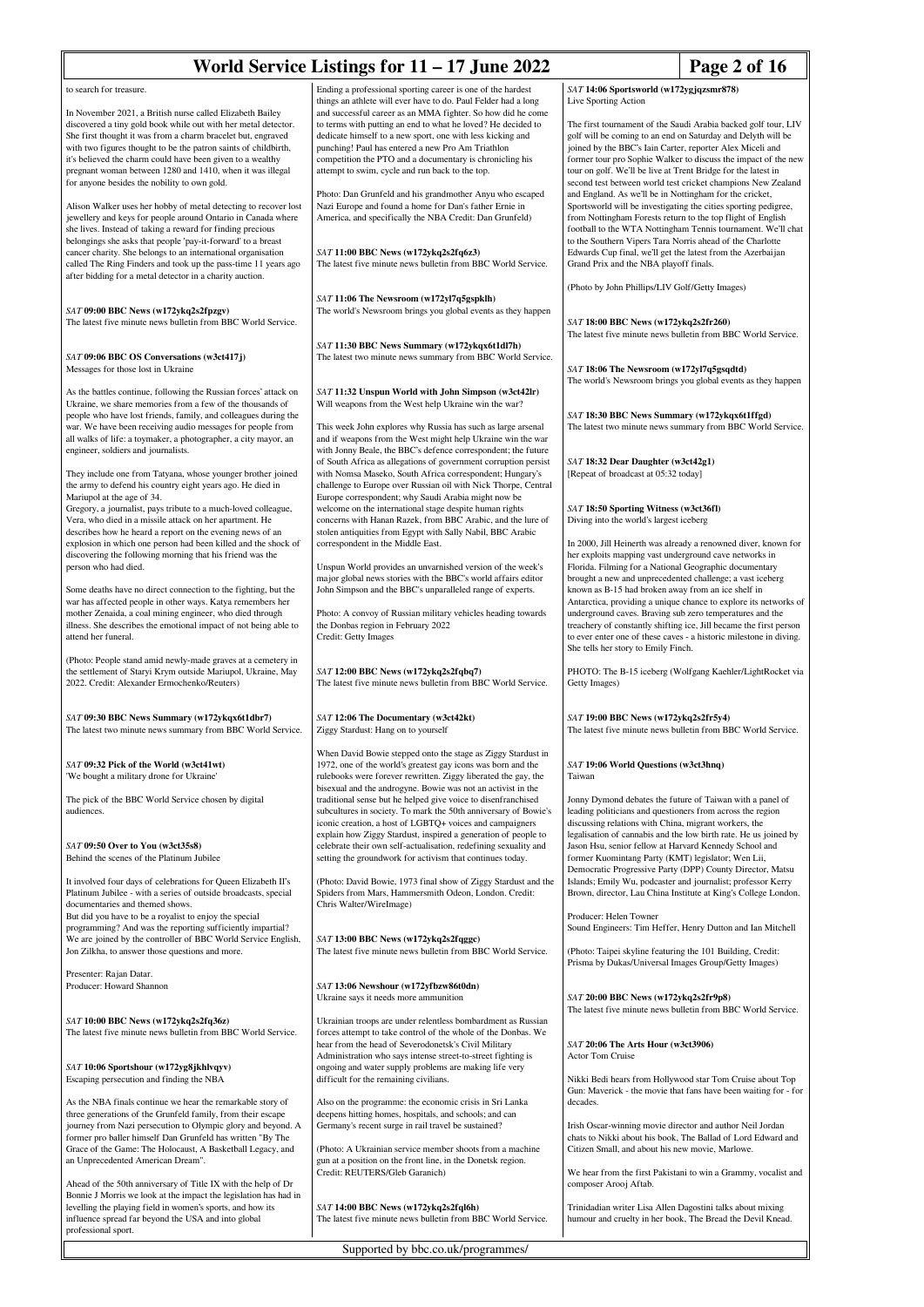| World Service Listings for $11 - 17$ June 2022<br>Page 3 of 16                                                                                                                                                                                                 |                                                                                                                                                                                                                                                                                                                            |                                                                                                                                                                                                                                                                                                                                 |  |
|----------------------------------------------------------------------------------------------------------------------------------------------------------------------------------------------------------------------------------------------------------------|----------------------------------------------------------------------------------------------------------------------------------------------------------------------------------------------------------------------------------------------------------------------------------------------------------------------------|---------------------------------------------------------------------------------------------------------------------------------------------------------------------------------------------------------------------------------------------------------------------------------------------------------------------------------|--|
| Scottish-Italian screenwriter and director Armando Iannucci<br>reveals how politics influences his art.                                                                                                                                                        | visually impaired musician, Lachi campaigns for the inclusion<br>of disabled artists. As well as consulting on disability inclusion,<br>including at the White House, this year she's launched RAMPD,                                                                                                                      | day if you give them a couple of tanks of fuel. But the only fuel<br>Marnie needs to walk to work is a cup of coffee. She gets<br>experts to help her work out who does the most efficient job.                                                                                                                                 |  |
| And Syrian performer and composer Maya Youssef takes on a<br>musical road trip to her home country.                                                                                                                                                            | Recording Artists and Music Professionals with Disabilities.<br>Popular playback singer and producer Ritika Sahni formed                                                                                                                                                                                                   | Marnie also explores whether humans are born equal when it<br>comes to fuel efficiency. Does the energy from one banana get                                                                                                                                                                                                     |  |
| Plus, Nikki is also joined by film critic Tara Judah.                                                                                                                                                                                                          | Pehli Baarish, an inclusive band of disabled and non-disabled<br>musicians in 2014. They perform in venues including hospitals,                                                                                                                                                                                            | converted into the same amount of movement from person to<br>person? And how does she compare to an Olympic athlete?                                                                                                                                                                                                            |  |
| Producer: Paul Waters                                                                                                                                                                                                                                          | orphanages and drug rehabilitation centres, in order to change<br>the perception of disability in Indian society. Ritika talks to                                                                                                                                                                                          | Marnie gets put through her paces to find out how efficient she<br>really is.                                                                                                                                                                                                                                                   |  |
| (Photo: Tom Cruise. Credit: Joseph Okpako/Getty Images)                                                                                                                                                                                                        | Tina Daheley, along with one of its members, blind keyboard<br>player Sarfaraz Qureshi.                                                                                                                                                                                                                                    | Image: VRCPET body scan reveals HIV's hideouts<br>Credit: Timothy Henrich / University of California, San                                                                                                                                                                                                                       |  |
| SAT 21:00 BBC News (w172ykq2s2frffd)<br>The latest five minute news bulletin from BBC World Service.                                                                                                                                                           | Babsy Mlangeni is a celebrated South African musician, who<br>lost his sight shortly after he was born. He started one of the<br>first black-owned record label in South Africa and he now runs<br>a foundation that inspires blind children to build up resilience                                                        | Francisco<br>SUN 02:00 BBC News (w172ykq2s2fs151)<br>The latest five minute news bulletin from BBC World Service.                                                                                                                                                                                                               |  |
| SAT 21:06 Newshour (w172yfbzw86tzcp)<br>Protests in US against gun violence                                                                                                                                                                                    | and pursue their dreams. Babsy spoke to reporter Mpho Lakaje<br>about his life and work.                                                                                                                                                                                                                                   |                                                                                                                                                                                                                                                                                                                                 |  |
| Thousands of protesters are marching in cities across America<br>demanding a reform of gun laws. President Biden told the<br>marchers they should make it an election issue.                                                                                   | British singer songwriter Ruth Lyon cut her teeth fronting her<br>rock band Holy Moly & The Crackers. She shares her<br>experiences with The Cultural Frontline about how being a<br>wheelchair user has impacted her career and driven her activism                                                                       | SUN 02:06 The Newsroom (w172yl7q5gsrcsf)<br>The world's Newsroom brings you global events as they happen                                                                                                                                                                                                                        |  |
| Also in the programme: Syria has confirmed that an air strike it<br>blames on Israel has caused major damage at Damascus<br>Airport; and we hear why not everyone in the eastern Ukrainian<br>battle zone resents the presence of the Russians.                | Producers: Kevin Satizabal Carrascal, Andrea Kidd and Laura<br>Northedge                                                                                                                                                                                                                                                   | SUN 02:30 BBC News Summary (w172ykqx6t1gdff)<br>The latest two minute news summary from BBC World Service.                                                                                                                                                                                                                      |  |
| (Photo credit: Reuters)                                                                                                                                                                                                                                        | (Photo: Lachi. Credit: Lachi Music LLC)                                                                                                                                                                                                                                                                                    | SUN 02:32 Health Check (w3ct32wg)<br>What brain scans tell us                                                                                                                                                                                                                                                                   |  |
| SAT 22:00 BBC News (w172ykq2s2frk5j)<br>The latest five minute news bulletin from BBC World Service.                                                                                                                                                           | <b>SUNDAY 12 JUNE 2022</b>                                                                                                                                                                                                                                                                                                 | Brain scans can reveal new ways to diagnose and potentially<br>treat psychiatric, psychological and neurological conditions. But<br>why has the promise been so slow to turn into reality? Claudia                                                                                                                              |  |
| $SAT$ 22:06 Music Life (w3ct30jy)                                                                                                                                                                                                                              | SUN 00:00 BBC News (w172ykq2s2frsns)<br>The latest five minute news bulletin from BBC World Service.                                                                                                                                                                                                                       | Hammond is joined by Sophie Scott, Director of the Institute of<br>Cognitive Neuroscience and also by neuroscientist Scott Marek<br>of Washington University in St Louis.                                                                                                                                                       |  |
| Meltdown festival with Jessie Ware, Meshell Ndegeocello,<br>Dave Okumu and Eska                                                                                                                                                                                | SUN 00:06 BBC OS Conversations (w3ct417j)<br>[Repeat of broadcast at 09:06 on Saturday]                                                                                                                                                                                                                                    | Plus one year on since fluoride toothpaste was added to the<br>World Health Organisation's essential medicines list, Charles                                                                                                                                                                                                    |  |
| Jessie Ware, Meshell Ndegeocello, Dave Okumu and Eska<br>discuss why you shouldn't appease anybody with your music,<br>loving the souls of your audience, keeping in your mistakes,                                                                            | SUN 00:30 BBC News Summary (w172ykqx6t1g4y5)                                                                                                                                                                                                                                                                               | Mgbolu reports from Lagos about a market flooded with non-<br>fluoridated toothpaste amid continued oral health concerns.                                                                                                                                                                                                       |  |
| why music is an essential part of existence, being a jack of all<br>trades, and why finishing a song isn't necessarily a process of<br>letting go.                                                                                                             | The latest two minute news summary from BBC World Service.                                                                                                                                                                                                                                                                 | And shocking results showing a global shortage of 43 million<br>medical staff are discussed with study lead author Professor<br>Rafael-Lozano.                                                                                                                                                                                  |  |
| The legendary Grace Jones curates this year's Meltdown<br>Festival at the Southbank Centre, London, so Music Life is<br>bringing together a selection of artists playing, and some of                                                                          | SUN 00:32 Dear Daughter (w3ct42g1)<br>[Repeat of broadcast at 05:32 on Saturday]                                                                                                                                                                                                                                           | Plus studio guest family doctor Ann Robinson says there's good<br>news about new evidence for treating Crohn's disease.                                                                                                                                                                                                         |  |
| their musical friends.<br>Jessie Ware has sold millions of records all over the world.                                                                                                                                                                         | SUN 00:50 More or Less (w3ct3k4q)<br>[Repeat of broadcast at 05:50 on Saturday]                                                                                                                                                                                                                                            | Presenter: Claudia Hammond<br>Producer: Erika Wright                                                                                                                                                                                                                                                                            |  |
| After receiving a Mercury Prize nomination in 2012 for her<br>debut album Devotion, she has become one of the biggest<br>names in pop over the last decade.                                                                                                    | SUN 01:00 BBC News (w172ykq2s2frxdx)<br>The latest five minute news bulletin from BBC World Service.                                                                                                                                                                                                                       | (Picture: A patient in MRI scanner with a nurse explaining the<br>scan. Photo credit: ER Productions Limited/Getty Images.)                                                                                                                                                                                                     |  |
| German-born, US-raised bassist, singer, songwriter, rapper and<br>composer Meshell Ndegeocello's prolific musical output mixes<br>jazz, R&B, hip-hop, funk and rock, and she's been nominated<br>for 11 Grammy awards over the course of her career.           | SUN 01:06 The Science Hour (w3ct39z7)<br>Body scan reveals HIV's hideouts                                                                                                                                                                                                                                                  | SUN 03:00 BBC News (w172ykq2s2fs4x5)<br>The latest five minute news bulletin from BBC World Service.                                                                                                                                                                                                                            |  |
| Producer, guitarist, and The Invisible front man Dave Okumu<br>has worked with the likes of Adele, Amy Winehouse, and<br>Grace Jones, and is an institution in the British music scene.                                                                        | Researchers have developed a medical imaging technique which<br>reveals where in the body HIV lies hidden, even when people<br>have their infection well controlled by antiviral drugs. The team<br>at the University of California, San Francisco hope this will                                                          | SUN 03:06 The Documentary (w3ct42kt)<br>[Repeat of broadcast at 12:06 on Saturday]                                                                                                                                                                                                                                              |  |
| Vocalist, composer and producer Eska grew up in London with<br>Zimbabwean heritage, and makes genre-hopping soul music<br>with folk, jazz, reggae and classical influences.                                                                                    | lead to better treatments and even cures for HIV. As Timothy<br>Henrich told us, they are also going to use the technique to<br>investigate the notion that Long Covid is caused by the<br>coronavirus persisting deep in the body's tissues.                                                                              | SUN 04:00 BBC News (w172ykq2s2fs8n9)<br>The latest five minute news bulletin from BBC World Service.                                                                                                                                                                                                                            |  |
| SAT 23:00 BBC News (w172ykq2s2frnxn)<br>The latest five minute news bulletin from BBC World Service.                                                                                                                                                           | Also in the programme, Roland Pease reports from the vast<br>particle accelerator in Switzerland where the famous Higgs<br>particle was discovered ten years ago. The scientists there are                                                                                                                                 | SUN 04:06 From Our Own Correspondent (w3ct327g)<br>Cuba's swelling exodus<br>Since the Cuban Revolution of 1959 there have been many                                                                                                                                                                                            |  |
| SAT 23:06 The Newsroom (w172yrwvb04gnz7)<br>The world's Newsroom brings you global events as they happen                                                                                                                                                       | preparing to begin experiments with an upgraded Large Hadron<br>Collider to learn more about the particle and the fundamental<br>nature of the Universe.                                                                                                                                                                   | swells – and ebbs – of migration from the island. But as its<br>people endure a serious economic squeeze and a crackdown on<br>dissent, the desire to leave is growing again. Recently the<br>numbers of Cubans arriving at US borders have been rising                                                                         |  |
| SAT 23:20 Sports News (w172ygh33bfdryy)<br>BBC Sport brings you all the latest stories and results from<br>around the world.                                                                                                                                   | Roland also talks to Frank Close, physicist and author of<br>'Elusive' - a new biography of Peter Higgs, a scientist as elusive<br>as the particle named after him.<br>Finally an international team of archaeologists have revised the                                                                                    | sharply, and President Biden's administration has announced<br>some relaxations to its visa policy for Cubans. Will Grant<br>reports from Havana on why some Cubans now feel it's time for<br>them to pack up and go.                                                                                                           |  |
| SAT 23:30 BBC News Summary (w172ykqx6t1g161)<br>The latest two minute news summary from BBC World Service.                                                                                                                                                     | ancient history of the chicken, with a new programme of<br>radiocarbon dating and analysis of buried bird bones.<br>Humanity's relationship with the bird began much more<br>recently than some researchers have suggested. Naomi Sykes of<br>Exeter University and Greger Larson of Oxford University tell                | The Nile perch - an energetic predator fish with a ravenous<br>appetite – once fuelled a boom in fishing on Lake Victoria in<br>east Africa. Around the lake's shore, crews put out to haul<br>lucrative catches from the waters. But these days the boom has<br>collapsed, the perch are scarcer and smaller, and profits have |  |
| SAT 23:32 The Cultural Frontline (w3ct37rh)<br>Disabled musicians turning up the volume                                                                                                                                                                        | Roland when, where and how the domestication began and how<br>the birds spread from Southeast Asia to the rest of the world.                                                                                                                                                                                               | dwindled too. Mark Weston went out on a night's work with one<br>Tanzanian fishermen and was left wondering if there's much<br>future in the business.                                                                                                                                                                          |  |
| Making it as a musician can be a tough gig, but if you have a<br>disability, things can get even more complicated. Inaccessible<br>venues, negative attitudes and lack of representation in the<br>industry are common challenges people have to contend with. | And, Humans can walk for miles, solve problems and form<br>complex relationships on the energy provided by three meals a<br>day. That's a lot of output for a fairly modest input. Listener<br>Charlotte from the UK wants to know: how are we so efficient?<br>And how does human efficiency compare to that of machines? | Land predators can be even more controversial. In Yellowstone<br>National Park, in the USA, the native population of grey wolves<br>was wiped out in the 1920s - but reintroduced in the 1990s.<br>Since then they've flourished – and the park was called an                                                                   |  |
| Despite this, disabled musicians are making their voices heard.<br>Award winning Nigerian-American Electronic Dance star Lachi<br>has seven albums and millions of streams to her name. As a                                                                   | CrowdScience presenter Marnie Chesterton pits her energetic<br>wits against everything from cars to wheelchairs to find out how<br>she shapes up. Cars can travel many hundreds of kilometres a                                                                                                                            | 'international rewilding success story'. But as Emilie Filou<br>found out, while tourists and park visitors wonder at the wolves,<br>some local ranchers and farmers still consider them a pest - and<br>call for more wolves to be hunted.                                                                                     |  |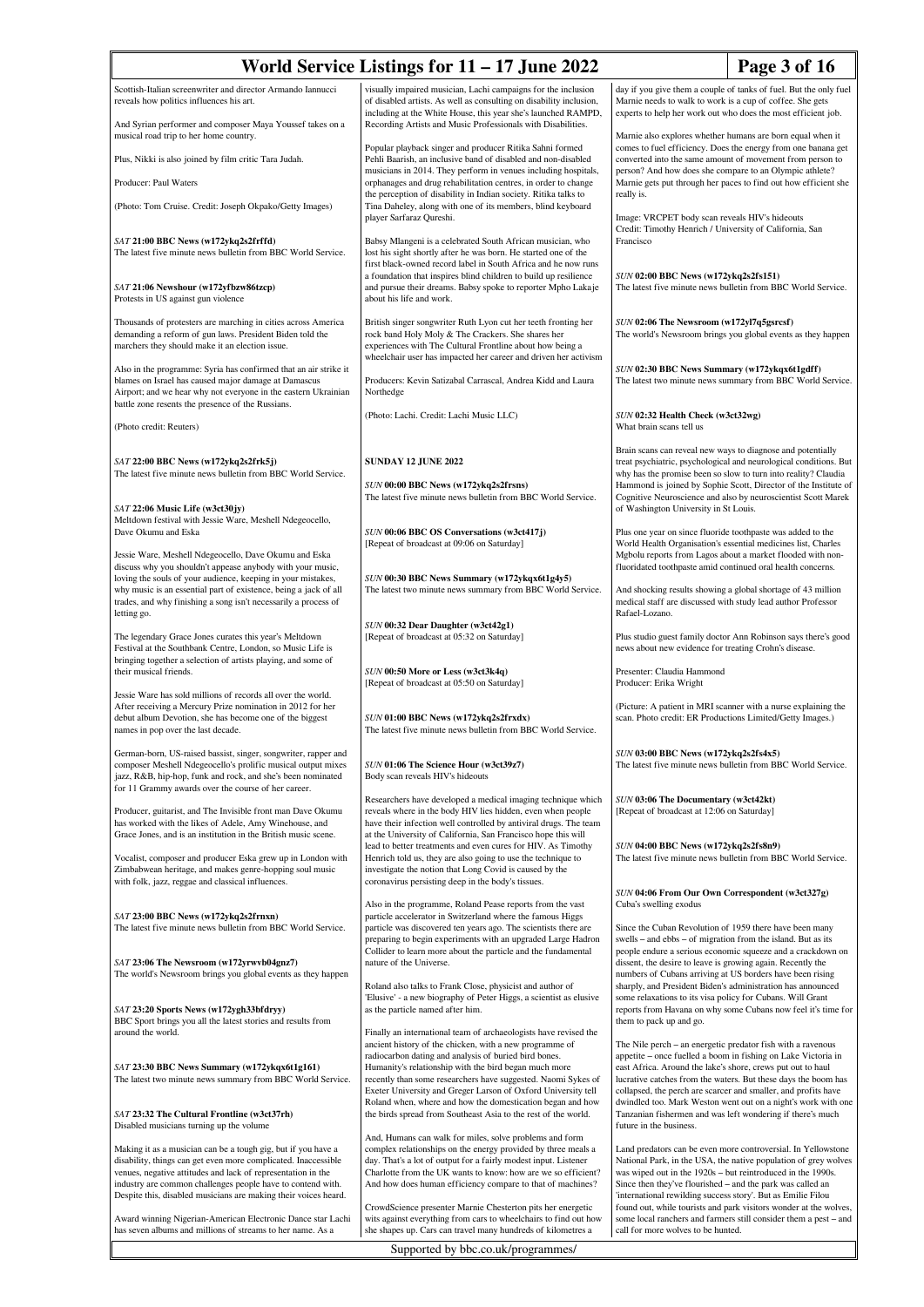| World Service Listings for 11 - 17 June 2022<br>Page 4 of 16                                                                                                                                                                                                                                                                                                                  |                                                                                                                                                                                                                                                                                                                                        |                                                                                                                                                                                                                                                                                                                                    |  |
|-------------------------------------------------------------------------------------------------------------------------------------------------------------------------------------------------------------------------------------------------------------------------------------------------------------------------------------------------------------------------------|----------------------------------------------------------------------------------------------------------------------------------------------------------------------------------------------------------------------------------------------------------------------------------------------------------------------------------------|------------------------------------------------------------------------------------------------------------------------------------------------------------------------------------------------------------------------------------------------------------------------------------------------------------------------------------|--|
| How can you change nationalities several times over, without<br>ever moving house? It depends when and where you're born.<br>Monica Whitlock recently visited a village in Poland which has<br>belonged to people of many nations - and stayed the night in a                                                                                                                 | covid-19 pandemic and the explosion of the Beirut port. The<br>World Bank says the economic crisis in the country is possibly<br>among top three most severe crises episodes globally since the<br>mid-nineteenth century. Credit: EPA/Wael Hamzeh)                                                                                    | Presenter: Mariana Des Forges<br>Producer: Deiniol Buxton<br>Picture: Stephanie Summerville                                                                                                                                                                                                                                        |  |
| castle of many lands.<br>Producer: Polly Hope<br>Production Co-Ordinator: Iona Hammond<br>Editor: Richard Fenton-Smith                                                                                                                                                                                                                                                        | SUN 08:00 BBC News (w172ykq2s2fsrmt)<br>The latest five minute news bulletin from BBC World Service.                                                                                                                                                                                                                                   | Credit: BBC<br>Get in touch: outlook@bbc.com                                                                                                                                                                                                                                                                                       |  |
| SUN 04:30 BBC News Summary (w172ykqx6t1gmxp)<br>The latest two minute news summary from BBC World Service.                                                                                                                                                                                                                                                                    | SUN 08:06 Weekend (w172ykwfj2nd301)<br>Beijing warns it will never allow Taiwan to secede from China                                                                                                                                                                                                                                   | SUN 10:00 BBC News (w172ykq2s2ft042)<br>The latest five minute news bulletin from BBC World Service.                                                                                                                                                                                                                               |  |
| SUN 04:32 The Cultural Frontline (w3ct37rh)<br>[Repeat of broadcast at 23:32 on Saturday]                                                                                                                                                                                                                                                                                     | The testy relations between two superpowers - China and the<br>US - have been on display at a high-profile security summit in<br>Singapore, the Shangri-la Dialogue. The Chinese defence<br>minister, General Wei Fenghe, gave a fiery response to his US                                                                              | SUN 10:06 People Fixing The World (w3ct1plb)<br>The library where the books are people<br>At the human library you borrow a person you wouldn't usually                                                                                                                                                                            |  |
| SUN 05:00 BBC News (w172ykq2s2fsddf)<br>The latest five minute news bulletin from BBC World Service.                                                                                                                                                                                                                                                                          | counterpart, Lloyd Austin's speech. At issue, Beijing's strong<br>view that China will eventually reclaim the self-ruled island of<br>Taiwan. On the other side, the US has been cautioning China<br>against contemplating an invasion of the island.                                                                                  | meet for a half-hour frank conversation. The volunteers have<br>various book titles from polyamorous to former prisoner. The<br>aim of these face-to-face chats is to break down our<br>assumptions and prejudices. We explore whether simple<br>discussions can make a difference.                                                |  |
| SUN 05:06 The Newsroom (w172yl7q5gsrr0t)<br>The world's Newsroom brings you global events as they happen                                                                                                                                                                                                                                                                      | Also in the programme: the consultant palaeontologist on the<br>film Jurassic World Domination, Professor Steve Brusatte, talks<br>about dinosaurs and mammals; and the French head to the polls<br>in what the left is billing as the "third round" of elections, in                                                                  | Produced and presented by Claire Bates.<br>Picture: Ronni Abergel, Human Library                                                                                                                                                                                                                                                   |  |
| SUN 05:30 BBC News Summary (w172ykqx6t1grnt)<br>The latest two minute news summary from BBC World Service.                                                                                                                                                                                                                                                                    | which they are seeking to deprive President Macron of a<br>parliamentary majority.<br>(Photo: China's Minister of National Defense Wei Fenghe                                                                                                                                                                                          | SUN 10:30 BBC News Summary (w172ykqx6t1hcdg)<br>The latest two minute news summary from BBC World Service.                                                                                                                                                                                                                         |  |
| SUN 05:32 The Documentary (w3ct42ks)<br>Inside the Kim regime                                                                                                                                                                                                                                                                                                                 | delivers his speech during the fifth plenary session of the<br>International Institute for Strategic Studies (IISS) Shangri-la<br>Dialogue at the Shangri-la hotel in Singapore, 12 June 2022.<br>Defence ministers and officials from 42 countries are gathered<br>in the city state for the IISS Shangri-la Dialogue, an annual high | SUN 10:32 Heart and Soul (w3ct423b)<br>LGBTQ+: Religion and me                                                                                                                                                                                                                                                                     |  |
| Have you ever wondered what life is like at the very top of the<br>North Korean regime? Thae Yong-ho was once the Deputy<br>Ambassador of North Korea to the United Kingdom until he<br>defected with his family in 2016. Yong-Ho gives a first-hand<br>account of how and why he risked everything to escape<br>London's North Korean Embassy for a new life in South Korea. | level defence summit in the Asia Pacific region that has been<br>on hold for the past two years due to the Covid-19 pandemic.<br>The summit will be held from 10-12 June 2022. Credit:<br>EPA/How Hwee Young)                                                                                                                          | We explore the interplay of faith, spirituality and LGBTQ+<br>identity in this special episode for Pride Month 2022. We hear<br>three fascinating cross-cultural and religious conversations<br>between people who are also LGBTQ+. Furgie was raised a<br>Muslim as a child in Pakistan. He speaks to Sukhdeep, a gay             |  |
| (Photo: Thae Yong-ho in South Korea, with kind permission)                                                                                                                                                                                                                                                                                                                    | SUN 08:30 BBC News Summary (w172ykqx6t1h3x6)<br>The latest two minute news summary from BBC World Service.                                                                                                                                                                                                                             | Sikh man in India. Abby Stein left her strict Hasidic Jewish<br>community and transitioned but she is still very much Jewish.<br>Abby talks to Claire who is a 73-year-old trans woman from the<br>UK. Finally two African queer women explore their                                                                               |  |
| SUN 06:00 BBC News (w172ykq2s2fsj4k)<br>The latest five minute news bulletin from BBC World Service.                                                                                                                                                                                                                                                                          | SUN 08:32 The Food Chain (w3ct38mx)<br>The recipe translators                                                                                                                                                                                                                                                                          | relationship with religion - one as a Christian and the other as<br>Muslim growing up in Kenya.<br>Producer: Nina Robinson and Josie LeVay                                                                                                                                                                                         |  |
| SUN 06:06 Weekend (w172ykwfj2ncvhs)<br>Will French left deprive Macron of a parliamentary majority?<br>French President Emmanuel Macron is hoping to retain his                                                                                                                                                                                                               | Many chefs reach global status, with international demand for<br>their latest book. Spare a thought for the translators, tasked with<br>making their recipes accessible across barriers of language,<br>culture and cuisine.                                                                                                           | (Image: A rainbow flag seen flying during a Pride March in<br>New York, USA, 2021. Credit: Erik McGregor via Getty                                                                                                                                                                                                                 |  |
| parliamentary majority in the face of a new electoral alliance,<br>headed by the far-left leader, Jean- Luc Melenchon, which<br>includes the Socialists and Greens.                                                                                                                                                                                                           | Translating a recipe isn't as simple as getting the dictionary out,<br>you need to understand the different terminology and<br>ingredients used in each country, whilst staying true to the                                                                                                                                            | Images)<br>SUN 11:00 BBC News (w172ykq2s2ft3w6)<br>The latest five minute news bulletin from BBC World Service.                                                                                                                                                                                                                    |  |
| Also in the programme: Has British prime minister Boris<br>Johnson seen off the rebels in his own party who called a no<br>confidence vote in his leadership last week, and lost; and the<br>Palestinian singer and musician Nai Barghouti who combines<br>jazz with Arabic and western classical music.                                                                      | original dish.<br>We speak to Rosa Llopis, a Spanish translator who specialises<br>in gastronomy and has translated a number of cookbooks.<br>Cristina Cigognini is an Italian translator who usually specialises                                                                                                                      | SUN 11:06 The Newsroom (w172yl7q5gssghl)<br>The world's Newsroom brings you global events as they happen                                                                                                                                                                                                                           |  |
| (Photo: People attend a campaign meeting of left-wing coalition<br>NUPES (Nouvelle Union Populaire Ecologique et Sociale)<br>ahead of France's parliamentary elections, in Caen, France, 8<br>June 2022. Credit:Reuters/Sarah Meyssonnier)                                                                                                                                    | in literary translation of novels, but brought her skills to two<br>cook books published by the chef Yotam Ottolenghi. Nawal<br>Nasrallah is an Iraqi living in the US who translates medieval<br>Arabic food texts, bringing those historic recipes to new<br>audiences.                                                              | SUN 11:30 BBC News Summary (w172ykqx6t1hh4l)<br>The latest two minute news summary from BBC World Service.                                                                                                                                                                                                                         |  |
| SUN 07:00 BBC News (w172ykq2s2fsmwp)<br>The latest five minute news bulletin from BBC World Service.                                                                                                                                                                                                                                                                          | If you would like to get in touch with the show, please email<br>thefoodchain@bbc.co.uk.                                                                                                                                                                                                                                               | SUN 11:32 The Compass (w3ct42lj)<br>Himalaya: The Human Story                                                                                                                                                                                                                                                                      |  |
| SUN 07:06 Weekend (w172ykwfj2ncz7x)                                                                                                                                                                                                                                                                                                                                           | Presented by Ruth Alexander.<br>Produced by Beatrice Pickup.                                                                                                                                                                                                                                                                           | Saving Asia's water towers<br>If the Himalayan glaciers melt, a billion lives and whole                                                                                                                                                                                                                                            |  |
| Fallout from Ukraine conflict compounds Lebanon's misery<br>Lebanon is one of many countries in the Middle East and<br>Africa that rely heavily on food imports from Ukraine and<br>Russia. Normally it imports 90 per cent of its wheat and                                                                                                                                  | SUN 09:00 BBC News (w172ykq2s2fswcy)<br>The latest five minute news bulletin from BBC World Service.                                                                                                                                                                                                                                   | ecosystems will be at risk. Journalist and broadcaster Ed<br>Douglas joins innovative community projects in Ladakh and<br>Nepal looking to mitigate the impact of climate change now and<br>in the future. Their success or failure will determine the future<br>environmental security beyond their local region, to all of Asia. |  |
| cooking oil from there. But the blockage of Ukrainian ports by<br>Russia and international sanctions against Moscow in response<br>to the invasion have severely curtailed supplies, forcing up<br>prices.                                                                                                                                                                    | SUN 09:06 From Our Own Correspondent (w3ct327g)<br>[Repeat of broadcast at 04:06 today]                                                                                                                                                                                                                                                | Presenter: Ed Douglas<br>Producer: Clem Hitchcock<br><b>Editor: Susan Marling</b>                                                                                                                                                                                                                                                  |  |
| Also in the programme: The UK's plan to relocate asylum<br>seekers to Rwanda in east-central Africa goes to the Court of<br>Appeal; and Danish political drama Borgen, which has enjoyed<br>international success, is back for a fourth series.                                                                                                                               | SUN 09:30 BBC News Summary (w172ykqx6t1h7nb)<br>The latest two minute news summary from BBC World Service.                                                                                                                                                                                                                             | A Just Radio production for BBC World Service<br>(Photo: A valley in the Himalaya mountain. Credit: Ed Douglas)                                                                                                                                                                                                                    |  |
| (Photo: Lebanese Bank customers burn junk in front of the<br>entrance to the house of the Chairman and Chief Executive of                                                                                                                                                                                                                                                     | SUN 09:32 Outlook (w3ct41dj)<br>The black woman who cared for a Klansman                                                                                                                                                                                                                                                               | SUN 12:00 BBC News (w172ykq2s2ft7mb)<br>The latest five minute news bulletin from BBC World Service.                                                                                                                                                                                                                               |  |
| Bank of Beirut in Beirut and President of the Association of<br>Banks in Lebanon, Salim Sfeir, during a protest in Sin El Fil<br>area north of Beirut, Lebanon, 11 June 2022. Bank customers<br>demand that they be allowed to withdraw their deposits that                                                                                                                   | Stephanie Summerville tells us about her eye-opening<br>experience as a casual worker. It was her first job and it thrust<br>her into a shocking situation. She was providing respite care for<br>a terminally-ill man in her hometown of Evansville, in Indiana.                                                                      | <b>SUN 12:06 World Questions (w3ct3hnq)</b><br>[Repeat of broadcast at 19:06 on Saturday]                                                                                                                                                                                                                                          |  |
| have been blocked amid the economic crisis in the country as<br>the Lebanese pound has lost about 90 percent of its value<br>against the dollar and to reject the Capital Control Law.<br>Lebanon has been struggling with compounded crises for nearly<br>two years, including the economic and financial crisis, the                                                        | As she looked around his bedroom she saw a white robe and a<br>hood with eyeholes cut out. Stephanie was a young African<br>American woman and this was the unmistakable uniform of the<br>Ku Klux Klan. This episode was first broadcast in January<br>2020.                                                                          | SUN 13:00 BBC News (w172ykq2s2ftccg)<br>The latest five minute news bulletin from BBC World Service.                                                                                                                                                                                                                               |  |
| Supported by bbc.co.uk/programmes/                                                                                                                                                                                                                                                                                                                                            |                                                                                                                                                                                                                                                                                                                                        |                                                                                                                                                                                                                                                                                                                                    |  |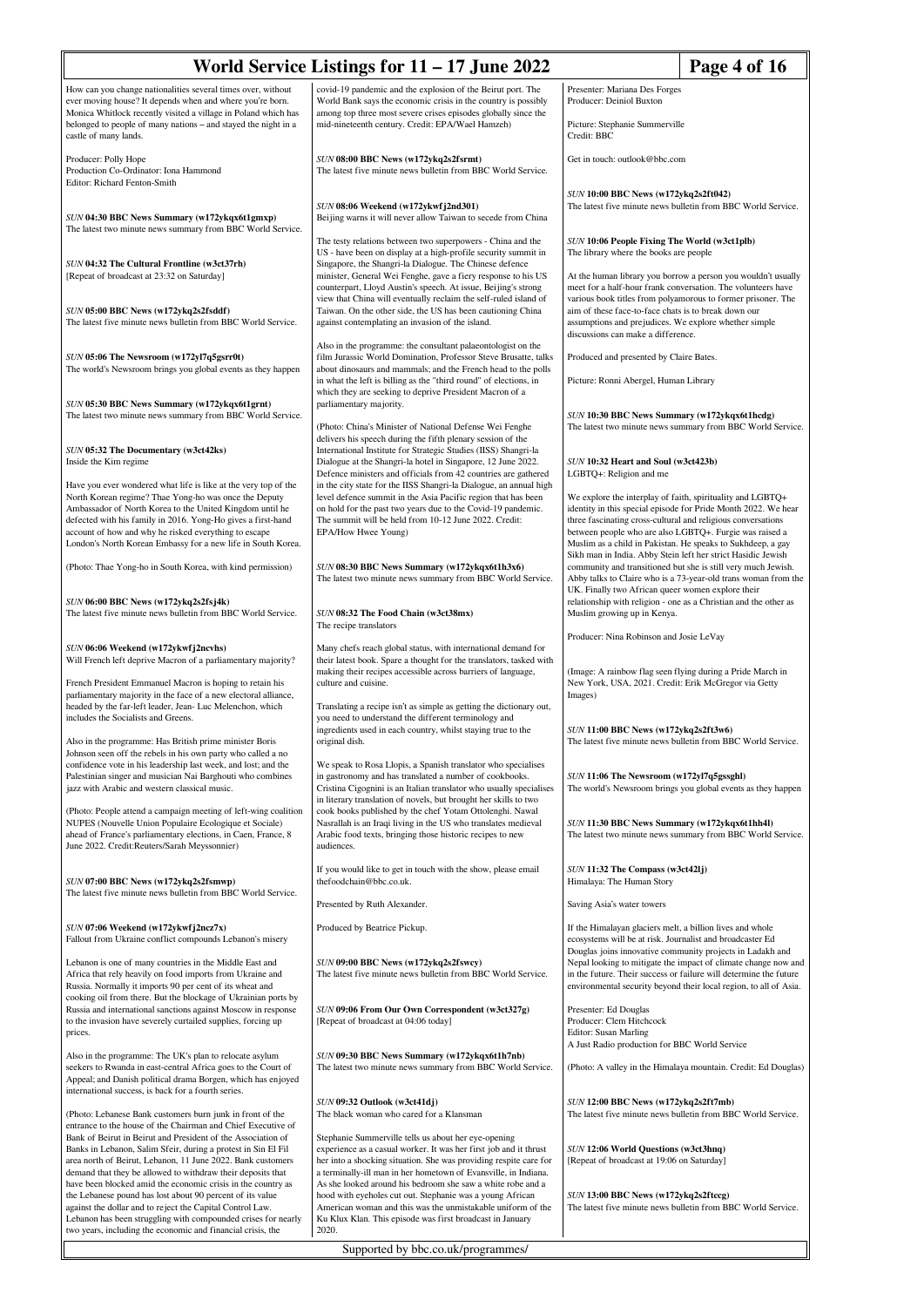| World Service Listings for 11 - 17 June 2022<br>Page 5 of 16                                                                                                                                                                                                                                                                                                                              |                                                                                                                                                                                                                                                                                                                              |                                                                                                                                                                                                                                                                                                      |  |
|-------------------------------------------------------------------------------------------------------------------------------------------------------------------------------------------------------------------------------------------------------------------------------------------------------------------------------------------------------------------------------------------|------------------------------------------------------------------------------------------------------------------------------------------------------------------------------------------------------------------------------------------------------------------------------------------------------------------------------|------------------------------------------------------------------------------------------------------------------------------------------------------------------------------------------------------------------------------------------------------------------------------------------------------|--|
| SUN 13:06 Newshour (w172yfbzw86wx9r)<br>Russian offensive continues in eastern Ukraine                                                                                                                                                                                                                                                                                                    | SUN 20:00 BBC News (w172ykq2s2fv6lc)<br>The latest five minute news bulletin from BBC World Service.                                                                                                                                                                                                                         | MON 00:30 BBC News Summary (w172ykqx6t1k1v8)<br>The latest two minute news summary from BBC World Service.                                                                                                                                                                                           |  |
| Russian forces are tightening their grip on the eastern Ukrainian<br>city of Severodonetsk. We hear from a former resident whose<br>neighbours are refusing to leave.                                                                                                                                                                                                                     | SUN 20:06 The History Hour (w3ct3918)<br>How Sri Lanka's president survived a suicide bombing                                                                                                                                                                                                                                | MON 00:32 Heart and Soul (w3ct423b)<br>[Repeat of broadcast at 10:32 on Sunday]                                                                                                                                                                                                                      |  |
| Also in the programme: votes are being cast in parliamentary<br>elections in France; and an African conservationist explains<br>why he is opposed to British plans to ban big game trophy-<br>hunting imports.                                                                                                                                                                            | Max Pearson introduces first-hand accounts of the 2006 suicide<br>bombing attack on Sri Lanka's president, the 75th anniversary<br>of Anne Frank's diary and the 1968 assassination in the US of<br>Bobby Kennedy. Plus, the birth of a crime fighting women's                                                               | MON 01:00 BBC News (w172ykq34bqznl5)<br>The latest five minute news bulletin from BBC World Service.                                                                                                                                                                                                 |  |
| (Photo: Smoke and dirt rise from shelling in the city of<br>Severodonetsk. Credit: Getty Images.)                                                                                                                                                                                                                                                                                         | rights group in India and the moment the President of Gabon<br>was shown the treasures of the rainforest.                                                                                                                                                                                                                    | MON 01:06 The Newsroom (w172yl7qjr2z06k)<br>The world's Newsroom brings you global events as they happen                                                                                                                                                                                             |  |
| SUN 14:00 BBC News (w172ykq2s2fth3l)<br>The latest five minute news bulletin from BBC World Service.                                                                                                                                                                                                                                                                                      | SUN 21:00 BBC News (w172ykq2s2fvbbh)<br>The latest five minute news bulletin from BBC World Service.                                                                                                                                                                                                                         | MON 01:30 BBC News Summary (w172ykqxl2bp0vk)<br>The latest two minute news summary from BBC World Service.                                                                                                                                                                                           |  |
| SUN 14:06 The Forum (w3ct38sf)<br>The Popol Vuh: Central American epic that survived Spanish<br>conquest                                                                                                                                                                                                                                                                                  | SUN 21:06 Newshour (w172yfbzw86xw8s)<br>A 'first step' towards US gun control<br>US lawmakers across the political spectrum have agreed new                                                                                                                                                                                  | MON 01:32 Discovery (w3ct42fy)<br>The Curious Cases of Rutherford and Fry                                                                                                                                                                                                                            |  |
| Mythological sagas are often fantastical and push the<br>imagination to the limit but the Popol Vuh, which originates in<br>what is Guatemala today, has a gallery of extraordinary<br>characters both good and bad. They get involved in a series of                                                                                                                                     | proposals on gun controls. We speak to a leading gun control<br>activist who led the March for our Lives protests across the US<br>on 11th June. David Hogg says it is only a first step, but a<br>significant one.                                                                                                          | The colour conundrum<br>The world is full of colour! But, listener Maya Crocombe<br>wonders 'how do we see colour and why are some people colour<br>blind?'                                                                                                                                          |  |
| mind-boggling battles and challenges and this eventually leads<br>to the creation of the human race. The Maya K'iche' story of the<br>Popol Vuh has come down to us in an 18th-Century<br>transcription and Spanish translation by a priest called<br>Francisco Ximenez, and as with many ancient stories, there are<br>tantalising questions about the history of the manuscript and the | Also on the programme: a Ukrainian wheelchair user tells us<br>how he is no longer able to provide help to people in his town,<br>Serverodonetsk, as fierce fighting continues there; and our<br>Russia editor pays a visit to one of Russia's newly opened,<br>rebranded McDonald restaurants.                              | Dr Rutherford and professor Fry set out to understand how<br>special light-sensitive cells in our eyes start the process of<br>colour perception, why people sometimes have very different<br>experiences of colour and whether, in the end, colour is really<br>just 'in our heads'.                |  |
| origins of the tale itself.<br>Rajan Datar traces the meanings and significance of the Popol<br>Vuh with the help of Frauke Sachse who is director of Pre-                                                                                                                                                                                                                                | Photo: A woman hugs her child as they take part in a "March<br>for our Lives" rally for gun control in Parkland, Florida Credit:<br>REUTERS/Marco Bello                                                                                                                                                                      | Dr Gabriele Jordan from Newcastle University explains why<br>lots of men struggle to discriminate between certain colours and<br>why there were lots of complaints from colour-blind viewers                                                                                                         |  |
| Columbian Studies at the Dumbarton Oaks Research Library<br>and Collection in Washington DC; Iyaxel Cojti Ren, professor<br>at the University of Texas; Allen Christenson who is professor<br>at Brigham Young University in Provo, Utah as well as an<br>ethnographer and author of a new translation and critical edition<br>of the Popol Vuh.                                          | SUN 22:00 BBC News (w172ykq2s2fvg2m)<br>The latest five minute news bulletin from BBC World Service.<br>SUN 22:06 Tech Tent (w3ct3755)                                                                                                                                                                                       | when Wales played Ireland at rugby.<br>Professor Anya Hurlbert, also from Newcastle University,<br>tackles the most divisive of internet images: The Dress! Did you<br>see it as blue-black or yellow-gold? Anya explains why people<br>see it so differently, and why our ability to compensate for |  |
| The reader is Florencia Cordeu.<br>(Image: A Mayan ball player at the Great Ball Court in Chichen-<br>Itza. Credit: Independent Picture Service/Universal Images<br>Group/Getty Images)                                                                                                                                                                                                   | Is the work from home revolution unstoppable?<br>As new data shows the work from home revolution is<br>accelerating, we ask if technology has forced the world of work<br>to change for ever. Claire McCartney, from the CIPD, shares                                                                                        | available light is so useful.<br>To see the Dunstanborough Castle illusion as described in the<br>episode, check out the Gallery on this page and also on the<br>Discovery homepage.                                                                                                                 |  |
| SUN 14:50 Over to You (w3ct35s8)<br>[Repeat of broadcast at 09:50 on Saturday]                                                                                                                                                                                                                                                                                                            | her expertise and the BBC's New York business correspondent<br>Michelle Fleury gives the picture from the US. Zoe interviews<br>the boss of Uber, Dara Khosrowshahi, about the company's<br>future. Kyle Glen, co-host of the Osint Bunker podcast, and the<br>BBC's Gordon Corera discuss open source intelligence. And the | MON 02:00 BBC News (w172ykq34bqzsb9)<br>The latest five minute news bulletin from BBC World Service.                                                                                                                                                                                                 |  |
| SUN 15:00 BBC News (w172ykq2s2ftlvq)<br>The latest five minute news bulletin from BBC World Service.                                                                                                                                                                                                                                                                                      | latest twists and turns in the Elon Musk Twitter takeover saga.<br>SUN 22:30 BBC News Summary (w172ykqx6t1jtc0)                                                                                                                                                                                                              | MON 02:06 The Newsroom (w172yl7qjr2z3yp)<br>The world's Newsroom brings you global events as they happen                                                                                                                                                                                             |  |
| SUN 15:06 Music Life (w3ct30jy)<br>[Repeat of broadcast at 22:06 on Saturday]                                                                                                                                                                                                                                                                                                             | The latest two minute news summary from BBC World Service.<br>SUN 22:32 Pick of the World (w3ct41wt)                                                                                                                                                                                                                         | MON 02:30 BBC News Summary (w172ykqxl2bp4lp)<br>The latest two minute news summary from BBC World Service.                                                                                                                                                                                           |  |
| SUN 16:00 BBC News (w172ykq2s2ftqlv)<br>The latest five minute news bulletin from BBC World Service.                                                                                                                                                                                                                                                                                      | [Repeat of broadcast at 09:32 on Saturday]<br>SUN 22:50 Over to You (w3ct35s8)                                                                                                                                                                                                                                               | MON 02:32 The Climate Question (w3ct3kj0)<br>How is climate change affecting our mental health?                                                                                                                                                                                                      |  |
| SUN 16:06 Sportsworld (w172ygjqzsmvdmm)<br>Live Sporting Action                                                                                                                                                                                                                                                                                                                           | [Repeat of broadcast at 09:50 on Saturday]<br>SUN 23:00 BBC News (w172ykq2s2fvktr)                                                                                                                                                                                                                                           | We often talk about the physical costs of climate change; the<br>economic fallout, the effect on livelihoods and damage to the<br>earth. But all of the changes to our world caused by global<br>warming will have an effect on our minds, our mental health                                         |  |
| Sunday Sportsworld this week looks ahead to two of the biggest<br>women's football tournaments - the European Championships<br>and Africa Women's Cup of Nations.<br>There'll also be reaction to the Rome Diamond League meeting<br>and Azerbaijan Grand Prix, plus the latest from the second Test                                                                                      | The latest five minute news bulletin from BBC World Service.<br>SUN 23:06 The Newsroom (w172yrwvb04kkwb)<br>The world's Newsroom brings you global events as they happen                                                                                                                                                     | too.<br>Earlier this year the mental health challenges caused by rising<br>temperatures and extreme weather events were spotlighted in a<br>report by the UN's climate science body, the IPCC.<br>Anxiety, stress, post-traumatic stress disorder, and even suicide,                                 |  |
| between England and New Zealand, and the inaugural LIV golf<br>tournament.<br>Image: A detailed view of the UEFA Women's Champions<br>League Knockout Stage match ball next to the UEFA Women's<br>Champions League trophy at the UEFA headquarters, The                                                                                                                                  | SUN 23:20 Sports News (w172ygh33bfhnw1)<br>BBC Sport brings you all the latest stories and results from<br>around the world.                                                                                                                                                                                                 | are all predicted to increase as the world heats up. Jordan<br>Dunbar looks at what this means for people living on the front<br>line of climate change, including examples from Nigeria, India<br>and the Philippines.                                                                              |  |
| House of European Football, on February 7, 2022, in Nyon,<br>Switzerland. (Photo by Richard Juilliart - UEFA/UEFA via<br>Getty Images)                                                                                                                                                                                                                                                    | SUN 23:30 BBC News Summary (w172ykqx6t1jy34)<br>The latest two minute news summary from BBC World Service.                                                                                                                                                                                                                   | Joining Jordan to discuss the mental health challenges facing a<br>warming world are:<br>Dr Brandon Gray - Clinical Psychologist, World Health<br>Organisation                                                                                                                                       |  |
| SUN 19:00 BBC News (w172ykq2s2fv2v7)<br>The latest five minute news bulletin from BBC World Service.                                                                                                                                                                                                                                                                                      | SUN 23:32 Outlook (w3ct41dj)<br>[Repeat of broadcast at 09:32 today]                                                                                                                                                                                                                                                         | Dr Gesche Huebner Senior Researcher University College<br>London, Energy Institute<br>Dr Paolo Cianconi Psychiatrist Catholic University of Rome,<br>Department of Neurosciences                                                                                                                     |  |
| SUN 19:06 The Newsroom (w172yl7q5gstfgm)<br>The world's Newsroom brings you global events as they happen                                                                                                                                                                                                                                                                                  | <b>MONDAY 13 JUNE 2022</b>                                                                                                                                                                                                                                                                                                   | Presenter: Jordan Dunbar<br>Reporter: Rajesh Joshi<br>Producer: Jordan Dunbar and Sarah Wild                                                                                                                                                                                                         |  |
| SUN 19:30 BBC News Summary (w172ykqx6t1jg3m)<br>The latest two minute news summary from BBC World Service.                                                                                                                                                                                                                                                                                | MON 00:00 BBC News (w172ykq2s2fvpkw)<br>The latest five minute news bulletin from BBC World Service.                                                                                                                                                                                                                         | Production Coordinators: Sophie Hill, Siobhan Reed<br>Series Producer: Alex Lewis<br>Sound Engineer: James Beard<br>Editor: Richard Fenton-Smith                                                                                                                                                     |  |
| SUN 19:32 Unspun World with John Simpson (w3ct42lr)<br>[Repeat of broadcast at 11:32 on Saturday]                                                                                                                                                                                                                                                                                         | MON 00:06 From Our Own Correspondent (w3ct327g)<br>[Repeat of broadcast at 04:06 on Sunday]                                                                                                                                                                                                                                  | MON 03:00 BBC News (w172ykq34bqzx2f)                                                                                                                                                                                                                                                                 |  |
|                                                                                                                                                                                                                                                                                                                                                                                           | Supported by bbc.co.uk/programmes/                                                                                                                                                                                                                                                                                           |                                                                                                                                                                                                                                                                                                      |  |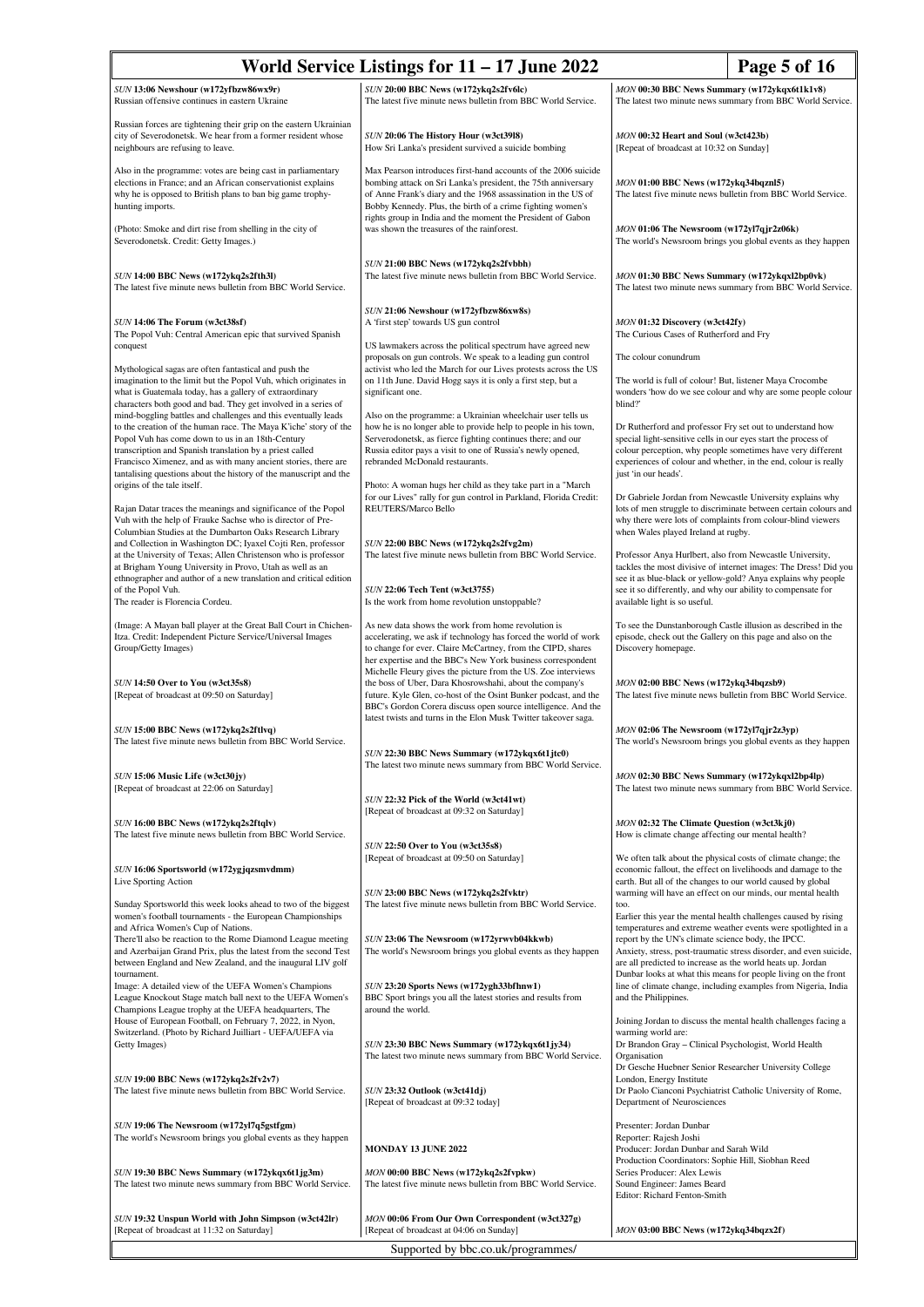| World Service Listings for 11 - 17 June 2022                                                                                                                                                                                                                               |                                                                                                                                                                                                                                                                                                                                 |                                                                                                                                                                                                                                                                                                            | Page 6 of 16                                                                                                                                                                                                                                                        |
|----------------------------------------------------------------------------------------------------------------------------------------------------------------------------------------------------------------------------------------------------------------------------|---------------------------------------------------------------------------------------------------------------------------------------------------------------------------------------------------------------------------------------------------------------------------------------------------------------------------------|------------------------------------------------------------------------------------------------------------------------------------------------------------------------------------------------------------------------------------------------------------------------------------------------------------|---------------------------------------------------------------------------------------------------------------------------------------------------------------------------------------------------------------------------------------------------------------------|
| The latest five minute news bulletin from BBC World Service.                                                                                                                                                                                                               | We'll also look at the use of cluster munitions in Ukraine.                                                                                                                                                                                                                                                                     | MON 09:06 The Climate Question (w3ct3kj0)<br>[Repeat of broadcast at 02:32 today]                                                                                                                                                                                                                          |                                                                                                                                                                                                                                                                     |
| MON 03:06 Tech Tent (w3ct3755)<br>[Repeat of broadcast at 22:06 on Sunday]                                                                                                                                                                                                 | MON 07:00 BBC News (w172ykq34br0d1y)<br>The latest five minute news bulletin from BBC World Service.                                                                                                                                                                                                                            | MON 09:30 BBC News Summary (w172ykqxl2bpztl)<br>The latest two minute news summary from BBC World Service.                                                                                                                                                                                                 |                                                                                                                                                                                                                                                                     |
| MON 03:30 BBC News Summary (w172ykqxl2bp8bt)<br>The latest two minute news summary from BBC World Service.                                                                                                                                                                 | MON 07:06 Newsday (w172yf8jxbq10qc)<br>Beijing begins Covid testing to control outbreak                                                                                                                                                                                                                                         | MON 09:32 CrowdScience (w3ct3j6y)<br>Human v Machine                                                                                                                                                                                                                                                       |                                                                                                                                                                                                                                                                     |
| MON 03:32 Pick of the World (w3ct41wt)<br>[Repeat of broadcast at 09:32 on Saturday]                                                                                                                                                                                       | A new covid outbreak in Beijing has been described as<br>'ferocious' by Chinese authorities. The centre of the spread has<br>been identified as the Heaven Supermarket Bar, with 166<br>people having now tested positive. In response, three days of<br>mass testing have been announced.                                      | Humans can walk for miles, solve problems and form complex<br>relationships using the energy provided by daily meals. That is a<br>lot of output for a fairly modest input. Listener Charlotte from<br>the UK wants to know: how efficient are humans? How do they                                         |                                                                                                                                                                                                                                                                     |
| MON 03:50 Over to You (w3ct35s8)<br>[Repeat of broadcast at 09:50 on Saturday]                                                                                                                                                                                             | A landark deal in the US congress. Following a spate of mass<br>shootings, Democrats and Republicans agree to push through<br>gun controls.                                                                                                                                                                                     | compare to cars, other animals and even to each other?<br>Presenter Marnie Chesterton pits her energetic self against                                                                                                                                                                                      |                                                                                                                                                                                                                                                                     |
| MON 04:00 BBC News (w172ykq34br00tk)<br>The latest five minute news bulletin from BBC World Service.                                                                                                                                                                       | The battle for Severodonetsk continues, we'll have the latest on<br>the military situation there and hear the prospects for Ukrainian                                                                                                                                                                                           | everything from cars to rabbits to find out how she shapes up.<br>Marnie also explores whether humans are born equal when it<br>comes to fuel efficiency. Does the energy from one banana get                                                                                                              |                                                                                                                                                                                                                                                                     |
| MON 04:06 The Newsroom (w172yl7qjr2zcfy)<br>The world's Newsroom brings you global events as they happen                                                                                                                                                                   | forces battling the Russians.<br>MON 08:00 BBC News (w172ykq34br0ht2)<br>The latest five minute news bulletin from BBC World Service.                                                                                                                                                                                           | converted into the same amount of movement from person to<br>person? Marnie gets on a treadmill to find out how efficient she<br>really is. With contributors from Herman Pontzer, Duke<br>University, Rhona Pearce, Loughborough University and<br>Christian Gammelgaard Olesen from Wolturnus wheelchair |                                                                                                                                                                                                                                                                     |
| MON 04:30 BBC News Summary (w172ykqxl2bpd2y)<br>The latest two minute news summary from BBC World Service.                                                                                                                                                                 | MON 08:06 HARDtalk (w3ct32lg)<br>Josef Aschbacher: Is Europe losing the space race?                                                                                                                                                                                                                                             | manufacturing company.<br>Presenter: Marnie Chesterton<br>Producer: Caroline Steel                                                                                                                                                                                                                         |                                                                                                                                                                                                                                                                     |
| MON 04:32 The Conversation (w3ct37ly)<br>Our journey to sobriety                                                                                                                                                                                                           | Stephen Sackur speaks to the head of the European Space                                                                                                                                                                                                                                                                         | Image credit: Getty Images                                                                                                                                                                                                                                                                                 |                                                                                                                                                                                                                                                                     |
| Alcoholism is a global health issue which each year results in<br>millions of deaths. Kim Chakanetsa speaks to two women to<br>discuss the realities of addiction and compare their different<br>paths to sobriety.                                                        | Agency, Josef Aschbacher. Russia's invasion of Ukraine put an<br>end to space cooperation with Moscow, leaving key projects in<br>disarray. Has it also left Europe looking like an also-ran in the<br>space race?                                                                                                              | MON 10:00 BBC News (w172ykq34br0r9b)                                                                                                                                                                                                                                                                       | The latest five minute news bulletin from BBC World Service.                                                                                                                                                                                                        |
| Danijela Kovac from Canada gave up alcohol nearly 12 years<br>ago. Years into sobriety, Danijela became frustrated at the lack<br>of choice for non-alcoholic beverages for adults and created her<br>own non-alcoholic wine company, Teetotaler Wines.                    | MON 08:30 BBC News Summary (w172ykqxl2bpw2g)<br>The latest two minute news summary from BBC World Service.                                                                                                                                                                                                                      | MON 10:06 The Cultural Frontline (w3ct37rh)<br>[Repeat of broadcast at 23:32 on Saturday]                                                                                                                                                                                                                  |                                                                                                                                                                                                                                                                     |
| Desiree-Anne Martin from South Africa is a recovering addict<br>with over 17 years of sobriety. She is also an author, poet and<br>addictions and trauma counsellor. She has written a memoir,<br>We Don't Talk About It. Ever, about her struggles with mental            | MON 08:32 Business Daily (w3ct30x8)<br>Egg freezing: the ultimate workplace perk?<br>Singapore has become the latest country to allow egg freezing<br>for non-medical reasons. That is a method of preserving a                                                                                                                 | MON 10:30 BBC News Summary (w172ykqxl2bq3kq)<br>MON 10:32 Dear Daughter (w3ct42g1)                                                                                                                                                                                                                         | The latest two minute news summary from BBC World Service.                                                                                                                                                                                                          |
| health difficulties and overcoming drug and alcohol addiction.<br>Produced by Emily Naylor and Alice Gioia.                                                                                                                                                                | woman's fertility so she can try and have children at a later date.<br>With an increasing number of companies offering this and<br>other fertility benefits as a workplace perk, Ivana Davidovic                                                                                                                                | [Repeat of broadcast at 05:32 on Saturday]                                                                                                                                                                                                                                                                 |                                                                                                                                                                                                                                                                     |
| (Image: (L), Danijela Kovac, courtesy of Danijela Kovac. (R),                                                                                                                                                                                                              | asks if this always good news for women?                                                                                                                                                                                                                                                                                        | MON 10:50 More or Less (w3ct3k4q)<br>[Repeat of broadcast at 05:50 on Saturday]                                                                                                                                                                                                                            |                                                                                                                                                                                                                                                                     |
| Desiree-Anne Martin, credit Benita Rixton.)<br>MON 05:00 BBC News (w172ykq34br04kp)<br>The latest five minute news bulletin from BBC World Service.                                                                                                                        | Carol Chen, a businesswoman based in Singapore, explains why<br>she would have loved to have had a chance to freeze her eggs<br>closer to home, rather than have to travel thousands of miles to<br>the US to do the procedure there. She also hopes that other<br>counties in Asia will soon make the process more streamlined | MON 11:00 BBC News (w172ykq34br0w1g)<br>The latest five minute news bulletin from BBC World Service.                                                                                                                                                                                                       |                                                                                                                                                                                                                                                                     |
| MON 05:06 Newsday (w172yf8jxbq0s73)<br>US senators reach agreement on proposed gun safety laws                                                                                                                                                                             | Just under 40% of large companies in the US - so those over<br>500 employees - offer fertility benefits and the numbers are<br>rising fast. Now even Europe, with its much more generous<br>national health services, is starting to follow suit. Co-founder of                                                                 | MON 11:06 The Newsroom (w172yl7qjr306nv)                                                                                                                                                                                                                                                                   | The world's Newsroom brings you global events as they happen                                                                                                                                                                                                        |
| A group of US Senators have reached a agreement on proposed<br>gun safety laws, following a spate of mass shootings in recent<br>weeks. Measures include tougher background checks for gun                                                                                 | a fertility benefit company based in Berlin, Jenny Saft, explains<br>why.                                                                                                                                                                                                                                                       | MON 11:30 BBC News Summary (w172ykqxl2bq79v)                                                                                                                                                                                                                                                               | The latest two minute news summary from BBC World Service.                                                                                                                                                                                                          |
| buyers under the age of 21 and moves to stop people buying<br>guns for others who are restricted from purchasing them. The<br>proposals fall short of changes demanded by President Biden<br>but he's welcomed the agreement nonetheless.                                  | American entertainment lawyer Nyasha Foy tells her egg<br>freezing story and the role that her employer played, while also<br>considering specific issues faced by black women. Lecturer<br>Lucy van de Wiel warns that employers having influence over<br>their staff's fertility choices may not always mean good news        | MON 11:32 The Conversation (w3ct37ly)<br>[Repeat of broadcast at 04:32 today]                                                                                                                                                                                                                              |                                                                                                                                                                                                                                                                     |
| As fighting escalates in the Ukrainian city of Severodonetsk,<br>we'll have the latest on the war.                                                                                                                                                                         | for women.                                                                                                                                                                                                                                                                                                                      | MON 12:00 BBC News (w172ykq34br0zsl)                                                                                                                                                                                                                                                                       | The latest five minute news bulletin from BBC World Service.                                                                                                                                                                                                        |
| In Beijing, an outbreak of covid -19 is described as 'ferocious'<br>by officials. The centre of the spread has been identified as the<br>Heaven Supermarket Bar, with 166 people having now tested<br>positive. In response, three days of mass testing have been          | And Californian fertility doctor Aimee Eyvazzadeh, also known<br>as the "egg whisperer", talks about why she throws egg freezing<br>parties and why we might need to accept that women will<br>increasingly give birth in their 40s and 50s.                                                                                    | MON 12:06 Outlook (w3ct34nb)<br>A spy in the family                                                                                                                                                                                                                                                        |                                                                                                                                                                                                                                                                     |
| announced.                                                                                                                                                                                                                                                                 | Presented and produced by Ivana Davidovic                                                                                                                                                                                                                                                                                       |                                                                                                                                                                                                                                                                                                            | Peter Keup's family was shaped by the division of West and<br>East Germany after the Second World War. He grew up in the                                                                                                                                            |
| MON 06:00 BBC News (w172ykq34br089t)<br>The latest five minute news bulletin from BBC World Service.                                                                                                                                                                       | Image: A woman injecting hormones in preparation for egg<br>extraction. Credit: Getty Images                                                                                                                                                                                                                                    |                                                                                                                                                                                                                                                                                                            | East, cut off from relatives across the border. But when Peter's<br>parents applied for a visa to move West, they were condemned<br>as traitors - he was kicked out of high school and banned from<br>his sports clubs. He found a new passion in ballroom dancing, |
| MON 06:06 Newsday (w172yf8jxbq0wz7)<br>Mass Covid-19 testing in Beijing                                                                                                                                                                                                    | MON 08:50 Witness History (w3ct3byt)<br>Holy Cross school dispute                                                                                                                                                                                                                                                               |                                                                                                                                                                                                                                                                                                            | but when the state tried to stop this too he made the dangerous<br>decision to escape East Germany illegally. He was caught and<br>put in solitary confinement. It was only decades later that he                                                                   |
| Mass testing is starting for several days in one of Beijing's most<br>populous districts, following what is described as a ferocious<br>Covid-19 outbreak. While much of the world has relaxed curbs,<br>China's authorities continue with their zero Covid policy, trying | A violent sectarian dispute took place outside Holy Cross<br>primary school in Belfast in 2001. Loyalist protesters tried to<br>block Catholic pupils and their parents going to school for<br>months. Rachel Naylor spoke to one of the parents, Elaine<br>Burns.                                                              | discovered a betrayal at the heart of his family. This interview<br>was first broadcast in November 2020.<br>Get in touch: outlook@bbc.com<br>Presenter: Emily Webb<br>Producer: Rebecca Vincent                                                                                                           |                                                                                                                                                                                                                                                                     |
| to stamp out outbreaks early with measures including heavy<br>restrictions on movement and mass testing.                                                                                                                                                                   | (Photo: Adrian Dennis/AFP/Getty Image)                                                                                                                                                                                                                                                                                          |                                                                                                                                                                                                                                                                                                            |                                                                                                                                                                                                                                                                     |
| After a cross-party deal in Washington DC, the US could end<br>up with its first law in decades that would restrict access to<br>guns. But campaigners say the proposals don't go far enough.                                                                              | MON 09:00 BBC News (w172ykq34br0mk6)<br>The latest five minute news bulletin from BBC World Service.                                                                                                                                                                                                                            | Courtesy of Peter Keup)                                                                                                                                                                                                                                                                                    | (Photo: Peter Keup (right) and his brother as children. Credit:                                                                                                                                                                                                     |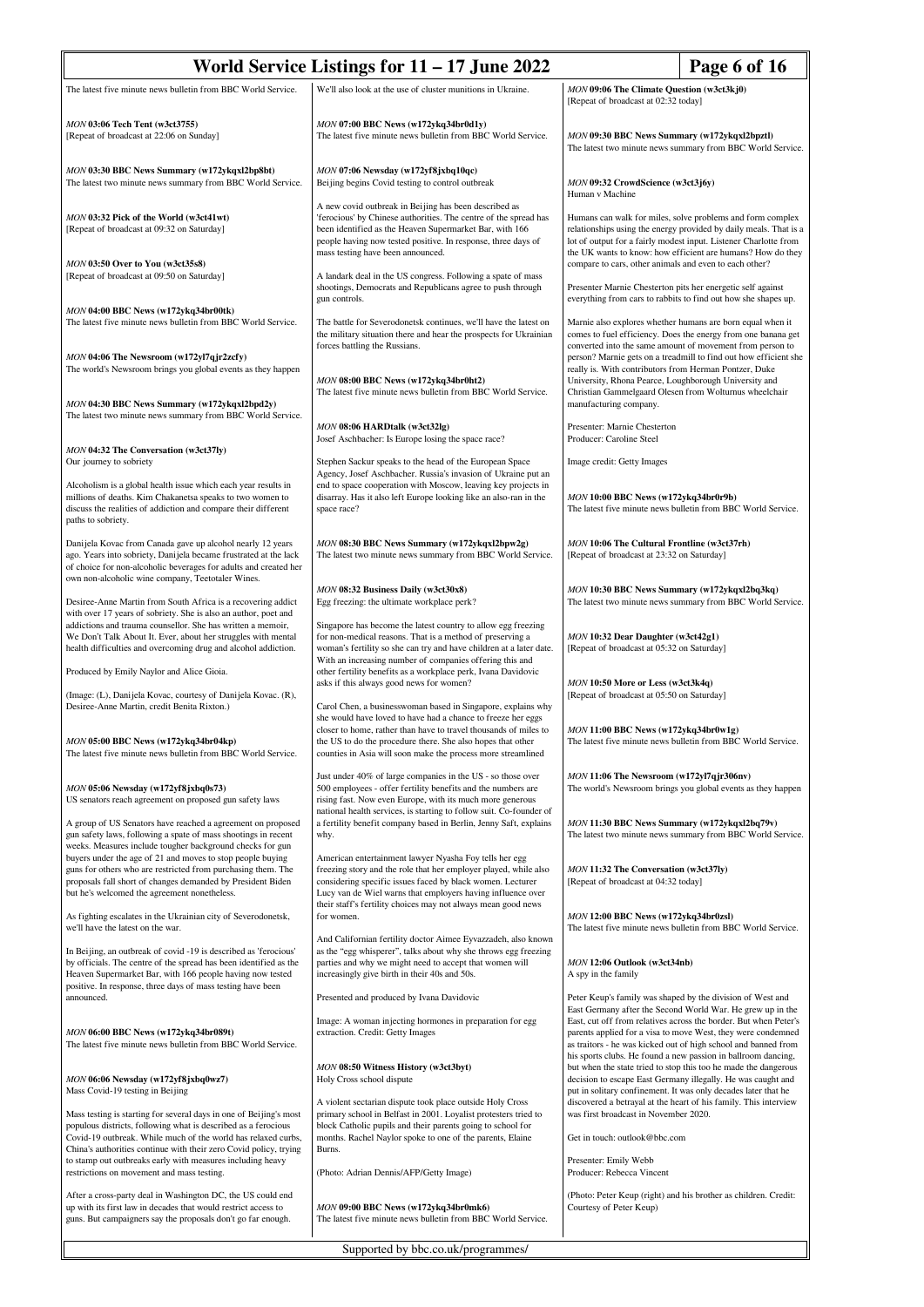|                                                                                                                                        | World Service Listings for $11 - 17$ June 2022                                                                                     | Page 7 of 16                                                                                                                            |  |
|----------------------------------------------------------------------------------------------------------------------------------------|------------------------------------------------------------------------------------------------------------------------------------|-----------------------------------------------------------------------------------------------------------------------------------------|--|
| MON 12:50 Witness History (w3ct3byt)                                                                                                   | following another attack over the weekend, this time in the state                                                                  | MON 20:32 Discovery (w3ct43bh)                                                                                                          |  |
| [Repeat of broadcast at 08:50 today]                                                                                                   | of Zamfara where gunmen abducted at least 29 people who<br>were travelling back from a wedding ceremony. We speak to               | The Life Scientific: Pete Smith                                                                                                         |  |
| MON 13:00 BBC News (w172ykq34br13jq)                                                                                                   | young Nigerians about their hope and fears, and reflect on a<br>new survey suggesting that two thirds of young African people      | Pete Smith is very down to earth. Not least because he's<br>interested in soil and the vital role it plays in helping us to feed        |  |
| The latest five minute news bulletin from BBC World Service.                                                                           | are not optimistic about their personal futures.                                                                                   | the world, mitigate climate change and maintain a rich diversity<br>of species on planet earth. He was born in a pub and failed the     |  |
|                                                                                                                                        | A cluster of Covid infections in the Chinese capital are sourced                                                                   | 11+ exam (designed to identify bright children just like him)                                                                           |  |
| MON 13:06 The Newsroom (w172yl7qjr30g53)<br>The world's Newsroom brings you global events as they happen                               | to a single bar. Our China media analyst explains the mass<br>testing and the restrictions being imposed in Beijing's well-        | but he became a distinguished professor nonetheless.<br>Tackling climate change in isolation is a mistake, he says. We                  |  |
|                                                                                                                                        | known entertainment area.                                                                                                          | need to consider all the challenges facing humanity and identify<br>strategies that deliver benefits on all fronts: food security, bio- |  |
| MON 13:30 BBC News Summary (w172ykqxl2bqgt3)<br>The latest two minute news summary from BBC World Service.                             | (Photo: Severodonetsk amid intense fighting between Russian<br>and Ukrainian forces 9.6.22 Credit: Getty Images)                   | diversity and human development goals.<br>He tells Jim Al-Khalili about his life and work and the urgent                                |  |
|                                                                                                                                        |                                                                                                                                    | need for our degraded peat bogs to be restored. Peat bogs that                                                                          |  |
| MON 13:32 CrowdScience (w3ct3j6y)                                                                                                      | MON 17:00 BBC News (w172ykq34br1lj7)                                                                                               | have been drained (for grazing or to plant trees) add to our<br>carbon emissions. Healthy peat bogs, however, are carbon sinks.         |  |
| [Repeat of broadcast at 09:32 today]                                                                                                   | The latest five minute news bulletin from BBC World Service.                                                                       | Producer: Anna Buckley                                                                                                                  |  |
| MON 14:00 BBC News (w172ykq34br178v)                                                                                                   | MON 17:06 BBC OS (w172yg1l0v2gzw9)                                                                                                 | MON 21:00 BBC News (w172ykq34br22hr)                                                                                                    |  |
| The latest five minute news bulletin from BBC World Service.                                                                           | Insecurity in Nigeria                                                                                                              | The latest five minute news bulletin from BBC World Service.                                                                            |  |
|                                                                                                                                        | We focus on the growing insecurity in Nigeria following                                                                            |                                                                                                                                         |  |
| MON 14:06 Newshour (w172yfc07jj3s74)<br>Russia threatens to encircle Severodonetsk in the east of                                      | another attack over the weekend, this time in the state of<br>Zamfara where gunmen abducted at least 29 people who were            | MON 21:06 Newshour (w172yfc07jj4mg1)<br>UK to ditch part of Brexit deal with EU                                                         |  |
| Ukraine                                                                                                                                | travelling back from a wedding ceremony. We speak to young<br>Nigerians about their hopes and fears, and reflect on a new          | The British government has insisted that its plans to change the                                                                        |  |
| Former President Poroshenko tells us that Ukraine needs more<br>weapons from the West.                                                 | survey suggesting that two thirds of young African people are<br>not optimistic about their personal futures.                      | post-Brexit arrangements for Northern Ireland unilaterally are<br>within international law.                                             |  |
|                                                                                                                                        |                                                                                                                                    |                                                                                                                                         |  |
| Also on the programme, fears increase that Dom Phillips and<br>Bruno Pereira, the missing journalist and the expert on Brazil's        | The Court of Appeal in the UK is set to decide today whether<br>the government can go ahead and fly asylum seekers to              | Also in the programme: the January 6th hearings in the US<br>continue; and the Milky Way mapped.                                        |  |
| indigenous people, are dead. And an ambitious project to map<br>the milky way, the Gaia project, has released its latest findings.     | Rwanda. The first flight is due to leave tomorrow. We hear<br>more from our reporter following the case.                           | (Picture: A "no entry" sign is seen near the Stormont Parliament                                                                        |  |
| We hear from the European Space Agency.                                                                                                | As the battle in eastern Ukraine continues, we talk about a new                                                                    | Buildings on the day Britain is expected to publish a bill to<br>unilaterally scrap some of the rules governing post-Brexit trade       |  |
| (Photo: Severodonetsk and its twin city Lysychansk. Credit:                                                                            | report saying that hundreds of civilians have been killed in the                                                                   | with Northern Ireland. Credit: REUTERS/Clodagh Kilcoyne)                                                                                |  |
| Reuters)                                                                                                                               | city of Kharkiv by Russian shelling, using banned cluster<br>munition and inaccurate rockets. We hear first-hand stories by        |                                                                                                                                         |  |
| MON 15:00 BBC News (w172ykq34br1c0z)                                                                                                   | those who survived or witnessed the shelling.                                                                                      | MON 22:00 BBC News (w172ykq34br267w)<br>The latest five minute news bulletin from BBC World Service.                                    |  |
| The latest five minute news bulletin from BBC World Service.                                                                           | A writer of an Australian newspaper has offered an apology<br>after being accused of outing actress Rebel Wilson. The              |                                                                                                                                         |  |
| MON 15:06 HARDtalk (w3ct32lg)                                                                                                          | reporter has been accused of "forcing" the actor to come out by<br>giving her two days notice before reporting the story. We speak | MON 22:06 HARDtalk (w3ct32lg)<br>[Repeat of broadcast at 08:06 today]                                                                   |  |
| [Repeat of broadcast at 08:06 today]                                                                                                   | to our reporter about the criticism the Sydney Morning Herald                                                                      |                                                                                                                                         |  |
|                                                                                                                                        | is facing and hear experiences of those who say they were<br>pressured to come out.                                                | MON 22:30 BBC News Summary (w172ykqxl2brkj8)                                                                                            |  |
| MON 15:30 BBC News Summary (w172ykqxl2bqq9c)<br>The latest two minute news summary from BBC World Service.                             | (Photo: Jafar Kanoma (pictured) attended a wedding in the state                                                                    | The latest two minute news summary from BBC World Service.                                                                              |  |
|                                                                                                                                        | of Zamfara on the weekend and ran to escape kidnappers<br>Credit: Jafar Kanoma)                                                    | MON 22:32 The Conversation (w3ct37ly)                                                                                                   |  |
| MON 15:32 World Business Report (w172yk4m6dx07gg)<br>Covid restrictions return to Beijing                                              |                                                                                                                                    | [Repeat of broadcast at 04:32 today]                                                                                                    |  |
|                                                                                                                                        | MON 18:00 BBC News (w172ykq34br1q8c)                                                                                               |                                                                                                                                         |  |
| Beijing has reinstated some coronavirus restrictions following<br>an outbreak of Covid-19 in China's capital. It comes little more     | The latest five minute news bulletin from BBC World Service.                                                                       | MON 23:00 BBC News (w172ykq34br2b00)<br>The latest five minute news bulletin from BBC World Service.                                    |  |
| than a week after some curbs, including those on indoor dining,<br>were eased. We look at the economic impact of China's 'zero         | MON 18:06 Outlook (w3ct34nb)                                                                                                       |                                                                                                                                         |  |
| Covid' policy in Beijing itself, in the country as a whole and on<br>a global scale.                                                   | [Repeat of broadcast at 12:06 today]                                                                                               | MON 23:06 The Newsroom (w172yrwvp8fsb1l)<br>The world's Newsroom brings you global events as they happen                                |  |
| Elsewhere, the Africa CEO Forum gets underway in Abidjan                                                                               | MON 18:50 Witness History (w3ct3byt)                                                                                               |                                                                                                                                         |  |
| on the Ivory Coast. Around 2,000 business leaders, investors                                                                           | [Repeat of broadcast at 08:50 today]                                                                                               | MON 23:20 Sports News (w172ygh3glqqf19)                                                                                                 |  |
| and policy makers from all over Africa gather to discuss ways<br>that the private sector can help further develop the continent.       |                                                                                                                                    | BBC Sport brings you all the latest stories and results from<br>around the world.                                                       |  |
| We also hear from India, where bidding has begun for                                                                                   | MON 19:00 BBC News (w172ykq34br1v0h)<br>The latest five minute news bulletin from BBC World Service.                               |                                                                                                                                         |  |
| broadcasting rights to the highly lucrative Indian Premier<br>League cricket competition.                                              |                                                                                                                                    | MON 23:30 BBC News Summary (w172ykqxl2brp8d)<br>The latest two minute news summary from BBC World Service.                              |  |
| (Image: woman looking through window with mask, Beijing.                                                                               | MON 19:06 The Newsroom (w172yl7qjr315mw)<br>The world's Newsroom brings you global events as they happen                           |                                                                                                                                         |  |
| Credit: Getty Images)                                                                                                                  |                                                                                                                                    | MON 23:32 World Business Report (w172yk5fn4hqhvs)                                                                                       |  |
|                                                                                                                                        | MON 19:30 BBC News Summary (w172ykqxl2br68w)                                                                                       | Britain and Europe row over Northern Ireland                                                                                            |  |
| MON 16:00 BBC News (w172ykq34br1gs3)<br>The latest five minute news bulletin from BBC World Service.                                   | The latest two minute news summary from BBC World Service.                                                                         | The UK has denied breaching international law over changes to<br>its Brexit deal with the EU. The changes are all about                 |  |
|                                                                                                                                        | MON 19:32 Sport Today (w172ygfgl4jbbzd)                                                                                            | transporting goods to and from Northern Ireland. We'll hear<br>what this could mean for business from Elvire Fabry, a trade             |  |
| MON 16:06 BBC OS (w172yg1l0v2gw45)<br>Amnesty accuses Russia of war crimes in the city of Kharkiv                                      | 2022/06/13 GMT                                                                                                                     | expert from the Jaques Delours Institute. Famine is again<br>looming over parts of Africa due to the war in Ukraine,                    |  |
|                                                                                                                                        | BBC sports correspondents tell the story behind today's top                                                                        | according to a UNICEF director. We'll also hear about a                                                                                 |  |
| As the battle in the key eastern city of Severodonetsk continues,<br>we hear details of a new report saying that hundreds of civilians | sporting news, with interviews and reports from across the<br>world.                                                               | potential multi-billion dollar deal to broadcast India's cricket<br>league worldwide. (Picture: Lorries are driven off a ferry          |  |
| have been killed in the Ukrainian city of Kharkiv by Russian<br>shelling using banned cluster munition and inaccurate rockets.         |                                                                                                                                    | arriving at Larne, Northern Ireland; Credit: Paul Faith/Getty<br>Images).                                                               |  |
| We hear first-hand stories by those who survived or witnessed<br>the shelling.                                                         | MON 20:00 BBC News (w172ykq34br1yrm)<br>The latest five minute news bulletin from BBC World Service.                               |                                                                                                                                         |  |
| A writer of an Australian newspaper has offered an apology                                                                             |                                                                                                                                    | TUESDAY 14 JUNE 2022                                                                                                                    |  |
| after being accused of outing actress Rebel Wilson. The                                                                                | MON 20:06 The Climate Question (w3ct3kj0)                                                                                          |                                                                                                                                         |  |
| reporter has been accused of "forcing" the actor to come out by<br>giving her two days' notice before reporting the story. We speak    | [Repeat of broadcast at 02:32 today]                                                                                               | TUE 00:00 BBC News (w172ykq34br2fr4)<br>The latest five minute news bulletin from BBC World Service.                                    |  |
| to our reporter about the criticism the Sydney Morning Herald<br>is facing and hear experiences of those who say they were             | MON 20:30 BBC News Summary (w172ykqxl2brb10)                                                                                       |                                                                                                                                         |  |
| pressured to come out.                                                                                                                 | The latest two minute news summary from BBC World Service.                                                                         | TUE 00:06 The History Hour (w3ct3918)<br>[Repeat of broadcast at 20:06 on Sunday]                                                       |  |
| We continue to focus on the growing insecurity in Nigeria                                                                              |                                                                                                                                    |                                                                                                                                         |  |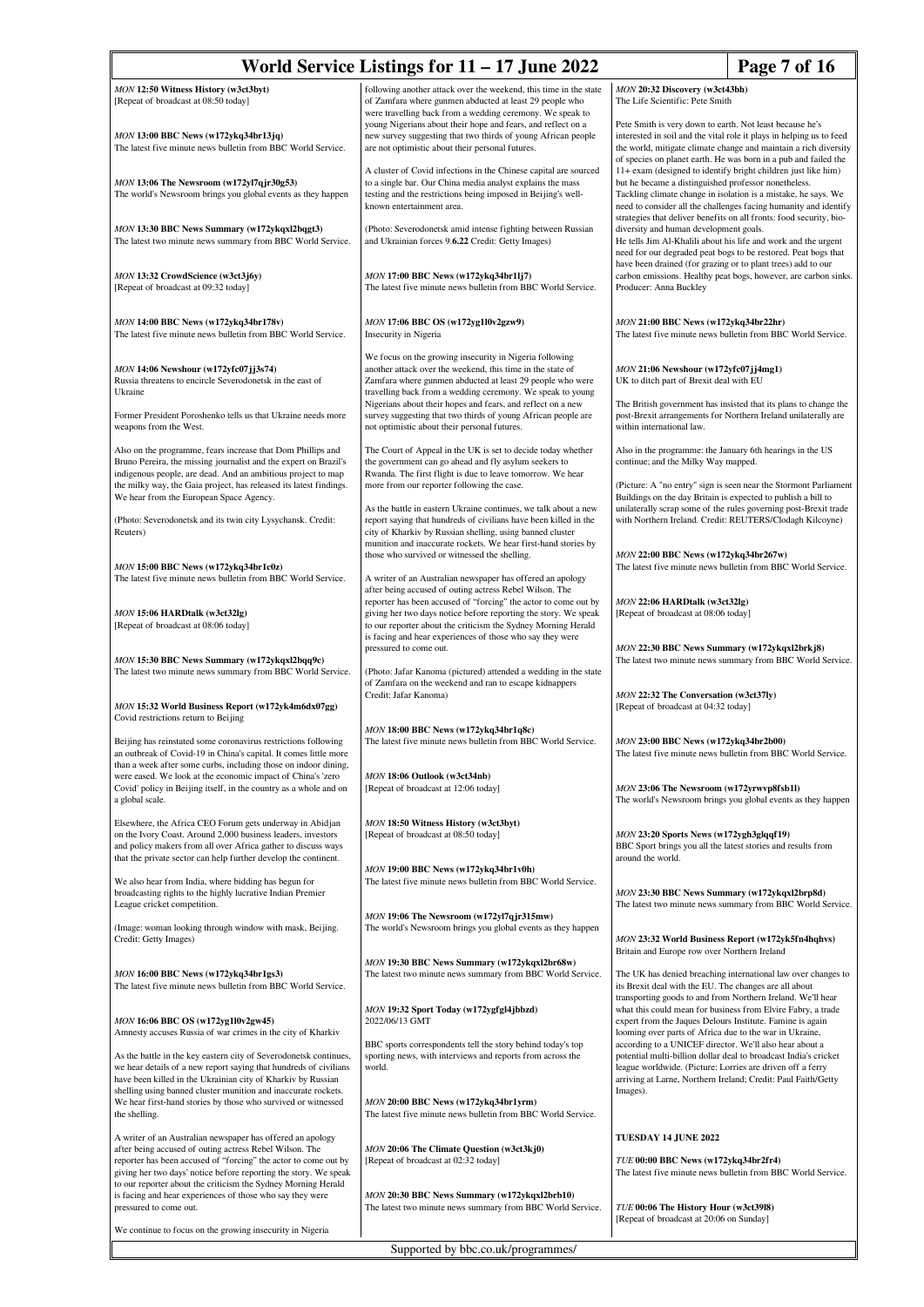| Page 8 of 16<br>World Service Listings for 11 - 17 June 2022                                                                                                                                                                                                                                                                                                            |                                                                                                                                                                                                                                                                                                                                                                                                                                                       |                                                                                                                                                                                                                                                                                                                                  |                                                                                                                                                                                                                                                                                                                                |
|-------------------------------------------------------------------------------------------------------------------------------------------------------------------------------------------------------------------------------------------------------------------------------------------------------------------------------------------------------------------------|-------------------------------------------------------------------------------------------------------------------------------------------------------------------------------------------------------------------------------------------------------------------------------------------------------------------------------------------------------------------------------------------------------------------------------------------------------|----------------------------------------------------------------------------------------------------------------------------------------------------------------------------------------------------------------------------------------------------------------------------------------------------------------------------------|--------------------------------------------------------------------------------------------------------------------------------------------------------------------------------------------------------------------------------------------------------------------------------------------------------------------------------|
| TUE 01:00 BBC News (w172ykq34br2kh8)<br>The latest five minute news bulletin from BBC World Service.                                                                                                                                                                                                                                                                    | An Anthology of Fashion                                                                                                                                                                                                                                                                                                                                                                                                                               | helping child literacy.                                                                                                                                                                                                                                                                                                          | How a race to write books and a gadget that counts words are                                                                                                                                                                                                                                                                   |
| TUE 01:06 Business Matters (w172ydpdmfd3kw5)<br>Famine looms in Ukraine's shadow<br>There are warnings people could starve across the globe due to<br>food shortages caused by the war in Ukraine. The World Trade                                                                                                                                                      | The Met Gala is an annual fundraiser for The Metropolitan<br>Museum of Art's Costume Institute in New York City. Each<br>year it marks the opening of The Costume Institute's spring<br>exhibition and is widely regarded as one of the most exclusive<br>social events in the world. This year's theme is In America: An<br>Anthology of Fashion, the second in the two-part exhibition.<br>The exhibition follows In America: A Lexicon of Fashion, | innovative way of getting more kids to read. It holds events<br>million books have been given away to children.                                                                                                                                                                                                                  | In South Africa eight out of 10 children struggle to read by the<br>age of 10. But a charity called Book Dash has come up with an<br>where teams of writers and illustrators create a book in just 12<br>hours. More than a hundred titles have been created and over 2                                                        |
| Organisation is seeking solutions to the crisis - we'll hear from<br>UNICEF's Rania Dagesh along with University of Maryland<br>economist Peter Morici, and Sushma Ramachandran, a Delhi-<br>based independent journalist. Our live guests will also discuss<br>turbulence in the Asian markets and a potentially lucrative deal<br>in cricket's Indian Premier League. | which opened last year and remains on view with part two.<br>This year the focus is on American fashion and Andrew Bolton,<br>The Costume Institute's head curator, his team and curators<br>from The Met's American Wing. They are working with film<br>directors to create different cinematic scenes, installed as still<br>vignettes across 13 period rooms. Each room depicts a different                                                        | And in the US a group called Birmingham Talks is giving pre-<br>school children a pedometer-style gadget to wear. But instead of<br>counting steps, the gadget counts the number of words they hear<br>every day. The idea is to encourage parents to talk to their<br>children more and therefore improve language development. |                                                                                                                                                                                                                                                                                                                                |
| Also on Business Matters, India's biggest sporting league - the<br>IPL - is on the verge of a multi-billion dollar deal over<br>broadcasting rights. We'll hear from sports journalist Saurabh<br>Somani and the self-styled 'image guru' Dilip Cherian about<br>what it will mean.                                                                                     | period of history in the world of American fashion. The nine<br>film directors involved include Sofia Coppola, Martin Scorsese<br>and last year's Oscar winner Chloé Zhao.<br>Reporter Kizzy Cox has behind-the-scenes access shadowing                                                                                                                                                                                                               | Presenter: Myra Anubi<br>Reporter: Lucy Burns<br>Photo: Book Dash                                                                                                                                                                                                                                                                |                                                                                                                                                                                                                                                                                                                                |
| Have robots finally overcome their one big challenge -<br>becoming human? Or is it still in the realms of sci-fi fantasy?<br>We speak to Dr Radhika Dirks, the head of US firm Ribo AI,<br>about why Google's latest showpiece may not be a harbinger of                                                                                                                | the team, as they create the exhibition, bringing Andrew<br>Bolton's vision to life. She also chats to film director Chloé<br>Zhao about how she goes about creating the Shaker Retiring<br>Room vignette.                                                                                                                                                                                                                                            | TUE 08:30 BBC News Summary (w172ykqxl2bsrzk)<br>TUE 08:32 Business Daily (w3ct3169)                                                                                                                                                                                                                                              | The latest two minute news summary from BBC World Service.                                                                                                                                                                                                                                                                     |
| the future. (Picture: A Ukrainian serviceman surveys the grain<br>in a field in Donetsk. Credit: Anatolii Stepanov).                                                                                                                                                                                                                                                    | Presenter: Kizzy Cox<br>Producer: Emma Betteridge                                                                                                                                                                                                                                                                                                                                                                                                     | Communities bringing down energy bills<br>Meet the community groups trying to make energy more                                                                                                                                                                                                                                   |                                                                                                                                                                                                                                                                                                                                |
| TUE 02:00 BBC News (w172ykq34br2p7d)<br>The latest five minute news bulletin from BBC World Service.                                                                                                                                                                                                                                                                    | TUE 05:00 BBC News (w172ykq34br31gs)<br>The latest five minute news bulletin from BBC World Service.                                                                                                                                                                                                                                                                                                                                                  | accessible and affordable.<br>and hears about the devastating effects of not being able to                                                                                                                                                                                                                                       | Laura Heighton-Ginns visits a fuel poverty workshop in the UK<br>afford food and why it's so important to have a secure energy                                                                                                                                                                                                 |
| TUE 02:06 The Newsroom (w172yl7qjr320vs)<br>The world's Newsroom brings you global events as they happen                                                                                                                                                                                                                                                                | TUE 05:06 Newsday (w172yf8jxbq3p46)<br>UK begins deporting asylum seekers to Rwanda<br>The UK has been developing a new policy for dealing with                                                                                                                                                                                                                                                                                                       | supply.<br>Laura hears from Soren Hermansen - the Director of the                                                                                                                                                                                                                                                                | Energy Academy on the island of Samso in Denmark. Samso                                                                                                                                                                                                                                                                        |
| TUE 02:30 BBC News Summary (w172ykqxl2bs1hs)<br>The latest two minute news summary from BBC World Service.                                                                                                                                                                                                                                                              | people who enter the country illegally, those arriving outside of<br>official asylum channels are now being deported to Rwanda.<br>The first group are due to leave for Kigali today.                                                                                                                                                                                                                                                                 | on how they can do the same.                                                                                                                                                                                                                                                                                                     | controls its own energy supply and advises other communities                                                                                                                                                                                                                                                                   |
| TUE 02:32 The Documentary (w3ct42ll)<br>The night Ukraine gave up its nuclear weapons                                                                                                                                                                                                                                                                                   | We've got a report from the Ukrainian city of Lysishansk,<br>where the intense battle is reaching a crucial point.                                                                                                                                                                                                                                                                                                                                    | Janet's project powers a centre for training farmers using<br>collect rain water.                                                                                                                                                                                                                                                | And we find out about a project in Tanzania run by Janet Maro.<br>experimental technology to harness the energy from the sun and                                                                                                                                                                                               |
| It was a night of intense negotiation which would change the<br>world order as Ukraine gave up its nuclear weapons. Clive<br>Myrie examines what was at stake in Budapest in 1994, how the<br>deal was finally reached and how it went on to shape the world<br>we face today.                                                                                          | Also in the programme, there have been large falls on stock<br>markets as investors worry about the scale of rising prices.<br>TUE 06:00 BBC News (w172ykq34br356x)                                                                                                                                                                                                                                                                                   | Presenter / Producer: Laura Heighton-Ginns<br>Image: Janet Maro and her team; Credit: Janet Maro                                                                                                                                                                                                                                 |                                                                                                                                                                                                                                                                                                                                |
| Three decades ago, the newly independent country of Ukraine<br>was briefly the third-biggest nuclear power on the planet.                                                                                                                                                                                                                                               | The latest five minute news bulletin from BBC World Service.                                                                                                                                                                                                                                                                                                                                                                                          | TUE 08:50 Witness History (w3ct3c3b)<br>Vietnam's 'Napalm Girl'                                                                                                                                                                                                                                                                  |                                                                                                                                                                                                                                                                                                                                |
| Thousands of nuclear arms had been left on Ukrainian soil after<br>the collapse of the Soviet Union. But in the years that followed,<br>Ukraine made the decision to denuclearise.<br>As Ukraine fights for its continued independence and the world                                                                                                                    | TUE 06:06 Newsday (w172yf8jxbq3swb)<br>First flight is scheduled to deport migrants and refugees to<br>Rwanda today<br>Today the UK is due to put into practice its much criticised new                                                                                                                                                                                                                                                               |                                                                                                                                                                                                                                                                                                                                  | It's 50 years since Kim Phuc's village in Vietnam was bombed<br>with napalm. The photograph of her, running burned and crying<br>away from the attack, became one of the iconic images of the<br>Vietnam War. Christopher Wain was one of the journalists who<br>witnessed the attack, and who helped save her. This programme |
| hopes to stave off a catastrophic acceleration of nuclear<br>weapons activity, Clive finds out how that agreement was<br>negotiated and interpreted – and what it says about the situation<br>we find ourselves in today. He talks to negotiators and others<br>with an interest in those important diplomatic discussions 28                                           | immigration policy. People arriving in the UK illegally now<br>face being deported to Rwanda. We'll hear from one of the<br>controversial plan's supporters.<br>Uncertainty still surrounds the fate of the journalist Dom                                                                                                                                                                                                                            | brings Kim Phuc and Christopher Wain together in<br>conservation. It is a Made in Manchester production.<br>speech before her June 8, 1972 Pulitzer-Prize-winning                                                                                                                                                                | Photo: Vietnamese-Canadian Phan Thi Kim Phuc delivers her                                                                                                                                                                                                                                                                      |
| years ago.<br>Producer: Ashley Byrne<br>A Made in Manchester production for BBC World Service                                                                                                                                                                                                                                                                           | Phillips and activist Bruno Pereira who are missing in Brazil's<br>Amazon region. We have a report on the communities that the<br>two were working to help.                                                                                                                                                                                                                                                                                           | Images.                                                                                                                                                                                                                                                                                                                          | photograph during the Vietnam war, during a lecture meeting in<br>Nagoya, Aichi prefecture on April 13, 2013. Credit: AFP/Getty                                                                                                                                                                                                |
| (Photo: L-R, Presidents Clinton (US), Yeltsin (Russia) and<br>Kravchuk (Ukraine) join hands 14 January 1994 after signing<br>the nuclear disarmament agreement in the Kremlin. Credit:                                                                                                                                                                                  | And in science, we hear how a space telescope has detected<br>starquakes, which are shock waves that ripple across the galaxy.                                                                                                                                                                                                                                                                                                                        | TUE 09:00 BBC News (w172ykq34br3jg9)                                                                                                                                                                                                                                                                                             | The latest five minute news bulletin from BBC World Service.                                                                                                                                                                                                                                                                   |
| Sergei Guneyev/Getty Images)<br>TUE 03:00 BBC News (w172ykq34br2szj)                                                                                                                                                                                                                                                                                                    | TUE 07:00 BBC News (w172ykq34br38z1)<br>The latest five minute news bulletin from BBC World Service.                                                                                                                                                                                                                                                                                                                                                  | TUE 09:06 The Documentary (w3ct42ll)<br>[Repeat of broadcast at 02:32 today]                                                                                                                                                                                                                                                     |                                                                                                                                                                                                                                                                                                                                |
| The latest five minute news bulletin from BBC World Service.<br>TUE 03:06 Outlook (w3ct34nb)                                                                                                                                                                                                                                                                            | TUE 07:06 Newsday (w172yf8jxbq3xmg)<br>Ukraine: Battle for the Donbas region hangs in the balance<br>The battle for the Donbas region of Ukraine hangs in the                                                                                                                                                                                                                                                                                         | TUE 09:30 BBC News Summary (w172ykqxl2bswqp)                                                                                                                                                                                                                                                                                     | The latest two minute news summary from BBC World Service.                                                                                                                                                                                                                                                                     |
| [Repeat of broadcast at 12:06 on Monday]                                                                                                                                                                                                                                                                                                                                | balance with Ukrainian forces desperate for more heavy<br>weapons to combat the artillery deluge being launched by<br>Russia. We'll hear from our correspondent on the front line.                                                                                                                                                                                                                                                                    | TUE 09:32 Discovery (w3ct43bh)<br>[Repeat of broadcast at 20:32 on Monday]                                                                                                                                                                                                                                                       |                                                                                                                                                                                                                                                                                                                                |
| TUE 03:50 Witness History (w3ct3byt)<br>[Repeat of broadcast at 08:50 on Monday]                                                                                                                                                                                                                                                                                        | The UK's controversial plans for deporting immigrants to<br>Rwanda comes into operation today. We'll hear from a former<br>border director.                                                                                                                                                                                                                                                                                                           | TUE 10:00 BBC News (w172ykq34br3n6f)                                                                                                                                                                                                                                                                                             | The latest five minute news bulletin from BBC World Service.                                                                                                                                                                                                                                                                   |
| TUE 04:00 BBC News (w172ykq34br2xqn)<br>The latest five minute news bulletin from BBC World Service.                                                                                                                                                                                                                                                                    | Also in the programme, Former US President Donald Trump<br>has blasted the congressional inquiry into the Capitol riot as a<br>'Kangaroo Court'.                                                                                                                                                                                                                                                                                                      | TUE 10:06 The Arts Hour (w3ct3906)<br>[Repeat of broadcast at 20:06 on Saturday]                                                                                                                                                                                                                                                 |                                                                                                                                                                                                                                                                                                                                |
| TUE 04:06 The Newsroom (w172yl7qjr328c1)<br>The world's Newsroom brings you global events as they happen                                                                                                                                                                                                                                                                | TUE 08:00 BBC News (w172ykq34br3dq5)<br>The latest five minute news bulletin from BBC World Service.                                                                                                                                                                                                                                                                                                                                                  | TUE 11:00 BBC News (w172ykq34br3ryk)                                                                                                                                                                                                                                                                                             | The latest five minute news bulletin from BBC World Service.                                                                                                                                                                                                                                                                   |
| TUE 04:30 BBC News Summary (w172ykqxl2bs901)<br>The latest two minute news summary from BBC World Service.                                                                                                                                                                                                                                                              | TUE 08:06 People Fixing The World (w3ct3j2g)<br>Racing to get kids reading                                                                                                                                                                                                                                                                                                                                                                            | TUE 11:06 The Newsroom (w172yl7qjr333ky)                                                                                                                                                                                                                                                                                         | The world's Newsroom brings you global events as they happen                                                                                                                                                                                                                                                                   |
| $TUE$ 04:32 In the Studio (w3ct3jj0)                                                                                                                                                                                                                                                                                                                                    | Supported by bbc.co.uk/programmes/                                                                                                                                                                                                                                                                                                                                                                                                                    |                                                                                                                                                                                                                                                                                                                                  |                                                                                                                                                                                                                                                                                                                                |
|                                                                                                                                                                                                                                                                                                                                                                         |                                                                                                                                                                                                                                                                                                                                                                                                                                                       |                                                                                                                                                                                                                                                                                                                                  |                                                                                                                                                                                                                                                                                                                                |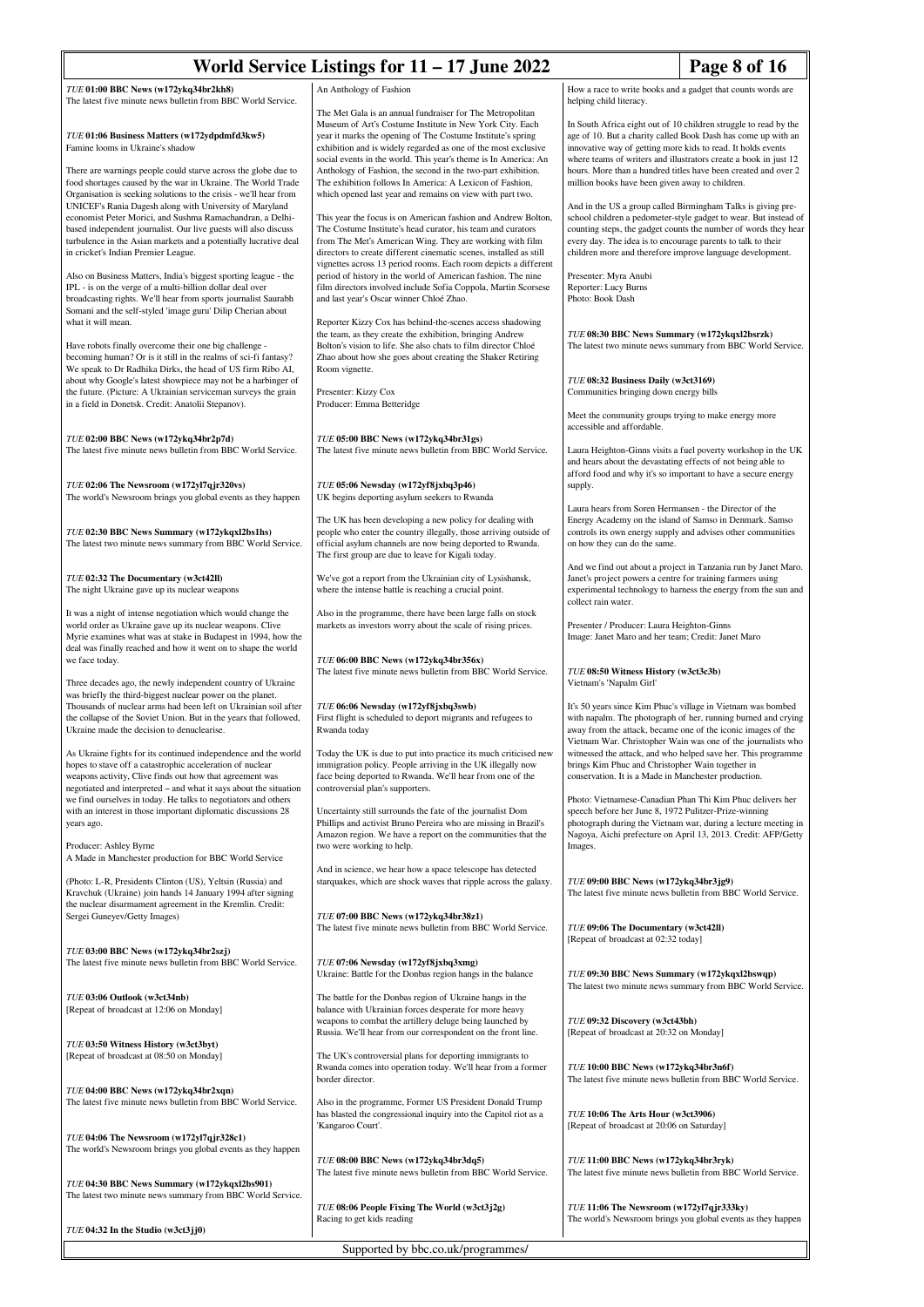| World Service Listings for $11 - 17$ June 2022<br>Page 9 of 16                                                                                                                                                                                                                                                                          |                                                                                                                                                                                                                                                                                                                              |                                                                                                                                                                                                                                                                            |                                                                                                                                                                                                                                                                            |
|-----------------------------------------------------------------------------------------------------------------------------------------------------------------------------------------------------------------------------------------------------------------------------------------------------------------------------------------|------------------------------------------------------------------------------------------------------------------------------------------------------------------------------------------------------------------------------------------------------------------------------------------------------------------------------|----------------------------------------------------------------------------------------------------------------------------------------------------------------------------------------------------------------------------------------------------------------------------|----------------------------------------------------------------------------------------------------------------------------------------------------------------------------------------------------------------------------------------------------------------------------|
| TUE 11:30 BBC News Summary (w172ykqxl2bt46y)<br>The latest two minute news summary from BBC World Service.                                                                                                                                                                                                                              | civil service recruitment drive, aimed at employing one million<br>people.                                                                                                                                                                                                                                                   | TUE 19:06 The Newsroom (w172yl7qjr342jz)<br>The world's Newsroom brings you global events as they happen                                                                                                                                                                   |                                                                                                                                                                                                                                                                            |
| $TUE$ 11:32 In the Studio (w3ct3jj0)<br>[Repeat of broadcast at 04:32 today]                                                                                                                                                                                                                                                            | We also discuss the future of vaccine manufacturing in Africa,<br>with the head of a major South African pharmaceutical<br>company.                                                                                                                                                                                          | TUE 19:30 BBC News Summary (w172ykqxl2bv35z)<br>The latest two minute news summary from BBC World Service.                                                                                                                                                                 |                                                                                                                                                                                                                                                                            |
| TUE 12:00 BBC News (w172ykq34br3wpp)<br>The latest five minute news bulletin from BBC World Service.                                                                                                                                                                                                                                    | (Image: fuel lines continue in Colombo amid the country's<br>economic crisis in Colombo. Credit: Reuters)                                                                                                                                                                                                                    | TUE 19:32 Sport Today (w172ygfgl4jf7wh)<br>2022/06/14 GMT                                                                                                                                                                                                                  |                                                                                                                                                                                                                                                                            |
| TUE 12:06 Outlook (w3ct352w)<br>Abandoned at birth: 50 years searching for our families                                                                                                                                                                                                                                                 | TUE 16:00 BBC News (w172ykq34br4cp6)<br>The latest five minute news bulletin from BBC World Service.                                                                                                                                                                                                                         | BBC sports correspondents tell the story behind today's top<br>sporting news, with interviews and reports from across the<br>world.                                                                                                                                        |                                                                                                                                                                                                                                                                            |
| When he was just a baby, David McBride made headline news<br>in Northern Ireland. He had been discovered in the front seat of<br>a stranger's car, with no trace of who had left him there or why.                                                                                                                                      | TUE 16:06 BBC OS (w172yg1l0v2ks18)<br>UK migrant flights to Rwanda                                                                                                                                                                                                                                                           | TUE 20:00 BBC News (w172ykq34br4vnq)<br>The latest five minute news bulletin from BBC World Service.                                                                                                                                                                       |                                                                                                                                                                                                                                                                            |
| David was a foundling. As an adult, he was desperate to find his<br>birth mother and his search would lead him to Helen Ward. She<br>was on a similar quest with a story as astonishing as David's.<br>Helen had also been abandoned as a baby, found in a phone box<br>by a truck driver. They were born years apart and discovered in | The British government insists the first flight removing asylum<br>seekers from the UK to Rwanda will take off in the coming<br>hours, no matter how few of them are on board. After legal<br>challenges, only a handful are expected to go. The policy has<br>been condemned by many but the government argues that it will | TUE 20:06 The Documentary (w3ct42ll)<br>[Repeat of broadcast at 02:32 today]                                                                                                                                                                                               |                                                                                                                                                                                                                                                                            |
| different countries but unusual details - like the fact they were<br>both found in tartan bags - connected their stories. Decades of<br>searching for answers would reveal an extraordinary secret.                                                                                                                                     | act as a deterrent to people traffickers.<br>Authorities in China's Henan province are suspected to be<br>restricting some residents' movements using a Covid app. The                                                                                                                                                       | TUE 20:30 BBC News Summary (w172ykqxl2bv6y3)                                                                                                                                                                                                                               | The latest two minute news summary from BBC World Service.                                                                                                                                                                                                                 |
| Presenter: Andrea Kennedy<br>Producer: Maryam Maruf                                                                                                                                                                                                                                                                                     | public suspects Covid rules are used to supress dissent.<br>As we continue to hear about Ukrainians who have lost their                                                                                                                                                                                                      | TUE 20:32 Digital Planet (w3ct31yg)<br>Archiving music in glass                                                                                                                                                                                                            |                                                                                                                                                                                                                                                                            |
| Get in touch: outlook@bbc.com                                                                                                                                                                                                                                                                                                           | lives in the war, we bring you a story of one woman whose<br>husband and a 12 year old daughter were killed when the family                                                                                                                                                                                                  |                                                                                                                                                                                                                                                                            | 'Project Silica' uses ultrafast laser optics and machine learning                                                                                                                                                                                                          |
| (Photo: David McBride and Helen Ward. Credit: Courtesy of<br>Helen Ward)                                                                                                                                                                                                                                                                | was trying to flee fighting.<br>The BBC's Crossing Divides season brings together people to                                                                                                                                                                                                                                  | resilient to electromagnetic pulses (EMP) and to the most                                                                                                                                                                                                                  | to utilise glass as a storage device. The fused silica glass is fully<br>challenging environmental conditions, ensuring the data written                                                                                                                                   |
| TUE 12:50 Witness History (w3ct3c3b)<br>[Repeat of broadcast at 08:50 today]                                                                                                                                                                                                                                                            | encourage them to discuss with people they disagree with on big<br>issues. We learn how "deep listening" helps people to find<br>common ground.                                                                                                                                                                              |                                                                                                                                                                                                                                                                            | into it is not degraded. In this proof of concept for the Global<br>Music Vault in Svalbard, this glass platter will have a selection<br>of some of the most important music data and files on it. Gareth<br>talks to Ant Rowstron, who has been working on the technology |
| TUE 13:00 BBC News (w172ykq34br40ft)<br>The latest five minute news bulletin from BBC World Service.                                                                                                                                                                                                                                    | (Photo: A plane reported by British media to be first to<br>transport migrants to Rwanda is seen on the tarmac at MOD<br>Boscombe Down base in Wiltshire, Britain, June 14, 2022.<br>Credit: Hannah McKay/Reuters)                                                                                                           | been included in the data storage proof of concept.<br>Data-driven city planning                                                                                                                                                                                           | at Microsoft, and Beatie Wolfe, a musician whose music has                                                                                                                                                                                                                 |
| TUE 13:06 The Newsroom (w172yl7qjr33c26)<br>The world's Newsroom brings you global events as they happen                                                                                                                                                                                                                                | TUE 17:00 BBC News (w172ykq34br4hfb)<br>The latest five minute news bulletin from BBC World Service.                                                                                                                                                                                                                         | Barcelona is developing a digital twin of its city to aid with city<br>management decisions. The city is currently at the initial stage<br>of the project, designed to produce simulations of different<br>planning scenarios to create more data-driven decisions. Gareth |                                                                                                                                                                                                                                                                            |
| TUE 13:30 BBC News Summary (w172ykqxl2btcq6)<br>The latest two minute news summary from BBC World Service.                                                                                                                                                                                                                              | TUE 17:06 BBC OS (w172yg1l0v2kwsd)<br>Delhi air quality                                                                                                                                                                                                                                                                      | about the potential uses of simulations and how digital twins<br>could improve city planning in the future.                                                                                                                                                                | chats to Deputy Mayor of Barcelona Laia Bonet and Patricio<br>Reyes, a researcher at the Barcelona Supercomputing Centre,                                                                                                                                                  |
| TUE 13:32 Discovery (w3ct43bh)<br>[Repeat of broadcast at 20:32 on Monday]                                                                                                                                                                                                                                                              | Delhi is the world's most polluted city, and polluted air kills<br>millions of people in India every year. A new study has found<br>that air pollution in the city can shorten lives by almost 10                                                                                                                            | The programme is presented by Gareth Mitchell with expert<br>commentary from Ghislaine Boddington.                                                                                                                                                                         |                                                                                                                                                                                                                                                                            |
| TUE 14:00 BBC News (w172ykq34br445y)<br>The latest five minute news bulletin from BBC World Service.                                                                                                                                                                                                                                    | years, and the average Indian life expectancy is shortened by<br>five years at current air quality levels. We hear from people in<br>the capital about how the pollution affects them.                                                                                                                                       | Studio Manager: Steve Greenwood<br>Producer: Hannah Fisher                                                                                                                                                                                                                 |                                                                                                                                                                                                                                                                            |
| TUE 14:06 Newshour (w172yfc07jj6p47)<br>The battles for key cities in Eastern Ukraine reach a critical<br>phase                                                                                                                                                                                                                         | The British government insists the first flight removing asylum<br>seekers from the UK to Rwanda will take off in the coming<br>hours, no matter how few of them are on board. After legal<br>challenges, only a handful are expected to go. The policy has                                                                  | Photo: Music stored in fused silica glass<br>Credit: Global Music Vault                                                                                                                                                                                                    |                                                                                                                                                                                                                                                                            |
| As Russia tightens its grip on parts of Eastern Ukraine - we<br>have a special report on the civilians forced to escape. Also on<br>the programme, the UK Supreme Court has ruled that a plane                                                                                                                                          | been condemned by many but the government argues that it will<br>act as a deterrent to people traffickers. We hear views from<br>Rwanda and the UK.                                                                                                                                                                          | TUE 21:00 BBC News (w172ykq34br4zdv)                                                                                                                                                                                                                                       | The latest five minute news bulletin from BBC World Service.                                                                                                                                                                                                               |
| carrying asylum-seekers, who crossed the English channel<br>illegally, can fly to Rwanda, as planned, today. And, a new<br>report has found that someone living in the world's most                                                                                                                                                     | As we continue to hear about Ukrainians who have lost their<br>lives in the war, we bring you a story of one woman whose<br>husband and a 12 year old daughter were killed when the family                                                                                                                                   | TUE 21:06 Newshour (w172yfc07jj7jc4)<br>The battle for Lysychansk                                                                                                                                                                                                          |                                                                                                                                                                                                                                                                            |
| polluted city - Delhi - can have their life expectancy shortened<br>by up to ten years                                                                                                                                                                                                                                                  | was trying to flee fighting.<br>The pop star Lizzo has changed the lyrics to her latest song after                                                                                                                                                                                                                           | higher ground on the western bank of the river.                                                                                                                                                                                                                            | Ukraine still holds Lysychansk, Severodonetsk's twin city on                                                                                                                                                                                                               |
| (Photo: Smoke rises after a military strike on a compound of<br>Sievierodonets's Azot Chemical Plant. 10/06/2022 Reuters)                                                                                                                                                                                                               | fans complained it used slur that's derogatory towards disabled<br>people.                                                                                                                                                                                                                                                   | Hong Kong's Jumbo Floating Restaurant closes.                                                                                                                                                                                                                              | Also in the programme: Biden confirms Middle East visit; and                                                                                                                                                                                                               |
| TUE 15:00 BBC News (w172ykq34br47y2)<br>The latest five minute news bulletin from BBC World Service.                                                                                                                                                                                                                                    | (Photo: 2An aerial view of the city engulfed in heavy smog in<br>New Delhi, India, 12 November 2021. Delhi recorded an Air<br>Quality Index (AQI) of 471 and over thirty monitoring stations<br>in Indian capital recorded air pollution levels in the severe<br>category. Credit: RAJAT GUPTA/EPA)                          | (Picture: An unexploded shell from a multiple rocket launch<br>system is seen stuck in the ground, as Russia's attack on<br>Ukraine continues, in the town of Lysychansk, Luhansk region.<br>Credit: REUTERS/Oleksandr Ratushniak)                                         |                                                                                                                                                                                                                                                                            |
| TUE 15:06 People Fixing The World (w3ct3j2g)<br>[Repeat of broadcast at 08:06 today]                                                                                                                                                                                                                                                    | TUE 18:00 BBC News (w172ykq34br4m5g)<br>The latest five minute news bulletin from BBC World Service.                                                                                                                                                                                                                         | TUE 22:00 BBC News (w172ykq34br534z)<br>The latest five minute news bulletin from BBC World Service.                                                                                                                                                                       |                                                                                                                                                                                                                                                                            |
| TUE 15:30 BBC News Summary (w172ykqxl2btm6g)<br>The latest two minute news summary from BBC World Service.                                                                                                                                                                                                                              | TUE 18:06 Outlook (w3ct352w)                                                                                                                                                                                                                                                                                                 | TUE 22:06 People Fixing The World (w3ct3j2g)<br>[Repeat of broadcast at 08:06 today]                                                                                                                                                                                       |                                                                                                                                                                                                                                                                            |
| TUE 15:32 World Business Report (w172yk7wzb9vc2q)<br>Shorter working week for crisis-hit Sri Lanka                                                                                                                                                                                                                                      | [Repeat of broadcast at 12:06 today]<br>TUE 18:50 Witness History (w3ct3c3b)                                                                                                                                                                                                                                                 | TUE 22:30 BBC News Summary (w172ykqxl2bvgfc)                                                                                                                                                                                                                               | The latest two minute news summary from BBC World Service.                                                                                                                                                                                                                 |
| Sri Lanka has approved a four-day week for public sector<br>workers as it struggles to deal with a chronic fuel shortage. The<br>workers impacted will also be encouraged to grow their own<br>food. We hear from a young Sri Lankan about his experiences                                                                              | [Repeat of broadcast at 08:50 today]<br>TUE 19:00 BBC News (w172ykq34br4qxl)                                                                                                                                                                                                                                                 | $TUE$ 22:32 In the Studio (w3ct3jj0)<br>[Repeat of broadcast at 04:32 today]                                                                                                                                                                                               |                                                                                                                                                                                                                                                                            |
| in the crisis-hit country.                                                                                                                                                                                                                                                                                                              | The latest five minute news bulletin from BBC World Service.                                                                                                                                                                                                                                                                 |                                                                                                                                                                                                                                                                            |                                                                                                                                                                                                                                                                            |
| Indian Prime Minister Narendra Modi announces an ambitious<br>TUE 23:00 BBC News (w172ykq34br56x3)<br>Supported by bbc.co.uk/programmes/                                                                                                                                                                                                |                                                                                                                                                                                                                                                                                                                              |                                                                                                                                                                                                                                                                            |                                                                                                                                                                                                                                                                            |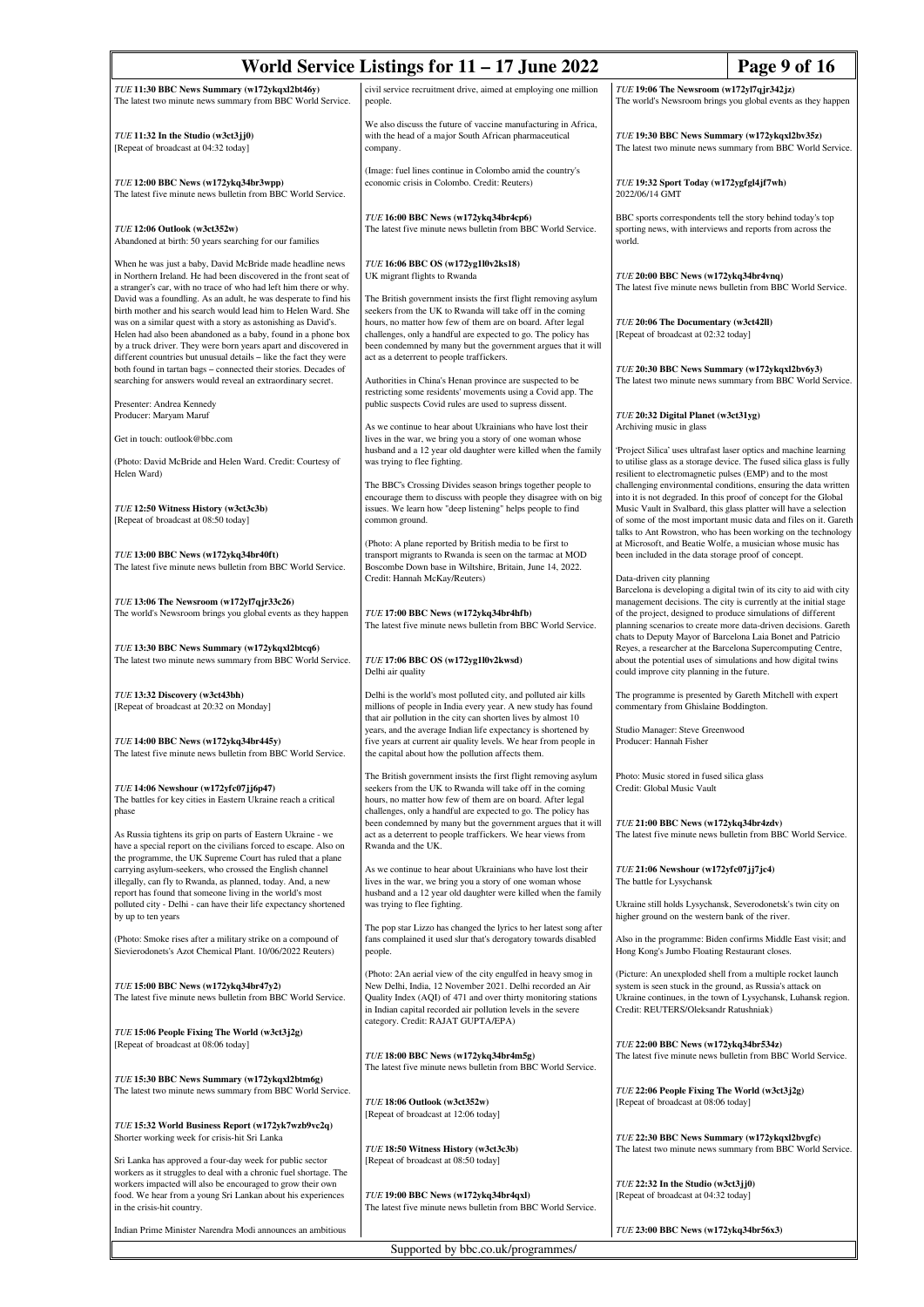| World Service Listings for $11 - 17$ June 2022                                                                                                                                                                                                                                                                                                                                                   |                                                                                                                                                                                                                                                                                    |                                                                                                                                                                                                                                                                                                                                                                                                                                                                                                                                                                                                                                     | Page 10 of 16                                                                                                                                                                                         |  |
|--------------------------------------------------------------------------------------------------------------------------------------------------------------------------------------------------------------------------------------------------------------------------------------------------------------------------------------------------------------------------------------------------|------------------------------------------------------------------------------------------------------------------------------------------------------------------------------------------------------------------------------------------------------------------------------------|-------------------------------------------------------------------------------------------------------------------------------------------------------------------------------------------------------------------------------------------------------------------------------------------------------------------------------------------------------------------------------------------------------------------------------------------------------------------------------------------------------------------------------------------------------------------------------------------------------------------------------------|-------------------------------------------------------------------------------------------------------------------------------------------------------------------------------------------------------|--|
| The latest five minute news bulletin from BBC World Service.                                                                                                                                                                                                                                                                                                                                     | between.                                                                                                                                                                                                                                                                           | WED 07:00 BBC News (w172ykq34br65w4)                                                                                                                                                                                                                                                                                                                                                                                                                                                                                                                                                                                                |                                                                                                                                                                                                       |  |
|                                                                                                                                                                                                                                                                                                                                                                                                  | (Photo: Himalaya monks. Credit: Dinesh Deokota)                                                                                                                                                                                                                                    | The latest five minute news bulletin from BBC World Service.                                                                                                                                                                                                                                                                                                                                                                                                                                                                                                                                                                        |                                                                                                                                                                                                       |  |
| TUE 23:06 The Newsroom (w172yrwvp8fw6yp)<br>The world's Newsroom brings you global events as they happen                                                                                                                                                                                                                                                                                         | WED 03:00 BBC News (w172ykq34br5pwm)<br>The latest five minute news bulletin from BBC World Service.                                                                                                                                                                               | WED 07:06 Newsday (w172yf8jxbq6tjk)<br>Russian forces say 12 hour window will allow citizens to leave<br>Severodonetsk                                                                                                                                                                                                                                                                                                                                                                                                                                                                                                              |                                                                                                                                                                                                       |  |
| TUE 23:20 Sports News (w172ygh3glqt9yd)<br>BBC Sport brings you all the latest stories and results from<br>around the world.                                                                                                                                                                                                                                                                     | WED 03:06 Outlook (w3ct352w)<br>[Repeat of broadcast at 12:06 on Tuesday]                                                                                                                                                                                                          | If the Russian forces have stayed true to their word, citizens of<br>Severodonetsk will be being evacuated away from their city.<br>The occupying forces say that the there will be a 12 hour<br>window during which they will be taken to Russian occupied                                                                                                                                                                                                                                                                                                                                                                         |                                                                                                                                                                                                       |  |
| TUE 23:30 BBC News Summary (w172ykqxl2bvl5h)<br>The latest two minute news summary from BBC World Service.                                                                                                                                                                                                                                                                                       | WED 03:50 Witness History (w3ct3c3b)<br>[Repeat of broadcast at 08:50 on Tuesday]                                                                                                                                                                                                  | territory.<br>Also in Ukraine, we'll hear from the Ukrainian grandmother<br>who became the unwitting hero for Russian war propaganda.                                                                                                                                                                                                                                                                                                                                                                                                                                                                                               |                                                                                                                                                                                                       |  |
| TUE 23:32 World Business Report (w172yk8qf1xkmh1)<br>A four day working week in Sri Lanka<br>Sri Lanka is experiencing severe inflation, along with food and                                                                                                                                                                                                                                     | WED 04:00 BBC News (w172ykq34br5tmr)<br>The latest five minute news bulletin from BBC World Service.                                                                                                                                                                               |                                                                                                                                                                                                                                                                                                                                                                                                                                                                                                                                                                                                                                     | In Mexico, the lynching of a political aid has again focused<br>attention on the widespread violence affecting the country.                                                                           |  |
| fuel shortages. Now around a million workers have been told to<br>work four days a week instead of five. But will it work?<br>Officials say an extra day each weekend will save citizens<br>money, and allow them to grow food in their gardens. But some                                                                                                                                        | WED 04:06 The Newsroom (w172yl7qjr35584)<br>The world's Newsroom brings you global events as they happen                                                                                                                                                                           | WED 08:00 BBC News (w172ykq34br69m8)<br>The latest five minute news bulletin from BBC World Service.                                                                                                                                                                                                                                                                                                                                                                                                                                                                                                                                |                                                                                                                                                                                                       |  |
| economists fear it could spark further unrest in the country -<br>and do little to remedy economic woes. It's been another rough<br>day in US and European markets. Global supply chain issues<br>have affected supplies of tampons in the US. We'll also hear                                                                                                                                   | WED 04:30 BBC News Summary (w172ykqxl2bw5x4)<br>The latest two minute news summary from BBC World Service.                                                                                                                                                                         | WED 08:06 HARDtalk (w3ct32qz)<br>Nicu Popescu: How can Moldova protect itself?                                                                                                                                                                                                                                                                                                                                                                                                                                                                                                                                                      |                                                                                                                                                                                                       |  |
| why Pixar's latest film has caused controversy in the Middle<br>East. (Picture: Sri Lankans queue up for petrol amid shortages<br>of fuel; Credit: Getty Images).                                                                                                                                                                                                                                | WED 04:32 The Documentary (w3ct42bv)<br>Keeping going                                                                                                                                                                                                                              | Stephen Sackur speaks to Nicu Popescu, Moldova's foreign                                                                                                                                                                                                                                                                                                                                                                                                                                                                                                                                                                            | minister and deputy Prime Minister. Poor, beset with corruption<br>and strategically vulnerable, Moldova has reasons to fear that<br>Russia's invasion of neighbouring Ukraine could end on its soil. |  |
| <b>WEDNESDAY 15 JUNE 2022</b>                                                                                                                                                                                                                                                                                                                                                                    | In Melbourne, Jaswinder describes the epic road trip he made<br>with his fellow members of Sikh Volunteers Australia, to bring<br>healthy food to the victims of severe flooding more than<br>1000km from their base.                                                              | How does Moldova best protect itself?<br>WED 08:30 BBC News Summary (w172ykqxl2bwnwn)                                                                                                                                                                                                                                                                                                                                                                                                                                                                                                                                               |                                                                                                                                                                                                       |  |
| WED 00:00 BBC News (w172ykq34br5bn7)<br>The latest five minute news bulletin from BBC World Service.                                                                                                                                                                                                                                                                                             | Karma is a tour guide through the majestic mountains of<br>Bhutan where he leads treks lasting up to 27 days - but health<br>issues are placing Karma's business in jeopardy.                                                                                                      | WED 08:32 Business Daily (w3ct31bt)                                                                                                                                                                                                                                                                                                                                                                                                                                                                                                                                                                                                 | The latest two minute news summary from BBC World Service.                                                                                                                                            |  |
| WED 00:06 The Arts Hour (w3ct3906)<br>[Repeat of broadcast at 20:06 on Saturday]                                                                                                                                                                                                                                                                                                                 | Nearly two years on from the explosion which devastated the<br>city of Beirut, Lebanon is enveloped in an acute economic crisis<br>and Paloma's mum has been telling her to leave.                                                                                                 | The adaptive fashion revolution<br>Adaptive fashion, or stylish clothes for people who have a                                                                                                                                                                                                                                                                                                                                                                                                                                                                                                                                       |                                                                                                                                                                                                       |  |
| WED 01:00 BBC News (w172ykq34br5gdc)<br>The latest five minute news bulletin from BBC World Service.                                                                                                                                                                                                                                                                                             | Using social media, Alan Dein connects with people around the<br>world, to hear stories of hope and support, whether in peaceful                                                                                                                                                   | disability have not always been widely available, especially for<br>those who use a wheelchair. Recently though, a fashion<br>revolution has begun.                                                                                                                                                                                                                                                                                                                                                                                                                                                                                 |                                                                                                                                                                                                       |  |
| WED 01:06 Business Matters (w172ydpdmfd6gs8)<br>US gas explosion puts pressure on prices                                                                                                                                                                                                                                                                                                         | or unsettled times.<br>Producer: Conor Garrett                                                                                                                                                                                                                                     | We hear from the women pushing the industry to change.<br>British Somali Faduma Farah launched a fellowship for<br>designers to come up with an inclusive collection that would be<br>modelled at London Fashion Week. We speak to Faduma and<br>the winning designer Harriet Eccleston, as well as stylist and<br>influencer Heide Herkes who was one of the models featured<br>on the runway during the show – the first ever to include<br>wheelchair users. Plus, Maria O'Sullivan-Abeyratne, CEO and<br>founder of Adaptista, tells us about the inclusive online<br>shopping platform she's building for the adaptive fashion |                                                                                                                                                                                                       |  |
| We're talking all about the different crises gripping global<br>energy markets in this programme. First, an incident at an LNG<br>facility in Texas has caused uncertainty over global supplies,<br>with futures prices plummeting. It could be months before the<br>plant is back online. Europe - which is already dealing with<br>reduced supplies from Russia - now faces a shortage. In Sri | WED 05:00 BBC News (w172ykq34br5ycw)<br>The latest five minute news bulletin from BBC World Service.<br>WED 05:06 Newsday (w172yf8jxbq6l19)                                                                                                                                        |                                                                                                                                                                                                                                                                                                                                                                                                                                                                                                                                                                                                                                     |                                                                                                                                                                                                       |  |
| Lanka, the fuel crisis continues, as people are asked to work a<br>four day week. With the whole world seemingly facing supply<br>disruption, President Joe Biden has announced he'll visit Saudi<br>Arabia. We'll also visit Denmark and Tanzania, where<br>innovative solutions are being found to keep energy flowing. To                                                                     | Russian army promises safe route out of Severodonetsk<br>The Russian army in Ukraine has promised to open a safe route<br>out of the besieged city of Severodonetsk. It's the first such<br>attempt there, humanitarian corridors in other areas have often                        | market.<br>Presenter: Vivienne Nunis<br>Producer: Izzy Greenfield<br>Image: Faduma Farah, founder of the Faduma Fellowship;                                                                                                                                                                                                                                                                                                                                                                                                                                                                                                         |                                                                                                                                                                                                       |  |
| discuss these issues, Sam Fenwick is joined by Marketplace's<br>Andy Uhler in Texas, and Sharon Brettkelly from the Detail<br>podcast on Radio New Zealand. We'll also hear from the Sri<br>Lankan political writer Asanga Abeyagoonasekera. Elsewhere                                                                                                                                           | failed. Russia's Defence Ministry said convoys of people would<br>be taken north to occupied territories. This is the only way out,<br>now that Russian forces have destroyed all three bridges to the<br>Ukrainian-controlled part of the Donbas region.                          | Credit: BBC<br>WED 08:50 Witness History (w3ct3c5l)                                                                                                                                                                                                                                                                                                                                                                                                                                                                                                                                                                                 |                                                                                                                                                                                                       |  |
| in the programme, further fears about a decaying tanker in the<br>Red Sea off Yemen. The UN's David Gressly tells us why it<br>matters. Sticking with supply issues, women's sanitary products                                                                                                                                                                                                   | As the US Supreme Court prepares to repeal a key decision that<br>grants women a constitutional right to abortion, we take a look                                                                                                                                                  | New York's LGBT High School                                                                                                                                                                                                                                                                                                                                                                                                                                                                                                                                                                                                         | In 1985, a unique High School opened in New York to provide                                                                                                                                           |  |
| are getting harder to access in the US. We'll hear about that<br>from Dana Cohen from California manufacturer Cora. (Picture:<br>a gas terminal burns in Poland; Credit: Getty Images).                                                                                                                                                                                                          | at how it will change women's lives in one the country's poorest<br>states.<br>And as the financial crisis in Sri Lanka continues, will a four-                                                                                                                                    | a safe environment for LGBT students needing specialised                                                                                                                                                                                                                                                                                                                                                                                                                                                                                                                                                                            | education. The publicly-funded Harvey Milk High School was<br>founded by former social worker, Steve Askinazy. Initially, it<br>faced some opposition from the media and Christian groups,            |  |
| WED 02:00 BBC News (w172ykq34br5l4h)<br>The latest five minute news bulletin from BBC World Service.                                                                                                                                                                                                                                                                                             | day work week for public sector workers make a difference?<br>WED 06:00 BBC News (w172ykq34br6240)                                                                                                                                                                                 | students a year. Alex Collins talks to Steve Askinazy.<br>PHOTO: A protest outside the Harvey Milk High School in                                                                                                                                                                                                                                                                                                                                                                                                                                                                                                                   | but the school eventually expanded and currently takes about 60                                                                                                                                       |  |
| WED 02:06 The Newsroom (w172yl7qjr34xrw)<br>The world's Newsroom brings you global events as they happen                                                                                                                                                                                                                                                                                         | The latest five minute news bulletin from BBC World Service.                                                                                                                                                                                                                       | 1985 (Getty Images)                                                                                                                                                                                                                                                                                                                                                                                                                                                                                                                                                                                                                 |                                                                                                                                                                                                       |  |
| WED 02:30 BBC News Summary (w172ykqxl2bvydw)<br>The latest two minute news summary from BBC World Service.                                                                                                                                                                                                                                                                                       | WED 06:06 Newsday (w172yf8jxbq6psf)<br>Russian forces in the city of Severodonetsk say they have<br>opened a humanitarian corridor                                                                                                                                                 | WED 09:00 BBC News (w172ykq34br6fcd)<br>The latest five minute news bulletin from BBC World Service.                                                                                                                                                                                                                                                                                                                                                                                                                                                                                                                                |                                                                                                                                                                                                       |  |
| WED 02:32 The Compass (w3ct42lk)<br>Himalaya: The Human Story                                                                                                                                                                                                                                                                                                                                    | Russian forces in the Ukrainian city of Severodonetsk say that<br>have opened a humanitarian corridor out of the besiged city.<br>For many the situation in Severadonetsk echoes the siege of<br>Mariupol and the humanitarian situation that developed there.                     | WED 09:06 The Compass (w3ct42lk)<br>[Repeat of broadcast at 02:32 today]                                                                                                                                                                                                                                                                                                                                                                                                                                                                                                                                                            |                                                                                                                                                                                                       |  |
| Life on the line                                                                                                                                                                                                                                                                                                                                                                                 | We'll hear about the trauma suffered by those who were trapped<br>but managed to escape that earlier battle.                                                                                                                                                                       | WED 09:30 BBC News Summary (w172ykqxl2bwsms)                                                                                                                                                                                                                                                                                                                                                                                                                                                                                                                                                                                        | The latest two minute news summary from BBC World Service.                                                                                                                                            |  |
| Ladakh is a region at the centre of the 50-year-long border<br>dispute between India and China, which flared up again in June<br>2020. Journalist and broadcaster Ed Douglas speaks to local<br>village leaders whose communities are struggling to preserve<br>their lives and livelihoods amidst perpetual military unrest. He                                                                 | Also in the programme, British prime minister Boris Johnson<br>has three key policy challenges on his desk. Can his government<br>navigate through the Rwandan deportation controversy, a Brexit<br>row with Europe, and to top it all renewed Scottish calls for<br>independence? | WED 09:32 Digital Planet (w3ct31yg)<br>[Repeat of broadcast at 20:32 on Tuesday]                                                                                                                                                                                                                                                                                                                                                                                                                                                                                                                                                    |                                                                                                                                                                                                       |  |
| also speaks to former politicians and political experts about the<br>consequences of what happens here for the wider geopolitical<br>stability of Asia's two biggest countries, and those caught in                                                                                                                                                                                              | And, we'll hear more about how the Central Africa Republic<br>will adopt bitcoin as a legal currency.                                                                                                                                                                              | WED 10:00 BBC News (w172ykq34br6k3j)<br>The latest five minute news bulletin from BBC World Service.                                                                                                                                                                                                                                                                                                                                                                                                                                                                                                                                |                                                                                                                                                                                                       |  |
| Supported by bbc.co.uk/programmes/                                                                                                                                                                                                                                                                                                                                                               |                                                                                                                                                                                                                                                                                    |                                                                                                                                                                                                                                                                                                                                                                                                                                                                                                                                                                                                                                     |                                                                                                                                                                                                       |  |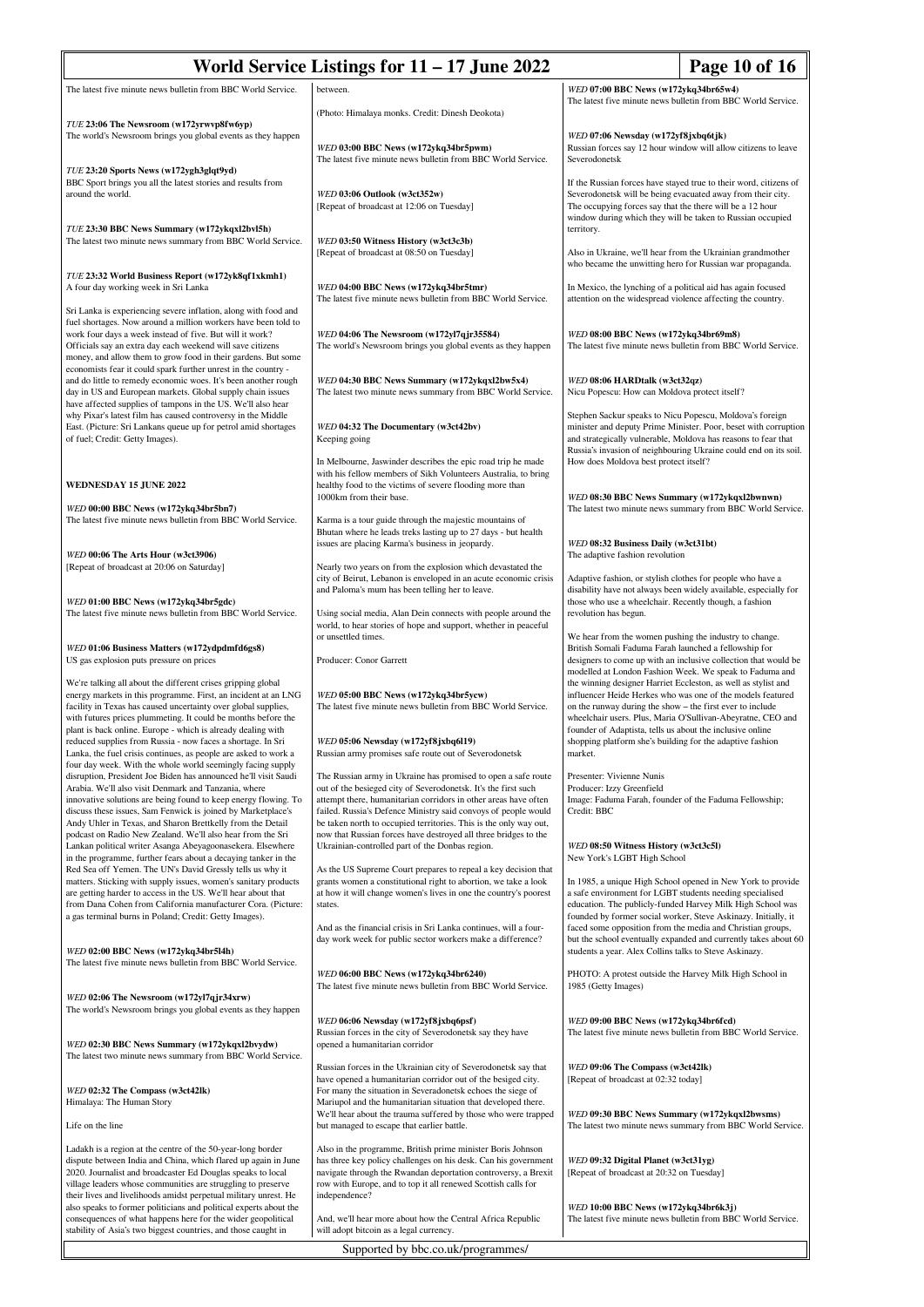| World Service Listings for $11 - 17$ June 2022<br>Page 11 of 16                                                                                                                                                                                                               |                                                                                                                                                                                                                                                                                                                             |                                                                                                                                                                                                                                                                  |  |
|-------------------------------------------------------------------------------------------------------------------------------------------------------------------------------------------------------------------------------------------------------------------------------|-----------------------------------------------------------------------------------------------------------------------------------------------------------------------------------------------------------------------------------------------------------------------------------------------------------------------------|------------------------------------------------------------------------------------------------------------------------------------------------------------------------------------------------------------------------------------------------------------------|--|
| WED 10:06 The Documentary (w3ct42kt)<br>[Repeat of broadcast at 12:06 on Saturday]                                                                                                                                                                                            | WED 15:06 HARDtalk (w3ct32qz)<br>[Repeat of broadcast at 08:06 today]                                                                                                                                                                                                                                                       | WED 18:06 Outlook (w3ct3y8g)<br>[Repeat of broadcast at 12:06 today]                                                                                                                                                                                             |  |
| WED 11:00 BBC News (w172ykq34br6nvn)<br>The latest five minute news bulletin from BBC World Service.                                                                                                                                                                          | WED 15:30 BBC News Summary (w172ykqxl2bxj3k)<br>The latest two minute news summary from BBC World Service.                                                                                                                                                                                                                  | WED 18:50 Witness History (w3ct3c5l)<br>[Repeat of broadcast at 08:50 today]                                                                                                                                                                                     |  |
| WED 11:06 The Newsroom (w172yl7qjr360h1)<br>The world's Newsroom brings you global events as they happen                                                                                                                                                                      | WED 15:32 World Business Report (w172yk9jvsj9vvd)<br>All eyes on the Fed                                                                                                                                                                                                                                                    | WED 19:00 BBC News (w172ykq34br7mtp)<br>The latest five minute news bulletin from BBC World Service.                                                                                                                                                             |  |
| WED 11:30 BBC News Summary (w172ykqxl2bx141)<br>The latest two minute news summary from BBC World Service.                                                                                                                                                                    | With inflation at its highest level for the past 40 years, the eyes<br>of the global financial world are on the US Federal Reserve,<br>whose Chairman Jerome Powell is expected to announce an<br>interest rate rise to help tackle inflation. We hear from Randall                                                         | WED 19:06 The Newsroom (w172yl7qjr36zg2)<br>The world's Newsroom brings you global events as they happen                                                                                                                                                         |  |
| WED 11:32 The Documentary (w3ct42bv)<br>[Repeat of broadcast at 04:32 today]                                                                                                                                                                                                  | Kroszner, former governor of the Fed.<br>We also talk to senior market analyst at City Index Fiona<br>Cincotta about the European Central Bank's latest emergency<br>meeting and why a senior minister in Pakistan is advising                                                                                              | WED 19:30 BBC News Summary (w172ykqxl2by032)<br>The latest two minute news summary from BBC World Service.                                                                                                                                                       |  |
| WED 12:00 BBC News (w172ykq34br6sls)<br>The latest five minute news bulletin from BBC World Service.                                                                                                                                                                          | people to reduce their tea consumption to help the economy.<br>Spain has recorded the hottest June in 20 years with<br>temperatures as high as 43°C. We speak to different businesses<br>there about how they manage to operate in such a hot weather.                                                                      | WED 19:32 Sport Today (w172ygfgl4jj4sl)<br>2022/06/15 GMT                                                                                                                                                                                                        |  |
| WED 12:06 Outlook (w3ct3y8g)<br>Delia Ephron: 'I fell into my own romantic comedy'                                                                                                                                                                                            | Plus, K-pop idols BTS have decided to take a break to pursue<br>solo projects. The best-selling artists of 2021 say it's time to<br>'mature' as individuals. We hear more from Choi Ji-Won, a K-<br>pop reporter for the Korea Herald.                                                                                      | BBC sports correspondents tell the story behind today's top<br>sporting news, with interviews and reports from across the<br>world.                                                                                                                              |  |
| Writer Delia Ephron collaborated with her sister Nora on some<br>of the 90s' best-loved romantic comedies: Sleepless in Seattle<br>and You've Got Mail. So when Delia, now in her 70s, received<br>an email from a man from the other side of the US, she felt as             | (Picture: Federal Reserve Board Chairman, Jerome Powell, in a<br>conference in May 2022. Picture credit: EPA)                                                                                                                                                                                                               | WED 20:00 BBC News (w172ykq34br7rkt)<br>The latest five minute news bulletin from BBC World Service.                                                                                                                                                             |  |
| though she had landed in one of her own storylines. A magical<br>romance ensued, but then things would go drastically off-script<br>and she would need to call on love from all quarters to face<br>down her life's toughest challenge yet.                                   | WED 16:00 BBC News (w172ykq34br7819)<br>The latest five minute news bulletin from BBC World Service.                                                                                                                                                                                                                        | WED 20:06 The Compass (w3ct42lk)<br>[Repeat of broadcast at 02:32 today]                                                                                                                                                                                         |  |
| She's published a book about her experience, it's called Left on<br>Tenth: A second chance at life.                                                                                                                                                                           | <i>WED</i> 16:06 BBC OS (w172yg1l0v2nnyc)<br>Uncertainty over Severodonetsk evacuations                                                                                                                                                                                                                                     | WED 20:30 BBC News Summary (w172ykqxl2by3v6)<br>The latest two minute news summary from BBC World Service.                                                                                                                                                       |  |
| Love can blossom in the strangest of places. For scuba diver<br>Hiroyuki Arakawa it unfolded beneath the waves off the coast<br>of Tateyama, Japan when he became best friends with a fish<br>called Yoriko. This report by Alessia Cerantola was first<br>broadcast in 2017. | It's unclear if there have been evacuations after Russia pledged<br>to open a "humanitarian corridor" from the Azot plant in<br>Severodonetsk, where hundreds of civilians are reportedly<br>sheltering alongside Ukrainian soldiers. A spokesperson for the<br>UN Office for the Coordination of Humanitarian Affairs told | WED 20:32 Health Check (w3ct32wh)<br>Next generation Covid vaccines<br>News about new next generation Covid vaccines that target                                                                                                                                 |  |
| Presenter: Emily Webb<br>Producer: Edgar Maddicott                                                                                                                                                                                                                            | the BBC that trapped people have stayed because they have<br>"nowhere safe to go". We hear from someone whose father was<br>killed in Severodonetsk in March.                                                                                                                                                               | specific variants is discussed with studio guest, Dr Ann<br>Robinson. Professor Russell Foster talks to Claudia about the<br>science of circadian rhythms and how taking more notice of our<br>body clocks could help us live healthier lives. Plus anaesthetist |  |
| Get in touch: outlook@bbc.com<br>(Photo: Delia Ephron. Credit: Billy Farrell/Patrick<br>McMullan/Getty Images)                                                                                                                                                                | Also, we explain why a planned flight to transport asylum<br>seekers from the UK to Rwanda was cancelled last minute. We<br>find out what happens next to the UK government's new policy.                                                                                                                                   | Dr Niek Sperna Weiland explains why the inhaled gases used to<br>put us to sleep during operations can be so damaging to the<br>environment. And how our eyes are a window into the health of<br>our hearts.                                                     |  |
| WED 12:50 Witness History (w3ct3c5l)<br>[Repeat of broadcast at 08:50 today]                                                                                                                                                                                                  | We continue to reflect conversations about the human impact of<br>insecurity in Nigeria. A father and his teenage daughter, who<br>was abducted from her school in Nigeria's Kaduna state, tell us<br>their story.                                                                                                          | Presenter: Claudia Hammond<br>Producer: Erika Wright                                                                                                                                                                                                             |  |
| WED 13:00 BBC News (w172ykq34br6xbx)<br>The latest five minute news bulletin from BBC World Service.                                                                                                                                                                          | And we return to conversations from the BBC's Crossing<br>Divides season, this time focusing on climate change. We hear a<br>discussion between someone who thinks tackling climate<br>change is down to governments and corporations and someone                                                                           | (Image: A healthcare worker prepares a dose of COVID-19<br>Vaccine. Image credit: Morsa Images / Getty Images)<br>WED 21:00 BBC News (w172ykq34br7w9y)                                                                                                           |  |
| WED 13:06 The Newsroom (w172yl7qjr367z9)<br>The world's Newsroom brings you global events as they happen                                                                                                                                                                      | who thinks it's the responsibility of individuals.<br>(Photo: Ukrainian servicemen drive an APC on a damaged road<br>near the front line in the city of Severodonetsk, Luhansk region.                                                                                                                                      | The latest five minute news bulletin from BBC World Service.<br>WED 21:06 Newshour (w172yfc07jjbf87)                                                                                                                                                             |  |
| WED 13:30 BBC News Summary (w172ykqxl2bx8m9)<br>The latest two minute news summary from BBC World Service.                                                                                                                                                                    | Credit: EPA/STR)<br>WED 17:00 BBC News (w172ykq34br7dbf)<br>The latest five minute news bulletin from BBC World Service.                                                                                                                                                                                                    | EU slams UK Northern Ireland policy as 'illegal'<br>The EU launches legal action against the UK government over<br>its plan to scrap parts of the post-Brexit trade deal for Northern<br>Ireland.                                                                |  |
| WED 13:32 Digital Planet (w3ct31yg)<br>[Repeat of broadcast at 20:32 on Tuesday]                                                                                                                                                                                              | WED 17:06 BBC OS (w172yg1l0v2nsph)                                                                                                                                                                                                                                                                                          | Also in the programme: rebuilding shattered lives in Ukraine;<br>and scientists establish the origins of the Black Death.                                                                                                                                        |  |
| WED 14:00 BBC News (w172ykq34br7131)<br>The latest five minute news bulletin from BBC World Service.                                                                                                                                                                          | Kidnappings in Nigeria<br>We continue to reflect conversations about the human impact of<br>insecurity in Nigeria. Kidnapping is a big issue, especially in the                                                                                                                                                             | (Picture: An EU flag flies outside the UK parliament in<br>London, Britain, 15 June 2022. Credit: EPA/ANDY RAIN)                                                                                                                                                 |  |
| WED 14:06 Newshour (w172yfc07jj9l1b)<br>Hopes fade for civilians trapped in Severodonetsk                                                                                                                                                                                     | north of the country. A father and his teenage daughter, who<br>was abducted from her school in Kaduna state, tell us their<br>story.                                                                                                                                                                                       | WED 22:00 BBC News (w172ykq34br8022)<br>The latest five minute news bulletin from BBC World Service.                                                                                                                                                             |  |
| Will the proposed humanitarian corridor from the city of<br>Severodonetsk be successful? And we are joined by The Dutch<br>Minister of Defence, to discuss todays NATO meeting on<br>Ukraine.                                                                                 | In Ukraine, thousands of people are trapped in Severodonetsk<br>with a diminishing supply of clean water, sanitation and<br>electricity, according to spokesperson for the UN Humanitarian<br>Affairs office, Saviano Abreu. Russia had pledged to open a                                                                   | WED 22:06 HARDtalk (w3ct32qz)<br>[Repeat of broadcast at 08:06 today]                                                                                                                                                                                            |  |
| Also on the programme the European Commission is launching<br>further legal proceedings against Britain, in response to the UK<br>government's plans to unilaterally scrap elements of the Brexit<br>agreement that dealt with Northern Ireland. And we hear about            | humanitarian corridor in order to evacuate civilians from a<br>chemical plant, but it doesn't seem to have happened. We hear<br>from someone whose father was killed in Severodonetsk in<br>March.                                                                                                                          | WED 22:30 BBC News Summary (w172ykqxl2bycbg)<br>The latest two minute news summary from BBC World Service.                                                                                                                                                       |  |
| the newly discovered, supermassive black hole; which is eating<br>up mass at the rate of one planet Earth every second.                                                                                                                                                       | And we explain why a government minister in Pakistan has<br>urged people to drink less tea to help the country's economy.<br>What do the nation's tea drinkers think of his plea?                                                                                                                                           | WED 22:32 The Documentary (w3ct42bv)<br>[Repeat of broadcast at 04:32 today]                                                                                                                                                                                     |  |
| (Picture: Refugees in Mariupol. Credit: EPA: Ilnitsky)<br>WED 15:00 BBC News (w172ykq34br74v5)                                                                                                                                                                                | (Photo: Friday and Rejoice. Credit: Sani family)                                                                                                                                                                                                                                                                            | WED 23:00 BBC News (w172ykq34br83t6)<br>The latest five minute news bulletin from BBC World Service.                                                                                                                                                             |  |
| The latest five minute news bulletin from BBC World Service.                                                                                                                                                                                                                  | WED 18:00 BBC News (w172ykq34br7j2k)<br>The latest five minute news bulletin from BBC World Service.                                                                                                                                                                                                                        | WED 23:06 The Newsroom (w172yrwvp8fz3vs)                                                                                                                                                                                                                         |  |
| Supported by bbc.co.uk/programmes/                                                                                                                                                                                                                                            |                                                                                                                                                                                                                                                                                                                             |                                                                                                                                                                                                                                                                  |  |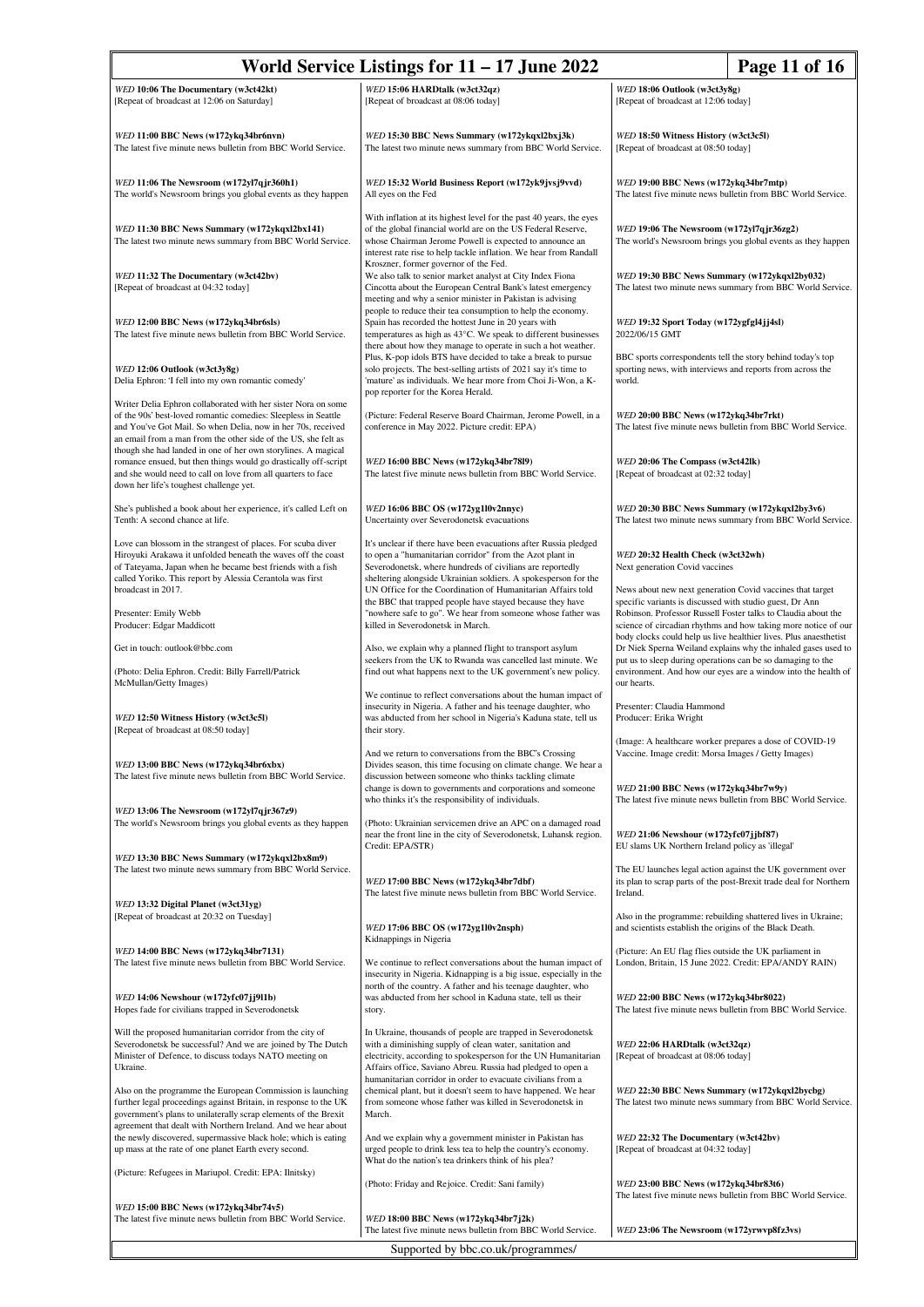| World Service Listings for 11 - 17 June 2022<br>Page 12 of 16                                                                                                                                                                                                                                                |                                                                                                                                                                                                 |                                                                                                                                                                                                                                                                         |                                                                                                                                                                                                         |  |
|--------------------------------------------------------------------------------------------------------------------------------------------------------------------------------------------------------------------------------------------------------------------------------------------------------------|-------------------------------------------------------------------------------------------------------------------------------------------------------------------------------------------------|-------------------------------------------------------------------------------------------------------------------------------------------------------------------------------------------------------------------------------------------------------------------------|---------------------------------------------------------------------------------------------------------------------------------------------------------------------------------------------------------|--|
| The world's Newsroom brings you global events as they happen                                                                                                                                                                                                                                                 | President Zelensky's words. Each garden feeds far more than<br>one family, as Ukrainian villagers take in internally displaced                                                                  | Jewish women.                                                                                                                                                                                                                                                           |                                                                                                                                                                                                         |  |
| WED 23:20 Sports News (w172ygh3glqx6vh)<br>BBC Sport brings you all the latest stories and results from<br>around the world.                                                                                                                                                                                 | people from the cities. But as the season for harvest approaches,<br>far more worrying problems face Ukraine's beleaguered<br>farmers.                                                          | THU 07:00 BBC News (w172ykq34br92s7)<br>The latest five minute news bulletin from BBC World Service.                                                                                                                                                                    |                                                                                                                                                                                                         |  |
| WED 23:30 BBC News Summary (w172ykqxl2byh2l)                                                                                                                                                                                                                                                                 | Producer: Monica Whitlock<br>(Photo by Alex Chan/SOPA Images/LightRocket/Getty Images)                                                                                                          | THU 07:06 Newsday (w172yf8jxbq9qfn)<br>European leaders visiting Kyiv today in a show of solidarity                                                                                                                                                                     |                                                                                                                                                                                                         |  |
| The latest two minute news summary from BBC World Service.<br>WED 23:32 World Business Report (w172ykbc9j4147q)<br>Federal Reserve announces biggest interest rate hike in almost                                                                                                                            | THU 03:00 BBC News (w172ykq34br8lsq)<br>The latest five minute news bulletin from BBC World Service.                                                                                            | Leaders of Germany, France and Italy are visiting the Ukrainian<br>capital Kyiv today - Ukrainian leaders will be looking for a<br>commitment on their promise to provide the military equipment<br>it wants to defend the country against Russian forces.              |                                                                                                                                                                                                         |  |
| 30 years<br>The US central bank has announced its biggest interest rate rise<br>in nearly 30 years - raising its headline rate to a range between<br>1.5% and 1.75%. President and CEO of Carver Federal Savings<br>Bank, Michael Pugh joins us from Harlem, New York City. We                               | THU 03:06 Outlook (w3ct3y8g)<br>[Repeat of broadcast at 12:06 on Wednesday]<br>THU 03:50 Witness History (w3ct3c5l)                                                                             | Also, the remains of a British journalist and an indigenous<br>expert, who went missing in the Amazon in Brazil, have been<br>found - a fisherman has confessed to their murder, according to<br>the police.                                                            |                                                                                                                                                                                                         |  |
| also hear from a restaurant and bakery owner in the US.<br>China and Russia have agreed to deepen their strategic<br>cooperation; Associate Professor in Global Communication at<br>Georgia State University, Maria Repnikova tells us why Beijing<br>is looking to strengthen its relationship with Russia. | [Repeat of broadcast at 08:50 on Wednesday]<br>THU 04:00 BBC News (w172ykq34br8qjv)<br>The latest five minute news bulletin from BBC World Service.                                             | And how hundreds of thousands of animals are dying even<br>before they get to the slaughter house - as they're transported<br>across the United States by truck.                                                                                                        |                                                                                                                                                                                                         |  |
| Also on the programme, after 27 years, Microsoft is retiring<br>Internet Explorer for good. Author of Retro Tech Peter Leigh<br>tells us about its history and why it's coming to an end.                                                                                                                    | THU 04:06 The Newsroom (w172yl7qjr38257)<br>The world's Newsroom brings you global events as they happen                                                                                        | THU 08:00 BBC News (w172ykq34br96jc)<br>THU 08:06 The Inquiry (w3ct39t2)<br>Is Spotify killing the music industry?                                                                                                                                                      | The latest five minute news bulletin from BBC World Service.                                                                                                                                            |  |
|                                                                                                                                                                                                                                                                                                              | THU 04:30 BBC News Summary (w172ykqxl2bz2t7)<br>The latest two minute news summary from BBC World Service.                                                                                      |                                                                                                                                                                                                                                                                         | Not so long ago the music industry was threatened like it had                                                                                                                                           |  |
| THURSDAY 16 JUNE 2022<br>THU 00:00 BBC News (w172ykq34br87kb)<br>The latest five minute news bulletin from BBC World Service.                                                                                                                                                                                | THU 04:32 The Food Chain (w3ct38my)<br>What's up with airline food?                                                                                                                             | of record labels the world over. Often hailed as the saviour,                                                                                                                                                                                                           | never been before as online piracy tore into the profit margins<br>Spotify stepped in and offered audiences a new way of enjoying<br>their favourite artists and without the need to illegally download |  |
| THU 00:06 The Documentary (w3ct42kt)<br>[Repeat of broadcast at 12:06 on Saturday]                                                                                                                                                                                                                           | Aeroplane food doesn't have the greatest reputation. Though it<br>might be easy to blame an airline for serving lacklustre meals,<br>the problem is more complex.                               | pirated material. Despite this, musical artists are becoming<br>increasingly vocal about how difficult it is to make a living<br>from streaming, all whilst record labels and Spotify are<br>reporting huge profit margins.                                             |                                                                                                                                                                                                         |  |
| THU 01:00 BBC News (w172ykq34br8c9g)<br>The latest five minute news bulletin from BBC World Service.                                                                                                                                                                                                         | Ruth Alexander discovers how the physics of flying wreaks<br>havoc on our senses, the extraordinary lengths airlines have<br>gone to try to dress up their food offering, and what it's like to | This week, Tanya Beckett takes a closer at how online<br>streaming services are affecting the music industry.                                                                                                                                                           |                                                                                                                                                                                                         |  |
| THU 01:06 Business Matters (w172ydpdmfd9cpc)<br>US makes biggest interest rate rise in almost 30 years                                                                                                                                                                                                       | be the one serving you at your seat.<br>And, she asks, will it ever be possible for all passengers to enjoy<br>a tasty and nourishing meal in the air?                                          | Produced by: Chris Blake and Louise Clarke-Rowbotham<br>Editor: Tara McDermott<br>Technical Producer: Craig Boardman<br>Production Coordinator: Brenda Brown                                                                                                            |                                                                                                                                                                                                         |  |
| Vivienne Nunis is joined by Chief Executive Officer at Risk<br>Cooperative Andres Franzetti and Member of the World<br>Economic Forum's Expert Network, Yoko Ishikura.                                                                                                                                       | Culinary historian, Richard Foss, chef-patron of Kitchen<br>Theory, Jozef Youssef, and flight attendant, Kaylie Kay, join<br>her for the ride.                                                  | THU 08:30 BBC News Summary (w172ykqxl2bzksr)<br>The latest two minute news summary from BBC World Service.                                                                                                                                                              |                                                                                                                                                                                                         |  |
| The Federal Reserve said it would increase its key interest rate<br>by three quarters of a percentage point to a range of 1.5% to<br>1.75%. We're joined by two business owners in Georgia and                                                                                                               | If you would like to get in touch with the show, please email:<br>thefoodchain@bbc.co.uk                                                                                                        | THU 08:32 Business Daily (w3ct311s)<br>El Salvador's Bitcoin gamble                                                                                                                                                                                                     |                                                                                                                                                                                                         |  |
| California to get their reaction to the announcement. We find<br>out what it means for the global economy. Yoko Ishikura talks<br>about the impact on Japan's economy. Vintage kimonos - once<br>passed down through generations - are finding a new home at<br>second-hand markets - Yoko tells us more.    | (Picture: Child wearing headphones, eating food on board a<br>plane. Credit: Getty/BBC)<br>Producer: Elisabeth Mahy                                                                             | paid for using the cryptocurrency Bitcoin. After President<br>the long-term impact of such a move.                                                                                                                                                                      | Joe Tidy travels to El Salvador where almost everything can be<br>Bukele invested heavily in Bitcoin some people are questioning                                                                        |  |
| Vladimir Putin and his Chinese counterpart, Xi Jinping, have<br>agreed to deepen their strategic cooperation, in what's reported<br>to be their second phone conversation since Russia's invasion of<br>Ukraine. Chief Executive Officer at Risk Cooperative Andres                                          | THU 05:00 BBC News (w172ykq34br8v8z)<br>The latest five minute news bulletin from BBC World Service.                                                                                            | others like local economist Tatiana Maraquin think the<br>of the cryptocurrency.                                                                                                                                                                                        | For some money has flowed in from mysterious investors, but<br>country's economy cannot handle the fluctuations in the value                                                                            |  |
| Franzetti shares his thoughts on how Washington might view<br>this. And, after 27 years, Microsoft is retiring Internet Explorer<br>for good.                                                                                                                                                                | THU 05:06 Newsday (w172yf8jxbq9gyd)<br>Suspect admits shooting Amazon pair - say Brazil police                                                                                                  | treatment if it is bought using the Chivo bitcoin wallet app.                                                                                                                                                                                                           | Joe visits a veterinary surgery, which offers huge discounts on                                                                                                                                         |  |
| (Picture: Flags fly above the Federal Reserve building in<br>Washington, DC, U.S., August 22, 2018. Picture Credit:<br>REUTERS/Chris Wattie/File Photo)                                                                                                                                                      | The search is over in the Amazon for a British journalist and a<br>Brazilian indigenous rights activist after a local man admits to<br>killing them - we hear from our correspondent in Brazil. | Presenter/producer: Joe Tidy                                                                                                                                                                                                                                            |                                                                                                                                                                                                         |  |
| THU 02:00 BBC News (w172ykq34br8h1l)<br>The latest five minute news bulletin from BBC World Service.                                                                                                                                                                                                         | The US Central bank hikes interest rates in the biggest rise in<br>nearly 30 years to combat soaring inflation - we'll found out<br>why this is significant.                                    | (Photo: Bitcoin poster)<br>THU 08:50 Witness History (w3ct3c12)<br>James Joyce and Ulysses                                                                                                                                                                              |                                                                                                                                                                                                         |  |
| THU 02:06 The Newsroom (w172yl7qjr37tnz)<br>The world's Newsroom brings you global events as they happen                                                                                                                                                                                                     | And we have an important animal welfare story from the US<br>too.<br>THU 06:00 BBC News (w172ykq34br8z13)                                                                                       | This year is the 100th anniversary of Ulysses by James Joyce, a<br>landmark modernist novel and one of the most influential works<br>of the 20th century. Ulysses is the story of one day in the life of<br>a young Irishman in Dublin; that day, June the 16th, is now |                                                                                                                                                                                                         |  |
| THU 02:30 BBC News Summary (w172ykqxl2byv9z)<br>The latest two minute news summary from BBC World Service.                                                                                                                                                                                                   | The latest five minute news bulletin from BBC World Service.<br>THU 06:06 Newsday (w172yf8jxbq9lpj)                                                                                             | known as Bloomsday. To mark Bloomsday, Simon Watts brings<br>together the memories of some of Joyce's friends, as recorded<br>in the BBC archives. The programme was first broadcast in<br>2012.                                                                        |                                                                                                                                                                                                         |  |
| THU 02:32 Assignment (w3ct303p)<br>Ukraine's homegrown harvest                                                                                                                                                                                                                                               | European leaders visit Ukraine in show of support<br>President Joe Biden announces billions of dollars worth of<br>military aid for Ukraine - but is it enough to help Ukraine push             |                                                                                                                                                                                                                                                                         | PHOTO: James Joyce in 1930 (Roger Viollet via Getty Images)                                                                                                                                             |  |
| Ukraine's farms are under attack. Russian forces are burning or<br>stealing grain and vegetables. The main growing regions in the<br>south are under occupation, cutting off the country from its<br>usual supplies of fresh food. What can the outside world do?                                            | back against an intensifying Russian military invasion?<br>A grim situation is unfolding in Afghanistan - more than a<br>million children are facing severe malnutrition as the country         | THU 09:00 BBC News (w172ykq34br9b8h)<br>The latest five minute news bulletin from BBC World Service.                                                                                                                                                                    |                                                                                                                                                                                                         |  |
| Monica Whitlock reports from the village of Brożec in western<br>Poland where farmers have rallied round to send seeds to                                                                                                                                                                                    | struggles with an economic crisis.<br>A Jewish Congregation is challenging the abortion law in<br>Florida - the Rabbi says anti-abortion laws violate the rights of                             | THU 09:06 Assignment (w3ct303p)<br>[Repeat of broadcast at 02:32 today]                                                                                                                                                                                                 |                                                                                                                                                                                                         |  |
| smallholdings and allotments in Ukraine - 'Victory Gardens' in                                                                                                                                                                                                                                               | Supported by bbc.co.uk/programmes/                                                                                                                                                              |                                                                                                                                                                                                                                                                         |                                                                                                                                                                                                         |  |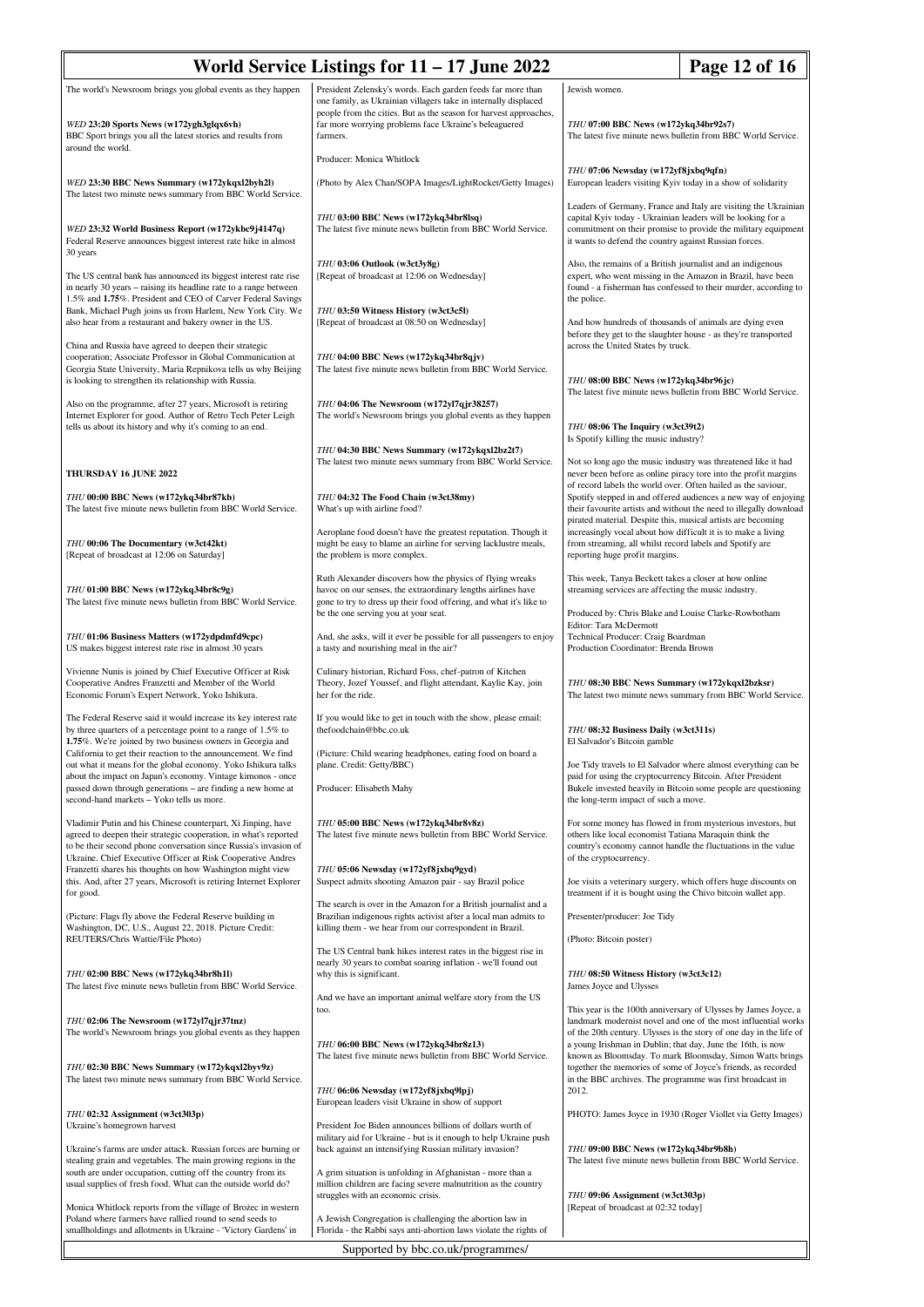| Page 13 of 16<br>World Service Listings for $11 - 17$ June 2022                                                                                                                                                                                                 |                                                                                                                                                                                                                                                       |                                                                                                                                                                                                                                                                                                                          |  |  |  |  |  |
|-----------------------------------------------------------------------------------------------------------------------------------------------------------------------------------------------------------------------------------------------------------------|-------------------------------------------------------------------------------------------------------------------------------------------------------------------------------------------------------------------------------------------------------|--------------------------------------------------------------------------------------------------------------------------------------------------------------------------------------------------------------------------------------------------------------------------------------------------------------------------|--|--|--|--|--|
| THU 09:30 BBC News Summary (w172ykqxl2bzpjw)                                                                                                                                                                                                                    | THU 12:50 Witness History (w3ct3c12)                                                                                                                                                                                                                  | economic crisis.                                                                                                                                                                                                                                                                                                         |  |  |  |  |  |
| The latest two minute news summary from BBC World Service.<br>THU 09:32 Health Check (w3ct32wh)<br>[Repeat of broadcast at 20:32 on Wednesday]                                                                                                                  | [Repeat of broadcast at 08:50 today]<br>THU 13:00 BBC News (w172ykq34br9t80)<br>The latest five minute news bulletin from BBC World Service.                                                                                                          | In Nigeria, at least 35 teenagers have been rescued from a "baby<br>factory", a place where women and girls are kept to give birth<br>to babies for sale. Our correspondent has the details.                                                                                                                             |  |  |  |  |  |
| THU 10:00 BBC News (w172ykq34br9g0m)                                                                                                                                                                                                                            | THU 13:06 The Newsroom (w172yl7qjr394wd)                                                                                                                                                                                                              | On the final days of Bonn climate talks in Germany, rich<br>countries have been accused of "betrayal". We explain what has<br>been said.                                                                                                                                                                                 |  |  |  |  |  |
| The latest five minute news bulletin from BBC World Service.<br>THU 10:06 The Forum (w3ct38sg)                                                                                                                                                                  | The world's Newsroom brings you global events as they happen<br>THU 13:30 BBC News Summary (w172ykqxl2c05jd)                                                                                                                                          | (Photo: Ukrainian President Volodymyr Zelensky (L) and<br>French Fresident Emmanuel Macron embrace after giving a<br>press conference in Kyiv, Ukraine, 16 June 2022. Credit:                                                                                                                                            |  |  |  |  |  |
| Ice cream: A cool history                                                                                                                                                                                                                                       | The latest two minute news summary from BBC World Service.                                                                                                                                                                                            | LUDOVIC MARIN / POOL MAXPPP OUT/EPA)                                                                                                                                                                                                                                                                                     |  |  |  |  |  |
| There are almost as many ice cream origin stories as there are<br>flavours, but where did the frozen treat really come from, and<br>who invented it?                                                                                                            | THU 13:32 Health Check (w3ct32wh)<br>[Repeat of broadcast at 20:32 on Wednesday]                                                                                                                                                                      | THU 17:00 BBC News (w172ykq34brb97j)<br>The latest five minute news bulletin from BBC World Service.                                                                                                                                                                                                                     |  |  |  |  |  |
| Rajan Datar explores the dessert's murky history, from the<br>harvesting and flavouring of snow in China and the Middle East<br>thousands of years ago, to the experimental kitchens of the<br>European aristocracy.                                            | THU 14:00 BBC News (w172ykq34br9y04)<br>The latest five minute news bulletin from BBC World Service.                                                                                                                                                  | THU 17:06 BBC OS (w172yg1l0v2rpll)<br>Climate: Rich nations accused of 'betrayal'                                                                                                                                                                                                                                        |  |  |  |  |  |
| Ice cream's evolution has, of course, closely followed that of<br>refrigeration - we learn why salt was crucial for keeping early<br>versions cold, and hear about the daring entrepreneur who<br>began the global ice trade. Plus, who really invented the ice | THU 14:06 Newshour (w172yfc07jjdgyf)<br>Top European leaders visit Kyiv<br>The leaders of France, Germany, Italy and Romania are in                                                                                                                   | Diplomats have been meeting in Germany for the first major<br>gathering since the COP26 climate conference last November.<br>Poorer nations have said rich nations have betrayed them by<br>dragging their feet on paying for centuries of climate change.<br>We speak to two people - one in South Africa, one in India |  |  |  |  |  |
| cream cone?                                                                                                                                                                                                                                                     | Ukraine to reaffirm their support to President Zelensky in the<br>war against Russia.                                                                                                                                                                 | about how they see the debate about damage and compensation.<br>Also, our climate expert answers some audience questions about                                                                                                                                                                                           |  |  |  |  |  |
| Producer: Simon Tulett                                                                                                                                                                                                                                          | The Indian supreme court has ordered the state of Uttar Pradesh                                                                                                                                                                                       | the issue.                                                                                                                                                                                                                                                                                                               |  |  |  |  |  |
| Contributors:<br>Robin Weir, author of 'Ice Creams, Sorbets and Gelati: The<br>Definitive Guide':                                                                                                                                                               | to stop demolishing the houses of Muslims who have protested<br>against the ruling BJP party. We hear from a woman whose<br>family house was bulldozed.                                                                                               | We speak to a friend of Bruno Pereira, the indigenous expert<br>who has been found dead in Brazil, alongside the British<br>journalist Dom Phillips.                                                                                                                                                                     |  |  |  |  |  |
| Najmieh Batmanglij, Iranian-American chef and cookbook<br>author;                                                                                                                                                                                               | (Photo: L-R, German Chancellor Olaf Scholz, France's<br>President Emmanuel Macron, Ukrainian President Volodymyr                                                                                                                                      | We find out about testimonies the BBC has heard from people<br>who say they were beaten by Russian troops in "filtration"                                                                                                                                                                                                |  |  |  |  |  |
| Dr Melissa Calaresu, Cambridge University.                                                                                                                                                                                                                      | Zelensky, Italian Prime Minister Mario Draghi and Romanian<br>President Klaus Iohannis in Kyiv, Ukraine, 16 June, 2022.                                                                                                                               | centres for their suspected views on the war.                                                                                                                                                                                                                                                                            |  |  |  |  |  |
| (Picture: A woman licking an ice cream. Credit: Getty images)<br>To find out how to make ice cream yourself visit                                                                                                                                               | Credit: Getty Images)                                                                                                                                                                                                                                 | Police in Nigeria have freed thirty five girls from a "baby<br>factory" where they were being kept in sexual slavery and their<br>children sold. We get details from our correspondent.                                                                                                                                  |  |  |  |  |  |
| www.bbc.co.uk/food/ice_cream                                                                                                                                                                                                                                    | THU 15:00 BBC News (w172ykq34brb1r8)<br>The latest five minute news bulletin from BBC World Service.                                                                                                                                                  | (Photo: People sit in the bed of a drought-affected reservoir on<br>the outskirts of Sana"a, Yemen, 05 June 2022. World                                                                                                                                                                                                  |  |  |  |  |  |
| THU 10:50 Sporting Witness (w3ct36fm)<br>Baseball's bionic man<br>The story of baseball pitcher Tommy John's elbow injury in                                                                                                                                    | THU 15:06 The Inquiry (w3ct39t2)<br>[Repeat of broadcast at 08:06 today]                                                                                                                                                                              | Environment Day, a United Nations (UN) campaign to raise<br>awareness about the protection of the environment, is<br>celebrated annually on 05 June and this year"s theme is "Only<br>One Earth". Credit: YAHYA ARHAB/EPA)                                                                                               |  |  |  |  |  |
| 1974 and the revolutionary surgery that was named after him.<br>He became known as the Bionic Man.                                                                                                                                                              | THU 15:30 BBC News Summary (w172ykqxl2c0f0n)<br>The latest two minute news summary from BBC World Service.                                                                                                                                            | THU 18:00 BBC News (w172ykq34brbdzn)<br>The latest five minute news bulletin from BBC World Service.                                                                                                                                                                                                                     |  |  |  |  |  |
| THU 11:00 BBC News (w172ykq34br9krr)<br>The latest five minute news bulletin from BBC World Service.                                                                                                                                                            | THU 15:32 World Business Report (w172yk682w3nk1b)<br>UK follows Fed with rates rise                                                                                                                                                                   | THU 18:06 Outlook (w3ct34w3)                                                                                                                                                                                                                                                                                             |  |  |  |  |  |
| THU 11:06 The Newsroom (w172yl7qjr38xd4)<br>The world's Newsroom brings you global events as they happen                                                                                                                                                        | We explore the fallout of the US Federal Reserve's interest rate<br>hike.<br>The Bank of England has followed suit by raising the cost of                                                                                                             | [Repeat of broadcast at 12:06 today]                                                                                                                                                                                                                                                                                     |  |  |  |  |  |
| THU 11:30 BBC News Summary (w172ykqxl2bzy14)<br>The latest two minute news summary from BBC World Service.                                                                                                                                                      | borrowing by 0.25 percent in an attempt to control inflation.<br>We hear from Jason Furman, an economics professor at<br>Harvard and a former economics advisor to President Barack                                                                   | THU 18:50 Witness History (w3ct3c12)<br>[Repeat of broadcast at 08:50 today]                                                                                                                                                                                                                                             |  |  |  |  |  |
| THU 11:32 The Food Chain (w3ct38my)<br>[Repeat of broadcast at 04:32 today]                                                                                                                                                                                     | Obama.<br>The value of bitcoin has fallen about 30% in the last 10 days,<br>devaluating investors' funds around the world. One of them is<br>the government of El Salvador, where bitcoin was made legal                                              | THU 19:00 BBC News (w172ykq34brbjqs)<br>The latest five minute news bulletin from BBC World Service.                                                                                                                                                                                                                     |  |  |  |  |  |
| THU 12:00 BBC News (w172ykq34br9phw)<br>The latest five minute news bulletin from BBC World Service.                                                                                                                                                            | tender last year. The BBC's Joe Tidy visits the country to see<br>how widespread the use of the cryptocurrency is while Stephen<br>Obehi, a Nigeria based cyber security analyst, tells us about a<br>similar policy in the Central African Republic. | THU 19:06 The Newsroom (w172yl7qjr39wc5)<br>The world's Newsroom brings you global events as they happen                                                                                                                                                                                                                 |  |  |  |  |  |
| THU 12:06 Outlook (w3ct34w3)<br>The Oscar joke that turned into a real life drama                                                                                                                                                                               | Transport in Tunisia has been suspended as hundreds of<br>thousands of state employees hold a 24-hour strike to demand<br>better pay amid soaring inflation. Souhail Khmira, a journalist<br>in Tunis, explains the reasons.                          | THU 19:30 BBC News Summary (w172ykqxl2c0x05)<br>The latest two minute news summary from BBC World Service.                                                                                                                                                                                                               |  |  |  |  |  |
| Australian production designer Colin Gibson remembers how a<br>playful gift - a toast to his Oscar nomination for Mad Max:                                                                                                                                      | Plus, we discuss Elon Musk's attempt to buy Twitter as he is<br>expected to speak to staff this week for the first time. We talk<br>to Ross Gerber, president of California based investment firm                                                     | THU 19:32 Sport Today (w172ygfgl4jm1pp)<br>2022/06/16 GMT                                                                                                                                                                                                                                                                |  |  |  |  |  |
| Fury Road - inadvertently led to a false bomb scare and a mass<br>evacuation.<br>Nelsa Curbelo is a former nun who decided the only way to stop                                                                                                                 | Gerber Kawasaki, an investor in both Twitter and Tesla.<br>(Picture: The Bank of England. Picture credit: EPA)                                                                                                                                        | BBC sports correspondents tell the story behind today's top<br>sporting news, with interviews and reports from across the<br>world.                                                                                                                                                                                      |  |  |  |  |  |
| street gangs in Guayaquil - Ecuador's most dangerous city -<br>was to infiltrate them. (This interview was first broadcast in<br>April 2018)                                                                                                                    | THU 16:00 BBC News (w172ykq34brb5hd)<br>The latest five minute news bulletin from BBC World Service.                                                                                                                                                  | THU 20:00 BBC News (w172ykq34brbngx)<br>The latest five minute news bulletin from BBC World Service.                                                                                                                                                                                                                     |  |  |  |  |  |
| US composer Jim Nollman spent decades playing music<br>alongside animals to see how they would react. He even got 300<br>turkeys to gobble in response to his singing and formed a<br>musical partnership with two orcas. (First broadcast in January           | THU 16:06 BBC OS (w172yg1l0v2rkvg)<br>Ukraine's EU membership bid                                                                                                                                                                                     | THU 20:06 Assignment (w3ct303p)<br>[Repeat of broadcast at 02:32 today]                                                                                                                                                                                                                                                  |  |  |  |  |  |
| 2019)<br>Presenter: Clayton Conn                                                                                                                                                                                                                                | The leaders of Germany, France, Italy and Romania -- on a visit<br>to Kyiv -- have said that they support Ukraine's bid to join the<br>European Union. We discuss today's developments with two                                                       | THU 20:30 BBC News Summary (w172ykqxl2c10r9)<br>The latest two minute news summary from BBC World Service.                                                                                                                                                                                                               |  |  |  |  |  |
| Get in touch: outlook@bbc.com                                                                                                                                                                                                                                   | journalists in Germany and France.                                                                                                                                                                                                                    |                                                                                                                                                                                                                                                                                                                          |  |  |  |  |  |
| (Photo: Colin Gibson. Credit: Robyn Beck/AFP via Getty<br>Images)                                                                                                                                                                                               | Hundreds of thousands of state employees in Tunisia are<br>holding a 24-hour strike to demand better pay amid soaring<br>inflation. We hear messages from Tunisians experiencing the                                                                  | THU 20:32 Science In Action (w3ct3693)<br>Thirty years after the Earth Summit                                                                                                                                                                                                                                            |  |  |  |  |  |
| Supported by bbc.co.uk/programmes/                                                                                                                                                                                                                              |                                                                                                                                                                                                                                                       |                                                                                                                                                                                                                                                                                                                          |  |  |  |  |  |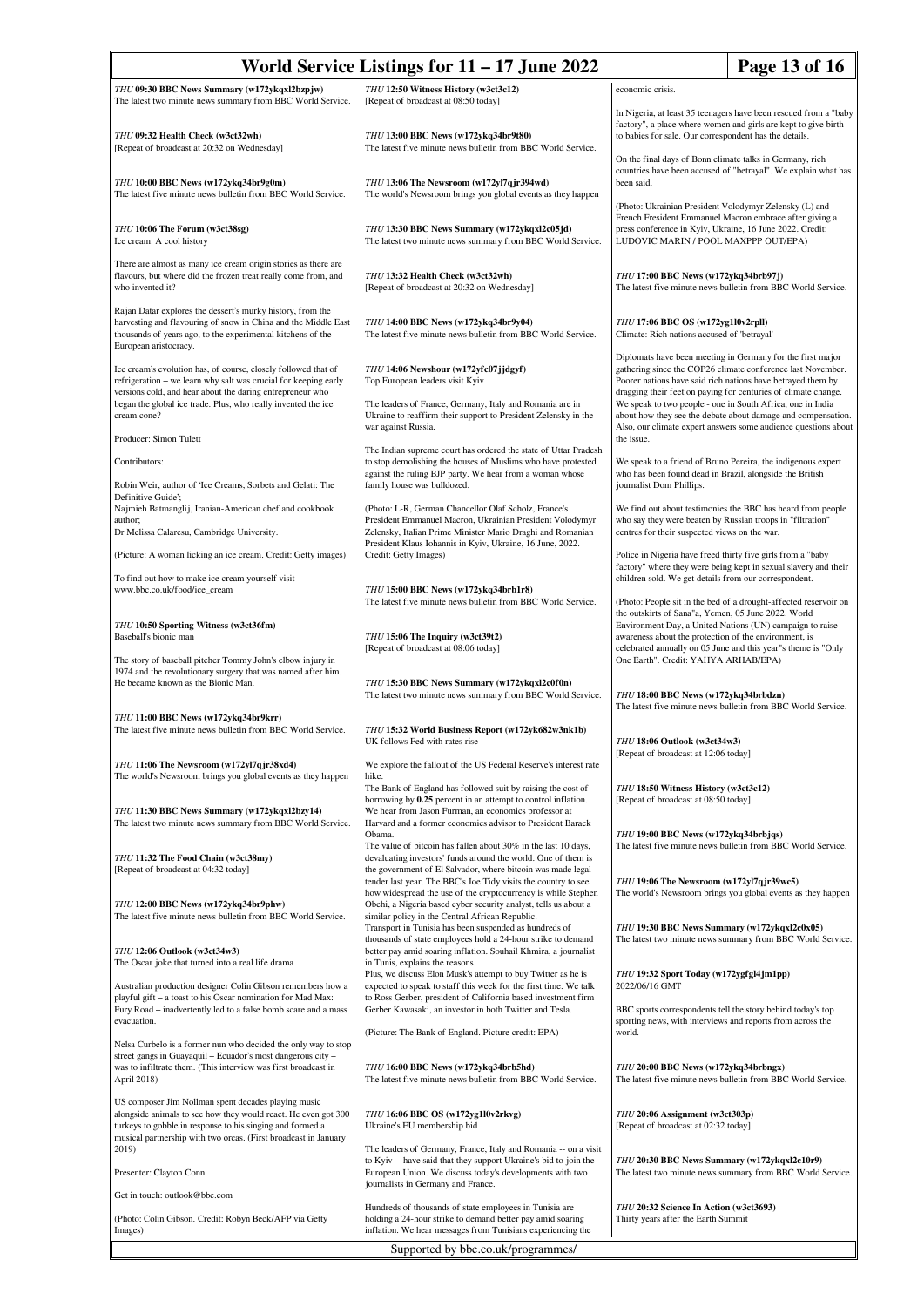|                                                                                                                                                                                                                                                                                                                           | World Service Listings for 11 – 17 June 2022                                                                                                                                                                                                                                                                           |                                                                                                                                                                                                                                                                                                                                                                                                                                                                                                                                                                                                                                                                                                                                                                                                                                                                                       | Page 14 of 16 |  |  |  |
|---------------------------------------------------------------------------------------------------------------------------------------------------------------------------------------------------------------------------------------------------------------------------------------------------------------------------|------------------------------------------------------------------------------------------------------------------------------------------------------------------------------------------------------------------------------------------------------------------------------------------------------------------------|---------------------------------------------------------------------------------------------------------------------------------------------------------------------------------------------------------------------------------------------------------------------------------------------------------------------------------------------------------------------------------------------------------------------------------------------------------------------------------------------------------------------------------------------------------------------------------------------------------------------------------------------------------------------------------------------------------------------------------------------------------------------------------------------------------------------------------------------------------------------------------------|---------------|--|--|--|
| Thirty years ago, world leaders met at the United Nations Earth<br>Summit in Rio and appeared to commit to action to tackle two<br>of the world's greatest environmental threats. The Earth Summit<br>launched the UN Climate Change Convention and the<br>Convention on Biological Diversity. Science in Action assesses | FRI 00:50 Sporting Witness (w3ct36fm)<br>[Repeat of broadcast at 10:50 on Thursday]<br>FRI 01:00 BBC News (w172ykq34brc86k)                                                                                                                                                                                            | the slavery business. He travels to Barbados to hear from a<br>range of voices who tell the story of how in 1710, the Church<br>turned the Codrington Plantation into a missionary experiment.<br>The original mission failed but later generations did eventually<br>adopt the Anglican faith. However, spurred by the country<br>becoming a republic, some are now questioning the Church's<br>historic role in slavery. For some, it has turned them away from<br>Christianity; for others, there is a need to decolonise or<br>Africanise Anglican Christianity in Barbados. They say the<br>religion's only hope of survival on the island is to make it<br>relevant to the black majority populace. Through the voices of<br>Bajan Anglican worshipers, Robert interrogates what the future<br>of the Church now looks like in terms of practice and<br>governance in Barbados. |               |  |  |  |
| their success by talking to atmospheric scientist Sir Bob<br>Watson, a former chair of the International Panel of Climate<br>Change, and to Tom Oliver, professor of applied ecology at the<br>University of Reading, decades on.                                                                                         | The latest five minute news bulletin from BBC World Service.<br>FRI 01:06 Business Matters (w172ydpdmfdd8lg)                                                                                                                                                                                                           |                                                                                                                                                                                                                                                                                                                                                                                                                                                                                                                                                                                                                                                                                                                                                                                                                                                                                       |               |  |  |  |
| Also, Arctic zoologist Kristin Laidre tells us about the<br>identification of an unique population of polar bears in south-<br>east Greenland. The bears' unusual habitat and means of<br>survival may make them more resilient to the loss of sea ice as                                                                 | The cryptocurrency crash<br>Vivienne Nunis is joined by contributing editor at NPR, Paddy<br>Hirsch, from Los Angeles and Bloomberg reporter, Rebecca<br>Choong-Wilkins, in Hong Kong.                                                                                                                                 |                                                                                                                                                                                                                                                                                                                                                                                                                                                                                                                                                                                                                                                                                                                                                                                                                                                                                       |               |  |  |  |
| the Arctic region continues to warm. Finally, archaeo-geneticist<br>Maria Spyrou talks about her team's detective work which<br>points to an area of Kyrgyzstan in Central Asia as the likely<br>source of the 14th Century Black Death pandemic.                                                                         | The value of bitcoin has fallen about 30% in the last 10 days.<br>We hear from one of the youngest Bitcoin millionaires, Erik<br>Finman, about how he got involved in the cryptocurrency aged<br>twelve.                                                                                                               | Presenter: Robert Beckford<br>Producer: Rajeev Gupta                                                                                                                                                                                                                                                                                                                                                                                                                                                                                                                                                                                                                                                                                                                                                                                                                                  |               |  |  |  |
| Presenter: Roland Pease<br>Producer: Andrew Luck-Baker<br>(Photo: Earth Summit In Rio De Janeiro, Brazil, 2 June, 1992.                                                                                                                                                                                                   | The cosmetics company, Revlon, has filed for bankruptcy<br>protection as it struggles against massive debts and stiff<br>competition. Lauren Thomas from CNBC tells us why such a                                                                                                                                      | FRI 05:00 BBC News (w172ykq34brcr62)<br>The latest five minute news bulletin from BBC World Service.<br>FRI 05:06 Newsday (w172yf8jxbqdcvh)<br>Big three EU nations support Ukraine's membership dream<br>Ukraine's attempt to join the European Union looks to be<br>bearing fruit - and we'll hear from the man whose self-declared<br>'iron diplomacy' has played a small but important role.                                                                                                                                                                                                                                                                                                                                                                                                                                                                                      |               |  |  |  |
| Credit: Antonio Ribeiro/Gamma-Rapho/Getty Images)<br>THU 21:00 BBC News (w172ykq34brbs71)                                                                                                                                                                                                                                 | big brand failed to survive in a pressured economic climate.<br>President Biden has said a recession in the United States is not<br>inevitable and sees a reason for optimism, noting the low                                                                                                                          |                                                                                                                                                                                                                                                                                                                                                                                                                                                                                                                                                                                                                                                                                                                                                                                                                                                                                       |               |  |  |  |
| The latest five minute news bulletin from BBC World Service.                                                                                                                                                                                                                                                              | employment rate in the US. We hear from Correspondent for<br>the Wall Street Journal, Silvina Frydlewsky, in Buenos Aires.                                                                                                                                                                                             |                                                                                                                                                                                                                                                                                                                                                                                                                                                                                                                                                                                                                                                                                                                                                                                                                                                                                       |               |  |  |  |
| THU 21:06 Newshour (w172yfc07jjfb5b)<br>Congressional committee hears evidence of pressure from<br>Donald Trump                                                                                                                                                                                                           | Leaders of Germany, France, Italy and Romania have said they<br>support Ukraine's bid to join the European Union. Deputy<br>Director at the Bruegel economic think tank, Maria Demertzis,<br>tells us what the likelihood is of a union with Ukraine.                                                                  | After marathon talks and at a late night press conference the<br>head of the World Trade Organization says global trade deals<br>have been reached on fishing subsidies, food security and<br>waiving patents for coronavirus vaccines.                                                                                                                                                                                                                                                                                                                                                                                                                                                                                                                                                                                                                                               |               |  |  |  |
| In its third public hearing, the committee hears detail of the<br>campaign to persuade the then Vice-President, Mike Pence, to<br>reject the results of the 2020 election.                                                                                                                                                | Picture: A representation of virtual currency Bitcoin is seen in<br>front of a stock graph in this illustration taken November 19,<br>2020. Picture Credit: REUTERS/Dado Ruvic                                                                                                                                         | And we'll head to Beijing to hear about a viral video of men<br>attacking women that has shocked many in China.                                                                                                                                                                                                                                                                                                                                                                                                                                                                                                                                                                                                                                                                                                                                                                       |               |  |  |  |
| Also on the programme: the leaders of France, Germany, Italy<br>and Romania pay a joint visit to Ukraine and offer their support<br>for Kyiv's bid to join the European Union; and why developing<br>countries accuse rich nations of betrayal over the effects of<br>climate change.                                     | FRI 02:00 BBC News (w172ykq34brccyp)<br>The latest five minute news bulletin from BBC World Service.                                                                                                                                                                                                                   | FRI 06:00 BBC News (w172ykq34brcvy6)<br>The latest five minute news bulletin from BBC World Service.                                                                                                                                                                                                                                                                                                                                                                                                                                                                                                                                                                                                                                                                                                                                                                                  |               |  |  |  |
| (Photo: January 6 House select committee hearings Credit:<br>EPA/Drew Angerer/POOL)                                                                                                                                                                                                                                       | FRI 02:06 The Newsroom (w172yl7qjr3bql2)<br>The world's Newsroom brings you global events as they happen                                                                                                                                                                                                               | FRI 06:06 Newsday (w172yf8jxbqdhlm)<br>European Union officials set to give nod to Ukraine candidacy                                                                                                                                                                                                                                                                                                                                                                                                                                                                                                                                                                                                                                                                                                                                                                                  |               |  |  |  |
| THU 22:00 BBC News (w172ykq34brbwz5)<br>The latest five minute news bulletin from BBC World Service.                                                                                                                                                                                                                      | FRI 02:30 BBC News Summary (w172ykqxl2c1r72)<br>The latest two minute news summary from BBC World Service.                                                                                                                                                                                                             | As Ukraine gets support from senior European Union officials<br>meeting in Brussel on its candidacy to the EU, we hear what<br>may await those civilians who want to leave Russian-occupied<br>cities in the country.                                                                                                                                                                                                                                                                                                                                                                                                                                                                                                                                                                                                                                                                 |               |  |  |  |
| THU 22:06 The Inquiry (w3ct39t2)<br>[Repeat of broadcast at 08:06 today]                                                                                                                                                                                                                                                  | FRI 02:32 World Football (w3ct3hq5)<br>Socceroo Aziz Behich and the return of Heather O'Reilly                                                                                                                                                                                                                         | On the third day of US Congressional Hearings into the<br>storming of the Capitol last year a retired judge tells the<br>committee just how close rioters came to the then Vice-<br>President in the chamber.                                                                                                                                                                                                                                                                                                                                                                                                                                                                                                                                                                                                                                                                         |               |  |  |  |
| THU 22:30 BBC News Summary (w172ykqxl2c187k)<br>The latest two minute news summary from BBC World Service.                                                                                                                                                                                                                | Australia's Aziz Behich reflects on a famous night for the<br>Socceroos as they secured World Cup qualification with a win<br>over Peru. The former South African international Matthew<br>Booth discusses youth development problems in the country.<br>Plus, Heather O'Reilly returns after playing a UNICEF charity | And could help be on the way for those suffering severe hair<br>loss as a breakthrough in the treatment of alopecia gets<br>approved by the US regulator, the FDA.                                                                                                                                                                                                                                                                                                                                                                                                                                                                                                                                                                                                                                                                                                                    |               |  |  |  |
| THU 22:32 The Food Chain (w3ct38my)<br>[Repeat of broadcast at 04:32 today]                                                                                                                                                                                                                                               | match with some of the biggest names in football.<br>Picture on website: Australia players celebrate their sides<br>victory after a penalty shoot out following the 2022 FIFA                                                                                                                                          | FRI 07:00 BBC News (w172ykq34brczpb)<br>The latest five minute news bulletin from BBC World Service.                                                                                                                                                                                                                                                                                                                                                                                                                                                                                                                                                                                                                                                                                                                                                                                  |               |  |  |  |
| THU 23:00 BBC News (w172ykq34brc0q9)<br>The latest five minute news bulletin from BBC World Service.                                                                                                                                                                                                                      | World Cup Playoff match between Australia and Peru<br>(Mohamed Farag/Getty Images).                                                                                                                                                                                                                                    | FRI 07:06 Newsday (w172yf8jxbqdmbr)<br>Ukraine's bid to join the EU looks set to take a step forward                                                                                                                                                                                                                                                                                                                                                                                                                                                                                                                                                                                                                                                                                                                                                                                  |               |  |  |  |
| THU 23:06 The Newsroom (w172yrwvp8g20rw)<br>The world's Newsroom brings you global events as they happen                                                                                                                                                                                                                  | FRI 03:00 BBC News (w172ykq34brchpt)<br>The latest five minute news bulletin from BBC World Service.                                                                                                                                                                                                                   | Following a trip to the capital of Ukraine by senior European<br>leaders Ukraine's application to join the European Union moves<br>a step closer. We get an update from our correspondent in<br>Brussels.                                                                                                                                                                                                                                                                                                                                                                                                                                                                                                                                                                                                                                                                             |               |  |  |  |
| THU 23:20 Sports News (w172ygh3glr03rl)<br>BBC Sport brings you all the latest stories and results from<br>around the world.                                                                                                                                                                                              | FRI 03:06 Outlook (w3ct34w3)<br>[Repeat of broadcast at 12:06 on Thursday]                                                                                                                                                                                                                                             | Also, accusations that the deal that has just been signed by the<br>World Trade Organization to provide cheap vaccines for all is<br>"too little, too late".                                                                                                                                                                                                                                                                                                                                                                                                                                                                                                                                                                                                                                                                                                                          |               |  |  |  |
| THU 23:30 BBC News Summary (w172ykqxl2c1czp)<br>The latest two minute news summary from BBC World Service.                                                                                                                                                                                                                | FRI 03:50 Witness History (w3ct3c12)<br>[Repeat of broadcast at 08:50 on Thursday]                                                                                                                                                                                                                                     | And as heatwaves become the new normal around the world,<br>just how do we keep our cities cool?                                                                                                                                                                                                                                                                                                                                                                                                                                                                                                                                                                                                                                                                                                                                                                                      |               |  |  |  |
| THU 23:32 World Business Report (w172yk72jlqctfn)<br>First broadcast 16/06/2022 22:32 GMT                                                                                                                                                                                                                                 | FRI 04:00 BBC News (w172ykq34brcmfy)<br>The latest five minute news bulletin from BBC World Service.                                                                                                                                                                                                                   | FRI 08:00 BBC News (w172ykq34brd3fg)<br>The latest five minute news bulletin from BBC World Service.                                                                                                                                                                                                                                                                                                                                                                                                                                                                                                                                                                                                                                                                                                                                                                                  |               |  |  |  |
| The latest business and finance news from around the world, on<br>the BBC.                                                                                                                                                                                                                                                | FRI 04:06 The Newsroom (w172yl7qjr3bz2b)<br>The world's Newsroom brings you global events as they happen                                                                                                                                                                                                               | FRI 08:06 HARDtalk (w3ct32fy)<br>Olha Stefanishyna: Will Kyiv get the support it needs?                                                                                                                                                                                                                                                                                                                                                                                                                                                                                                                                                                                                                                                                                                                                                                                               |               |  |  |  |
| <b>FRIDAY 17 JUNE 2022</b>                                                                                                                                                                                                                                                                                                | FRI 04:30 BBC News Summary (w172ykqxl2c1zqb)<br>The latest two minute news summary from BBC World Service.                                                                                                                                                                                                             | Stephen Sackur speaks to one of Ukraine's Deputy Prime<br>Ministers, Olha Stefanishyna. The country faces a moment of<br>truth: Russian firepower on the frontline is beginning to tell, as                                                                                                                                                                                                                                                                                                                                                                                                                                                                                                                                                                                                                                                                                           |               |  |  |  |
| FRI 00:00 BBC News (w172ykq34brc4gf)<br>The latest five minute news bulletin from BBC World Service.                                                                                                                                                                                                                      | FRI 04:32 Heart and Soul (w3ct423c)<br>The Church's slave plantation                                                                                                                                                                                                                                                   | the EU contemplates whether to accept Ukraine as a candidate<br>for membership. Will Kyiv get the support it needs?                                                                                                                                                                                                                                                                                                                                                                                                                                                                                                                                                                                                                                                                                                                                                                   |               |  |  |  |
| FRI 00:06 The Forum (w3ct38sg)<br>[Repeat of broadcast at 10:06 on Thursday]                                                                                                                                                                                                                                              | What are the consequences of the Church of England's historic<br>slave plantations in Barbados today? Theologian Robert<br>Beckford considers why and how the Church's missionary arm,<br>the Society for the Propagation of the Gospel, got involved in                                                               | FRI 08:30 BBC News Summary (w172ykqxl2c2gpv)<br>The latest two minute news summary from BBC World Service.                                                                                                                                                                                                                                                                                                                                                                                                                                                                                                                                                                                                                                                                                                                                                                            |               |  |  |  |
| Supported by bbc.co.uk/programmes/                                                                                                                                                                                                                                                                                        |                                                                                                                                                                                                                                                                                                                        |                                                                                                                                                                                                                                                                                                                                                                                                                                                                                                                                                                                                                                                                                                                                                                                                                                                                                       |               |  |  |  |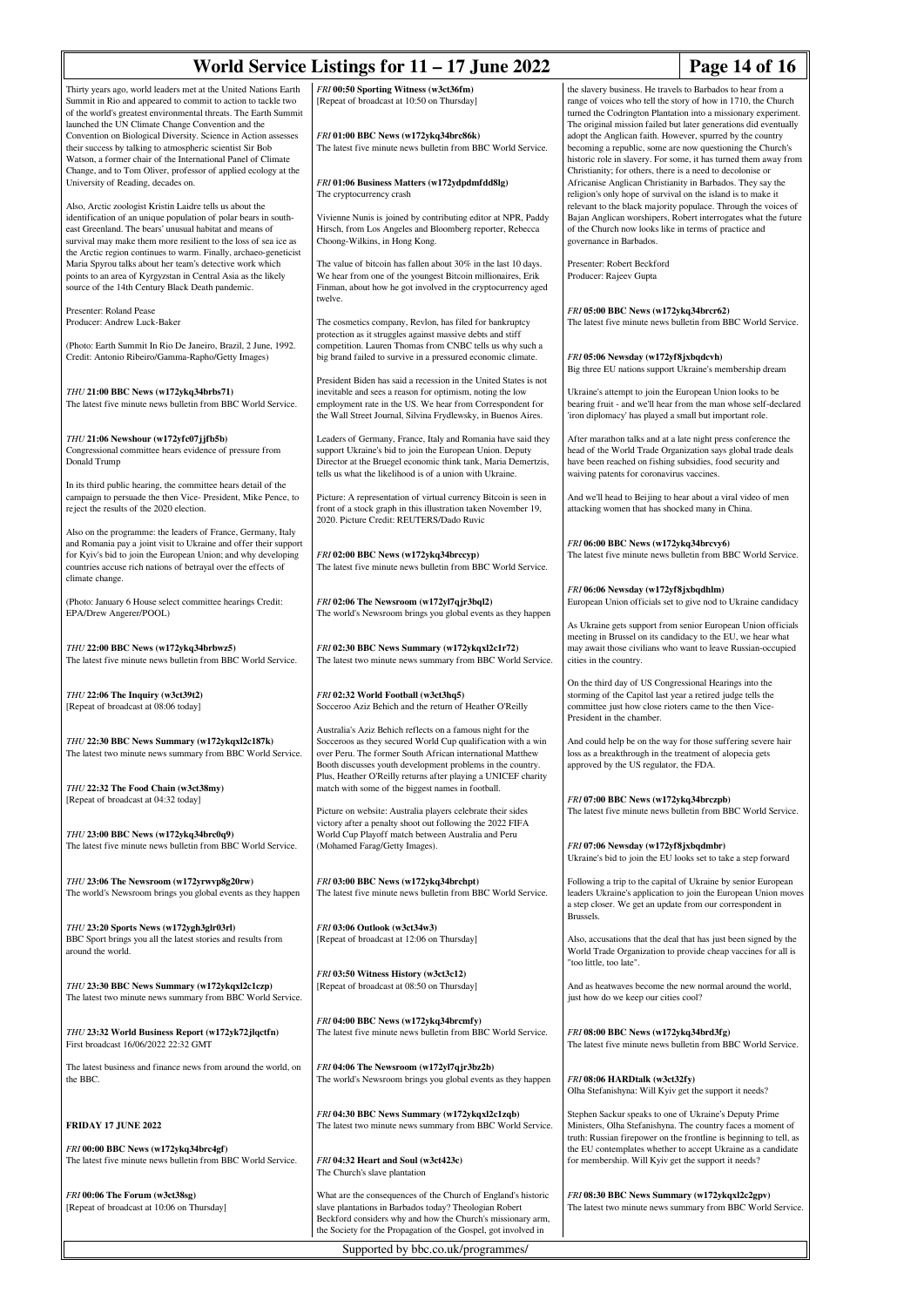| World Service Listings for $11 - 17$ June 2022                                                                                                                                                                                                                                                                                                                                                         |                                                                                                                                                                                                                                                                                                                                               | Page 15 of 16                                                                                                                                                                                                                                                                                                                                                                                                                                         |  |  |  |
|--------------------------------------------------------------------------------------------------------------------------------------------------------------------------------------------------------------------------------------------------------------------------------------------------------------------------------------------------------------------------------------------------------|-----------------------------------------------------------------------------------------------------------------------------------------------------------------------------------------------------------------------------------------------------------------------------------------------------------------------------------------------|-------------------------------------------------------------------------------------------------------------------------------------------------------------------------------------------------------------------------------------------------------------------------------------------------------------------------------------------------------------------------------------------------------------------------------------------------------|--|--|--|
| FRI 08:32 Business Daily (w3ct30rr)<br>The race to stop a Red Sea oil catastrophe                                                                                                                                                                                                                                                                                                                      | The latest five minute news bulletin from BBC World Service.                                                                                                                                                                                                                                                                                  | The latest two minute news summary from BBC World Service.                                                                                                                                                                                                                                                                                                                                                                                            |  |  |  |
| One of the many casualties of the war in Yemen is the FSO<br>Safer, a floating storage facility which holds one million barrels<br>of crude oil. No maintenance has been carried out on the vessel                                                                                                                                                                                                     | FRI 11:06 The Newsroom (w172yl7qjr3ct97)<br>The world's Newsroom brings you global events as they happen                                                                                                                                                                                                                                      | FRI 15:32 World Business Report (w172yk2z9yq0778)<br>Ukraine moves a step closer to EU membership                                                                                                                                                                                                                                                                                                                                                     |  |  |  |
| for years, and experts believe it's in danger or exploding or<br>leaking oil in to the Red Sea at any moment.<br>The UN has previously unsuccessfully tried to resolve the issue,                                                                                                                                                                                                                      | FRI 11:30 BBC News Summary (w172ykqxl2c2ty7)<br>The latest two minute news summary from BBC World Service.                                                                                                                                                                                                                                    | The European Commission has recommended to give Ukraine<br>and Moldova candidate status, moving their application forward<br>in a process that will still take many years to complete.<br>European leaders will meet next week to vote and the approval                                                                                                                                                                                               |  |  |  |
| but David Gressly, the Humanitarian Coordinator for Yemen,<br>thinks the next few weeks could be vital, and is calling on the<br>private sector and individuals to help fund an operation to<br>transfer the oil to a safer vessel.                                                                                                                                                                    | FRI 11:32 World Football (w3ct3hq5)<br>[Repeat of broadcast at 02:32 today]                                                                                                                                                                                                                                                                   | of all 27-nations is needed for both countries to be officially<br>declared candidates to join the EU. Oleg Chernyak, CEO of<br>CHI Software, tells us about the hopes this brings to a war-torn<br>country.<br>India is seeing violent protests against a new military                                                                                                                                                                               |  |  |  |
| We hear from Tim Lenderking, US Special Envoy for Yemen,<br>Ghiwa Nakat of Greenpeace Middle East and North Africa and<br>Yemen's Minister for Water and the Environment Tawfeeq Al<br>Sharjabi.                                                                                                                                                                                                       | FRI 12:00 BBC News (w172ykq34brdldz)<br>The latest five minute news bulletin from BBC World Service.                                                                                                                                                                                                                                          | recruitment scheme. One person was killed in the southern city<br>of Secunderabad after police opened fire to disperse a mob<br>attacking a railway station. Sushant Kumar Singh from the<br>Centre for Policy Research in India explains why the scheme is                                                                                                                                                                                           |  |  |  |
| Presenter: Hannah Bewley                                                                                                                                                                                                                                                                                                                                                                               | FRI 12:06 The Fifth Floor (w3ct37z9)<br>Racism for sale                                                                                                                                                                                                                                                                                       | controversial while the BBC's Surekha Abburi brings us the<br>latest from the protests.                                                                                                                                                                                                                                                                                                                                                               |  |  |  |
| Producers: Hannah Bewley and Sumaya Bakhsh<br>Image: The FSO Safer from above; Credit: Getty Images<br>FRI 08:50 Witness History (w3ct3bwk)                                                                                                                                                                                                                                                            | BBC reporter Runako Celina tells us about her long search for<br>the origins of a shocking video circulating on Chinese social<br>media in 2020. It showed a group of African children being<br>instructed to chant racist phrases in Chinese. The answers                                                                                    | The director of the World Trade Organisation Ngozi Okonjo-<br>Iweala says marathon talks in Geneva have produced a series of<br>trade deals that will make a difference to the lives of people<br>around the world. We talk to Alan Wolff, former deputy                                                                                                                                                                                              |  |  |  |
| Cambodia war crimes                                                                                                                                                                                                                                                                                                                                                                                    | Runako found are in her BBC Africa Eye documentary Racism<br>for Sale.                                                                                                                                                                                                                                                                        | director-general of the WTO, and BBC Africa's Charles<br>Gitonga.<br>President Vladimir Putin says sanctions against Russia over the                                                                                                                                                                                                                                                                                                                  |  |  |  |
| In 2009, a UN-backed war crimes tribunal opened in Cambodia<br>to try the senior Khmer Rouge commanders responsible for the                                                                                                                                                                                                                                                                            | For the love of mangoes!                                                                                                                                                                                                                                                                                                                      | invasion of Ukraine are an 'economic blitzkrieg' that backfired<br>on the West. We hear from Shanti Keleman, chief investment                                                                                                                                                                                                                                                                                                                         |  |  |  |
| genocide of an estimated two million people during Pol Pot's<br>regime in the late 1970s. Josephine McDermott talks to New<br>Zealander Rob Hamill, who testified against the notorious<br>prison camp chief known as Comrade Duch. Rob Hamill's<br>brother Kerry was killed by the Khmer Rouge after mistakenly                                                                                       | We unleash the Fifth Floor mic in the BBC Delhi bureau where<br>colleagues from the Indian language services share their love of<br>mangoes, especially their local varieties. Thanks to Siddhanath<br>Ganu of BBC Marathi, Sarika Singh of BBC Hindi, Khushboo<br>Sandhu of BBC Punjabi, Brijal Shah of BBC Gujarati, Venkat                 | officer at M&G Wealth, about this and other developments<br>taking place in the markets.<br>The Netherlands has invested 100 million euros to start flying<br>hydrogen planes to London by 2028. We talk to Michel Van<br>Ierland, an entrepreneur who participates in the project.                                                                                                                                                                   |  |  |  |
| sailing into Cambodian waters.<br>(Photo: Kerry Hamill aboard his boat. Credit: Rob Hamill)                                                                                                                                                                                                                                                                                                            | Prasad G of BBC Telugu and Saranya Nagarajan of BBC Tamil.<br>New words and a culture shift in Ukraine<br>'Putler', 'Ruscists' and 'Anglo-Saxons': what words can tell us                                                                                                                                                                     | (Picture: President of he European Commission Ursula Von<br>Der Leyen. Picture credit: Reuters)                                                                                                                                                                                                                                                                                                                                                       |  |  |  |
| FRI 09:00 BBC News (w172ykq34brd751)<br>The latest five minute news bulletin from BBC World Service.                                                                                                                                                                                                                                                                                                   | about the cultural shift in Ukraine since the invasion, and why<br>some are 'changing their shoes mid-air', with Vitaliy<br>Shevchenko from BBC Monitoring.                                                                                                                                                                                   | FRI 16:00 BBC News (w172ykq34brf2dh)<br>The latest five minute news bulletin from BBC World Service.                                                                                                                                                                                                                                                                                                                                                  |  |  |  |
| FRI 09:06 Tech Tent (w3ct3756)<br>Is El Salvador's bitcoin revolution failing?                                                                                                                                                                                                                                                                                                                         | Bangladesh container depot blast<br>The devastating explosion at the Sitakunda container depot near<br>Chittagong killed more than 40 people and injured hundreds.<br>BBC Bangla journalist Shahnewaj Rocky is from Chittagong                                                                                                                | FRI 16:06 BBC OS (w172yg1l0v2vgrk)<br>Everest base camp to be moved from melting glacier                                                                                                                                                                                                                                                                                                                                                              |  |  |  |
| This week Tech Tent is presented by Joe Tidy, who's been to El<br>Salvador - which has bought thousands of bitcoins and become<br>the first country in the world to make it legal tender. Now<br>prices are crashing so will its experiment end in failure? Bitcoin                                                                                                                                    | and spoke with firefighters and some of those who rushed to<br>help the victims.<br>Ventriloquist queen                                                                                                                                                                                                                                       | Nepal is preparing to move its Everest base camp because<br>global warming and human activity are making it unsafe. We<br>talk about how the camp will be relocated and get reaction from<br>climbers.<br>Ukraine's bid to join the European Union has been given a<br>major boost with a recommendation of a candidate status. We<br>explain how the process to join the Union usually works, and<br>what Ukrainians think about the accession plan. |  |  |  |
| podcast host Natalie Brunell and finacnail commentator Frances<br>Coppola give their thoughts. Also: entrepreneurs at London tech<br>week on their hopes and fears for the future. A Facebook<br>moderator tells Chris Vallance of the strain of screening graphic<br>content from the Ukraine war. And Liv McMahon pays the tech<br>team's respects to Internet Explorer, put out to pasture after 27 | American ventriloquist Angelique-Monet became a queen in<br>Nigeria after falling in love with a Nigerian king and marrying<br>him. She lives in Eti-Oni in southern Nigeria where she and her<br>puppet, Milk the Cow, entertain local children with their skills.<br>BBC Africa's Youth News reporter Damilola Oduolowu caught<br>her show. |                                                                                                                                                                                                                                                                                                                                                                                                                                                       |  |  |  |
| years in which it transformed home computing.                                                                                                                                                                                                                                                                                                                                                          | (Photo: A Chinese greeting from African children. Credit:<br>BBC)                                                                                                                                                                                                                                                                             | We find out how new subvariants of Omicron are causing fresh<br>surges of Covid around the world.                                                                                                                                                                                                                                                                                                                                                     |  |  |  |
| FRI 09:30 BBC News Summary (w172ykqxl2c2lfz)<br>The latest two minute news summary from BBC World Service.                                                                                                                                                                                                                                                                                             | FRI 12:50 Witness History (w3ct3bwk)<br>[Repeat of broadcast at 08:50 today]                                                                                                                                                                                                                                                                  | We hear from Indians who are protesting against the country's<br>new military recruitment process which would bring in more<br>people on short contract.                                                                                                                                                                                                                                                                                              |  |  |  |
| FRI 09:32 Science In Action (w3ct3693)<br>[Repeat of broadcast at 20:32 on Thursday]                                                                                                                                                                                                                                                                                                                   |                                                                                                                                                                                                                                                                                                                                               | (Photo: Lakpa. Credit: 8K Expeditions)                                                                                                                                                                                                                                                                                                                                                                                                                |  |  |  |
| FRI 10:00 BBC News (w172ykq34brdbxq)                                                                                                                                                                                                                                                                                                                                                                   | FRI 13:00 BBC News (w172ykq34brdq53)<br>The latest five minute news bulletin from BBC World Service.                                                                                                                                                                                                                                          | FRI 17:00 BBC News (w172ykq34brf64m)<br>The latest five minute news bulletin from BBC World Service.                                                                                                                                                                                                                                                                                                                                                  |  |  |  |
| The latest five minute news bulletin from BBC World Service.                                                                                                                                                                                                                                                                                                                                           | FRI 13:06 The Newsroom (w172yl7qjr3d1sh)<br>The world's Newsroom brings you global events as they happen                                                                                                                                                                                                                                      | FRI 17:06 BBC OS (w172yg1l0v2vlhp)                                                                                                                                                                                                                                                                                                                                                                                                                    |  |  |  |
| FRI 10:06 The Real Story (w3ct33p0)<br>The repatriation of precious artefacts                                                                                                                                                                                                                                                                                                                          |                                                                                                                                                                                                                                                                                                                                               | Mass funeral for Nigeria church attack                                                                                                                                                                                                                                                                                                                                                                                                                |  |  |  |
| The King of Belgium this month handed back a Congolese<br>mask, one of about 84,000 artefacts taken during the colonial-<br>era which the country has agreed to return. In 2018 a report                                                                                                                                                                                                               | FRI 13:30 BBC News Summary (w172ykqxl2c32fh)<br>The latest two minute news summary from BBC World Service.                                                                                                                                                                                                                                    | A mass funeral is taking place in south-western Nigeria for<br>victims of the shooting earlier this month at a Catholic church<br>in the town of Owo. We'll speak to our reporter about the<br>gathering and find out what more is now known about the                                                                                                                                                                                                |  |  |  |
| commissioned by the French government recommended the<br>return of thousands of African artworks taken from the<br>continent during colonial rule. This week the director of the<br>V&A museum in London, Tristram Hunt, told The Real Story                                                                                                                                                           | FRI 13:32 Science In Action (w3ct3693)<br>[Repeat of broadcast at 20:32 on Thursday]                                                                                                                                                                                                                                                          | attackers.<br>Also, Ukraine's bid to join the European Union has been given<br>a major boost with a recommendation of a candidate status.                                                                                                                                                                                                                                                                                                             |  |  |  |
| that he'd like to see a review of decades-old UK laws which<br>prohibit historical pieces being returned to their countries of                                                                                                                                                                                                                                                                         | FRI 14:00 BBC News (w172ykq34brdtx7)<br>The latest five minute news bulletin from BBC World Service.                                                                                                                                                                                                                                          | We'll explain how the process to join the Union usually works,<br>and what Ukrainians think about the accession plan.                                                                                                                                                                                                                                                                                                                                 |  |  |  |
| origin. The clamour for the return of objects which may have<br>been taken, stolen or bought during the colonial era is growing<br>louder. The people and communities who want them back say<br>it's about preserving their cultural identities. So, is it time for<br>some of the planet's biggest and most visited museums to<br>repatriate many more of the items they've acquired from around      | FRI 14:06 Newshour (w172yfc07jjhcvj)<br>Interviews, news and analysis of the day's global events.                                                                                                                                                                                                                                             | And Nepal is preparing to move its Everest base camp because<br>global warming and human activity are making it unsafe. We'll<br>talk about how the camp will be relocated and get reaction from<br>climbers.                                                                                                                                                                                                                                         |  |  |  |
| the world? And how can the educational value of so-called<br>'encyclopaedic museums' continue to educate millions if the<br>number of artefacts they have on display is diminished?                                                                                                                                                                                                                    | FRI 15:00 BBC News (w172ykq34brdync)<br>The latest five minute news bulletin from BBC World Service.                                                                                                                                                                                                                                          | (Photo: A man grieves as he attends a mass memorial service<br>for victims killed in an attack by gunmen during a Sunday mass<br>service, at St. Francis Catholic Church in Owo, Ondo, Nigeria                                                                                                                                                                                                                                                        |  |  |  |
| Ritula Shah is joined by a panel of expert guests.<br>Producers: Paul Schuster and Ellen Otzen.                                                                                                                                                                                                                                                                                                        | FRI 15:06 HARDtalk (w3ct32fy)<br>[Repeat of broadcast at 08:06 today]                                                                                                                                                                                                                                                                         | June 17, 2022. Credit: REUTERS/Temilade Adelaja)<br>FRI 18:00 BBC News (w172ykq34brf9wr)                                                                                                                                                                                                                                                                                                                                                              |  |  |  |
| FRI 11:00 BBC News (w172ykq34brdgnv)                                                                                                                                                                                                                                                                                                                                                                   | FRI 15:30 BBC News Summary (w172ykqxl2c39xr)                                                                                                                                                                                                                                                                                                  | The latest five minute news bulletin from BBC World Service.                                                                                                                                                                                                                                                                                                                                                                                          |  |  |  |
| Supported by bbc.co.uk/programmes/                                                                                                                                                                                                                                                                                                                                                                     |                                                                                                                                                                                                                                                                                                                                               |                                                                                                                                                                                                                                                                                                                                                                                                                                                       |  |  |  |